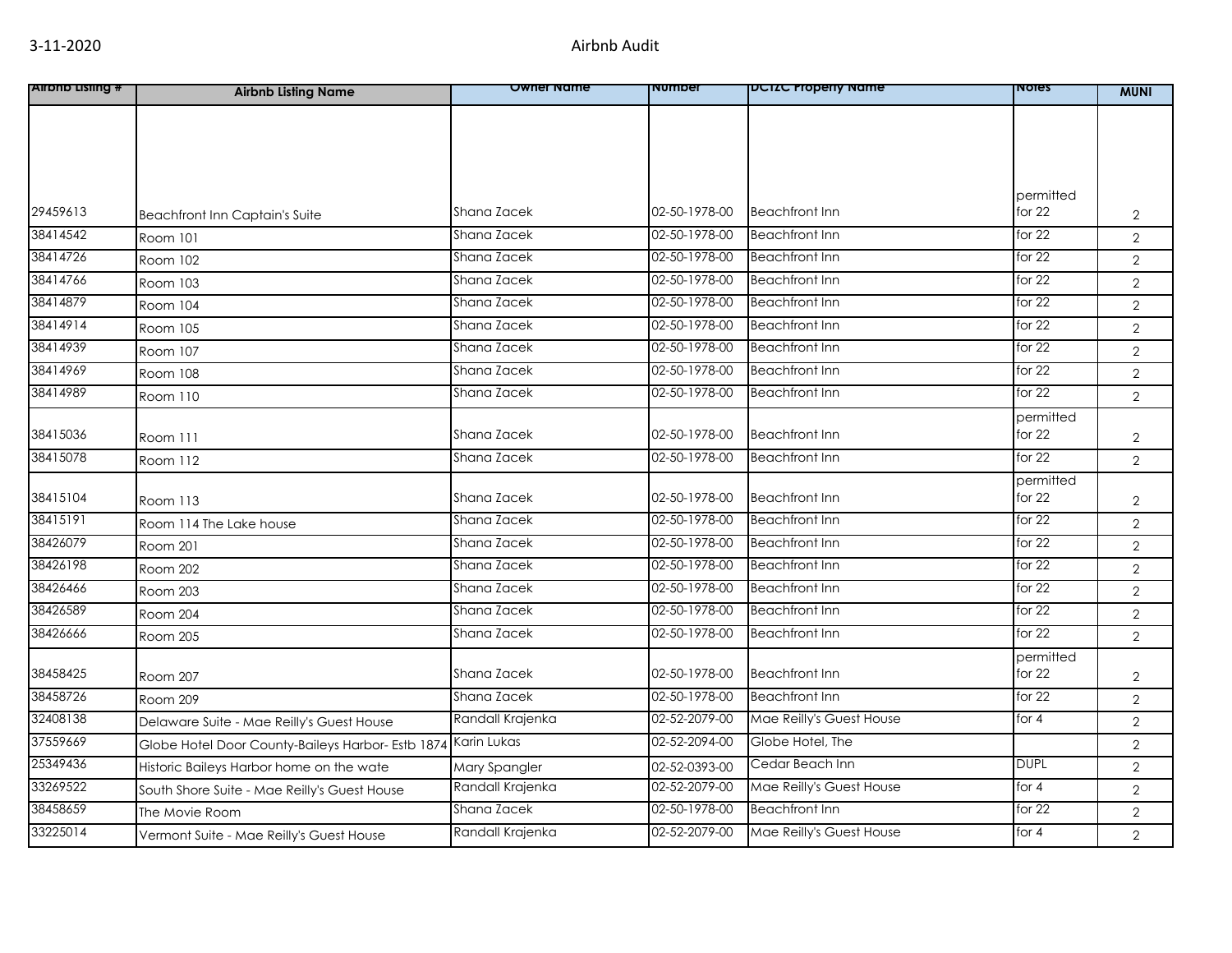|          |                                                                               | Mae Reilly Properties LLC -                  |               |                                          | permitted          |                |
|----------|-------------------------------------------------------------------------------|----------------------------------------------|---------------|------------------------------------------|--------------------|----------------|
| 33267878 | Wentworth Suite - Mae Reilly's Guest House                                    | Randall Krajenka                             | 02-52-2079-00 | Mae Reilly's Guest House                 | for $4$            | $\overline{2}$ |
| 33794104 | ◆◆Relaxing, Historic and Hip Havngård House◆◆                                 | Kurt Heggland                                | 02-56-2104-00 | <b>Havngard House</b>                    |                    | 2              |
| 25126829 | A True Farm House Experience                                                  | Paul Grav                                    | 02-56-1930-00 | A True Farm House Experience             |                    | $\overline{2}$ |
| 28416543 | As seen on HGTV Lakefront Bargain Hunt Renovatio Phu Nguyen - Pelican Bay LLC |                                              | 02-56-2016-00 | Baileys Large Home for Families - Nguyen |                    | 2              |
| 42067747 | <b>Baileys Frogtown Bay View Home</b>                                         | Particia Sloan                               | 02-56-0540-21 | <b>Baileys Frogtown</b>                  | Lindsley           | 2              |
| 20009178 | Baileys Harbor Near Kangaroo Lake                                             | Alvssa Lebakken                              | 02-56-1782-00 | Baileys Harbor Near Kangaroo Lake        | for $2$            | 2              |
| 20697030 | Baileys Harbor Near Kangaroo Lake North Unit                                  | Alyssa Lebakken                              | 02-56-1782-00 | Baileys Harbor Near Kangaroo Lake        | for 2              | 2              |
| 23543488 | <b>Baileys Harbor Pioneer Log Cabin</b>                                       | Colin Doherty                                | 02-56-1766-00 | Roots Cabin in Baileys                   |                    | 2              |
| 22186390 | Baileys Harbor Yellow Home with a View                                        | Matt Horton                                  | 02-56-1826-00 | <b>Baileys Harbor Yellow House</b>       | for $4$            | 2              |
| 26806205 | Cana Point Lakehouse on the Water for large group Cana Pointe LLC             |                                              | 02-56-1694-00 | Cana Pointe                              |                    | $\overline{2}$ |
| 38598698 | Carraig Beag Cottage - Charming Down Town Hon Carraig Cottages                |                                              | 02-56-0652-09 | Carraig Beag                             | Carraig            | $\overline{2}$ |
| 33398744 | Carraig Mor Cottage - Awesome Downtown Cottag                                 | <b>Carraig Cottages</b>                      | 02-56-0653-09 | Carraig Mor                              | Carraig            | 2              |
| 37455372 | Carraigeen Cottage                                                            | <b>Carraig Cottages</b>                      | 02-56-1052-09 | Carraigeen Cottage                       | Carraig            | $\overline{2}$ |
| 38024230 | Charming Orchard Cabin/Cottage on 5 Acres                                     | Leonard Pappone                              | 02-56-2207-00 | Door County Orchard Cottage              |                    | $\overline{2}$ |
| 38175501 | Charming Wooded Cottage Minutes from Downtov Pam Schmitz                      |                                              | 02-56-2178-00 | Baileys on the Rocks Cottages-Schmitz    | permitted<br>for 2 | $\overline{2}$ |
| 38316622 | Cozy Lakeview, Walk to Town                                                   | Pam Schmitz                                  | 02-56-2178-00 | Baileys on the Rocks Cottages-Schmitz    | permitted<br>for 2 | $\mathbf{2}$   |
| 8673729  | Door County Cabin in the Woods                                                | Karen Berndt                                 | 02-56-1564-00 | Door County Cabin in the Woods           |                    | 2              |
| 25458028 | Door County Dreaming                                                          | Kate and Robert Lindsley                     | 02-56-1960-00 | Door County Dream                        |                    | $\overline{2}$ |
| 17656602 | Door County Retreat on the "Quiet Side"                                       | Diana Wallace                                | 02-56-1734-00 | Door County Retreat on the Quiet Side    |                    | 2              |
| 20565326 | Door County Scotland Yard                                                     | Thomas and Michele Bronsky                   | 02-56-1794-00 | Door County Scotland Yard Haven          | Permitted for      | 2              |
| 20989165 | Door County Scotland Yard Haven-Native America Thomas and Michele Bronsky     |                                              | 02-56-1794-00 | Door County Scotland Yard Haven          | Permitted for      | $\overline{2}$ |
| 11676845 | Door County Vacation Rental Home                                              | Dr. Phil Arnold                              | 02-56-1563-00 | West Meadow Rental                       |                    | $\overline{2}$ |
| 37746737 | <b>Harborview</b>                                                             | Timothy Magnin                               | 02-56-2158-06 | Harbor View - Magnin                     | <b>DCPM</b>        | 2              |
| 4709576  | Heart of the Door Homestead                                                   | Nicole Henquinet                             | 02-56-1455-00 | Heart of the Door Homestead, LLC         |                    | $\overline{2}$ |
| 22163891 | Heggeland                                                                     | Dennis & Jeff Hickey                         | 02-56-0200-06 | Heggeland                                | <b>DCPM</b>        | $\overline{2}$ |
| 41259246 | Howard House - New From Door County's #1 Host                                 | Jacinda Dufin                                | 02-56-1935-20 | Howard House                             | Vacation           | $\overline{2}$ |
| 27594171 | <b>Islandview Lake House</b>                                                  | Michael Servais                              | 02-56-1893-00 | Islandview Lake House                    |                    | 2              |
| 42384551 | Kangaroo East Shore Lodge                                                     | 7251 HWY 57 LLC - William and H02-56-2259-06 |               | Kangaroo East Shore                      | <b>DCOM</b>        | $\overline{2}$ |
| 22163915 | Kangaroo Lake Retreat                                                         | Will Anderson                                | 02-56-1543-06 | Kangaroo Lake Retreat                    | <b>DCPM</b>        | 2              |
| 22163920 | Kangaroo Lake Road Cottage                                                    | <b>Jeff Wiswell</b>                          | 02-56-1696-06 | Kangaroo Lake House Wiswell              | <b>DCPM</b>        | 2              |
| 23877408 | Lakeview Cottage in Downtown Baileys Harbor                                   | Christopher & Pamela Schmitz                 | 02-56-1876-00 | Baileys Harbor Beach House - Schmitz     |                    | $\overline{2}$ |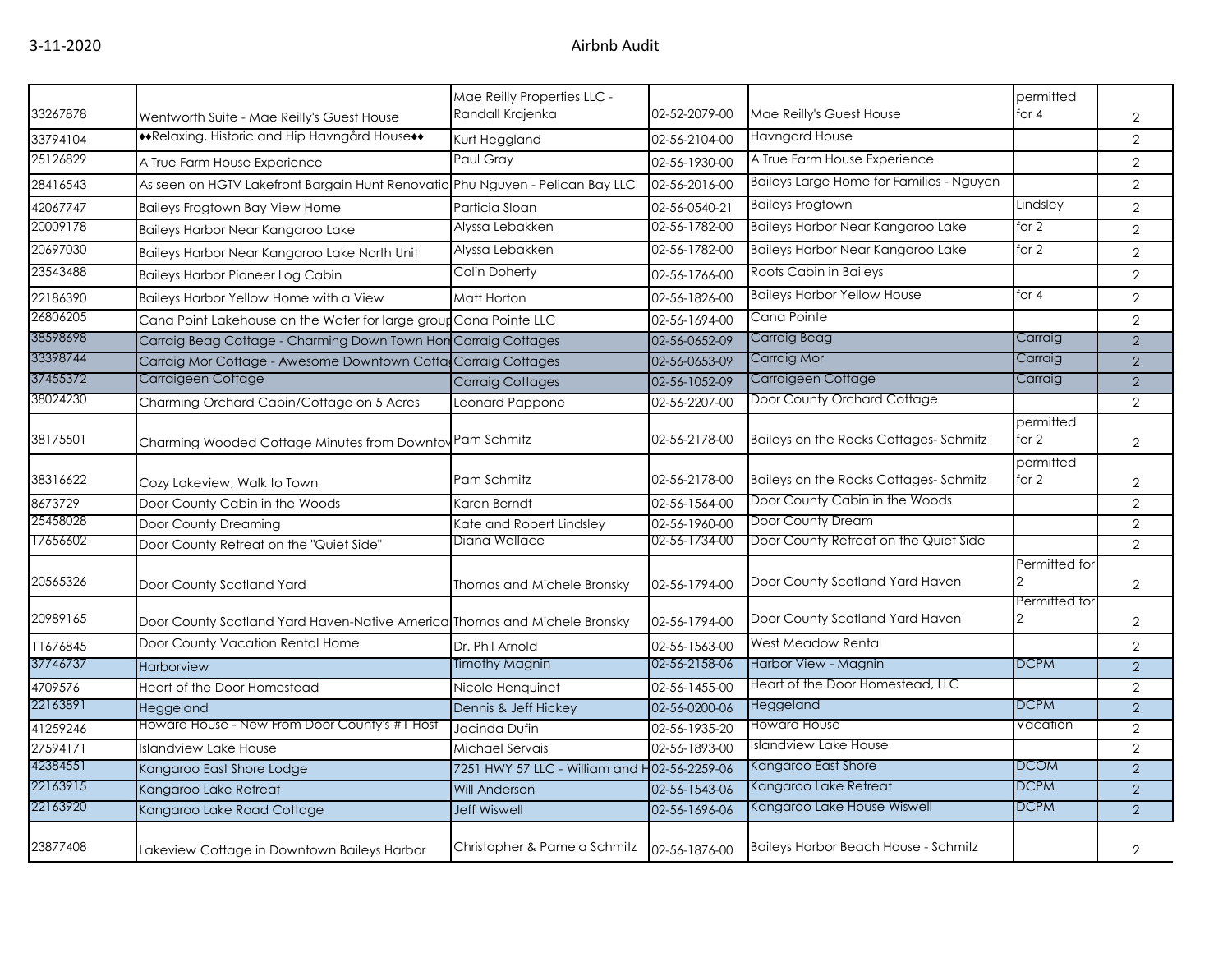| 23750440 | <b>Lighthouse Cove</b>                                | Maureen McGrath                               | 02-56-1614-00 | <b>Best of Times</b>                                                 | Bacon                | $\overline{2}$ |
|----------|-------------------------------------------------------|-----------------------------------------------|---------------|----------------------------------------------------------------------|----------------------|----------------|
| 7069697  | Loft • Central • Comfy • Private                      | Sarah and Brian Bonovich                      | 02-56-1644-00 | <b>Wooded Lane Guest House</b>                                       |                      | $\overline{2}$ |
| 28380457 | Meadowland of Baileys Harbor                          | James Weikel                                  | 32-56-2004-00 | Meadowland of Baileys Harbor                                         |                      | $\overline{2}$ |
| 41374756 | Muirfield Flat Studio - Brand New Listing!            | Pinkmoto Revocable Trust - Kary 02-56-2235-07 |               | Muirfield Flats                                                      | SImpleLife           | $\overline{2}$ |
| 23205775 | NEW! Baileys Harbor Studio on Lake Michigan!          | James Dillenburg                              | 02-56-1257-00 | <b>Shalom Stone</b>                                                  |                      | $\overline{2}$ |
| 22163978 | <b>Our Place</b>                                      | <b>Family Style Contractor LLC</b>            | 02-56-0339-06 | Our Place on Kangaroo Lake                                           | <b>DCPM</b>          | $\overline{2}$ |
| 19471677 | <b>Raspberry Fields</b>                               | Stewart Dawson                                | 02-56-1741-00 | Dawson Farm - Ahrens Road                                            |                      | $\overline{2}$ |
| 22163997 | Rocky Bottom Lodge                                    | Natalie & Terry McAllister                    | 02-56-0885-06 | Rocky Bottom Lodge                                                   | <b>DCPM</b>          | $\overline{2}$ |
| 22164003 | <b>Schook Shack</b>                                   | Cole Family LLC                               | 02-56-1607-06 | <b>Schook Shack</b>                                                  | <b>DCPM</b>          | $\overline{2}$ |
| 23698728 | Seculded Waterfront on North Bay                      | Eva McKee                                     | 02-56-1850-06 | Seculded Waterfront on Northbay                                      | <b>DCPM</b>          | $\overline{2}$ |
| 34908317 | Shakespeare apartment with a view.                    | Matt Horton                                   | 02-56-1826-00 | <b>Baileys Harbor Yellow Hse-South Ln</b><br>Cottage-Shakespeare Apt | permitted<br>for $4$ | $\overline{2}$ |
| 24420171 | South Lane Cottage #1                                 | Matt Horton                                   | 02-56-1826-00 | <b>Baileys Harbor Yellow House</b>                                   | permitted<br>for $4$ | $\overline{2}$ |
| 24420991 | South Lane Cottage #2                                 | Matt Horton                                   | 02-56-1826-00 | <b>Baileys Harbor Yellow House</b>                                   | for $4$              | $\overline{2}$ |
| 28100002 | The Stone House                                       | Emil & Mary Baukert                           | 02-56-1974-06 | Stone House - 8112 STH 57                                            | <b>DCPM</b>          | $\overline{2}$ |
| 32437206 | Waterfront Views in Moonlight Bay                     | David & Ashley Paplham                        | 02-56-2090-00 | Sitting on the Dock of Moonlight Bay                                 |                      | $\overline{2}$ |
| 22164047 | Wildwood Beach Home                                   | Laura Thometz                                 | 02-56-1640-06 | Wildwood Beach Home                                                  | <b>DCPM</b>          | $\overline{2}$ |
|          |                                                       |                                               |               |                                                                      |                      |                |
| 3831684  | New-Private-Secluded Home                             | <b>Patrick Donley</b>                         | 06-56-1521-00 | Donely - 6058 CTH OO                                                 |                      | 6              |
|          |                                                       |                                               |               |                                                                      |                      |                |
| 41376554 | ** Calmer Days - Resort.                              | Lorie Scarborough - Swanky Pror 08-53-2007-00 |               | Landmark Resort - Zanky Properties LLC                               |                      | 8              |
| 26397865 | 2 Bedroom, 1 Bath Condo overlooking lake              | Jon Pesek                                     | 08-53-1856-00 | Landmark Resort Pesek                                                |                      | 8              |
| 33076453 | Bay and Breeze Door County 1 bedroom Water<br>view    | Christopher and Sara Spencer                  | 08-53-1686-00 | Landmark Resort - Unit 1225 - Spencer                                |                      | 8              |
| 27426270 | Bay View at the Landmark Resort                       | Dean Hellwig                                  | 08-53-1984-00 | Landmark Resort - Bay View Bungalow<br>Hellwig                       |                      | 8              |
| 28553484 | <b>Bayview Escape</b>                                 | Lorie Scarborough - Swanky Pror 08-53-2007-00 |               | Landmark Resort - Zanky Properties LLC                               |                      | 8              |
| 15951113 | <b>Beautiful Waterview Condo</b>                      | Kathlyn Geracie                               | 08-53-1689-00 | Landmark Resort- Beautiful Water View<br>Condo                       |                      | 8              |
| 21595419 | Big discount off Landmark Rates on beautiful<br>condo | Jewelette Neary                               | 08-53-1817-00 | Landmark Resort-Neary                                                | permitted<br>for $2$ | 8              |
| 22011733 | Big discount on Landmark Resort rates on 1BR<br>condo | Jewelette Neary                               | 08-53-1817-00 | Landmark Resort- Neary                                               | permitted<br>for 2   | 8              |
| 7989119  | <b>Breathtaking Water View Condo</b>                  | Michael and Leigh Dicks                       | 08-53-1554-00 | Landmark Resort - Dicks Rental                                       |                      | 8              |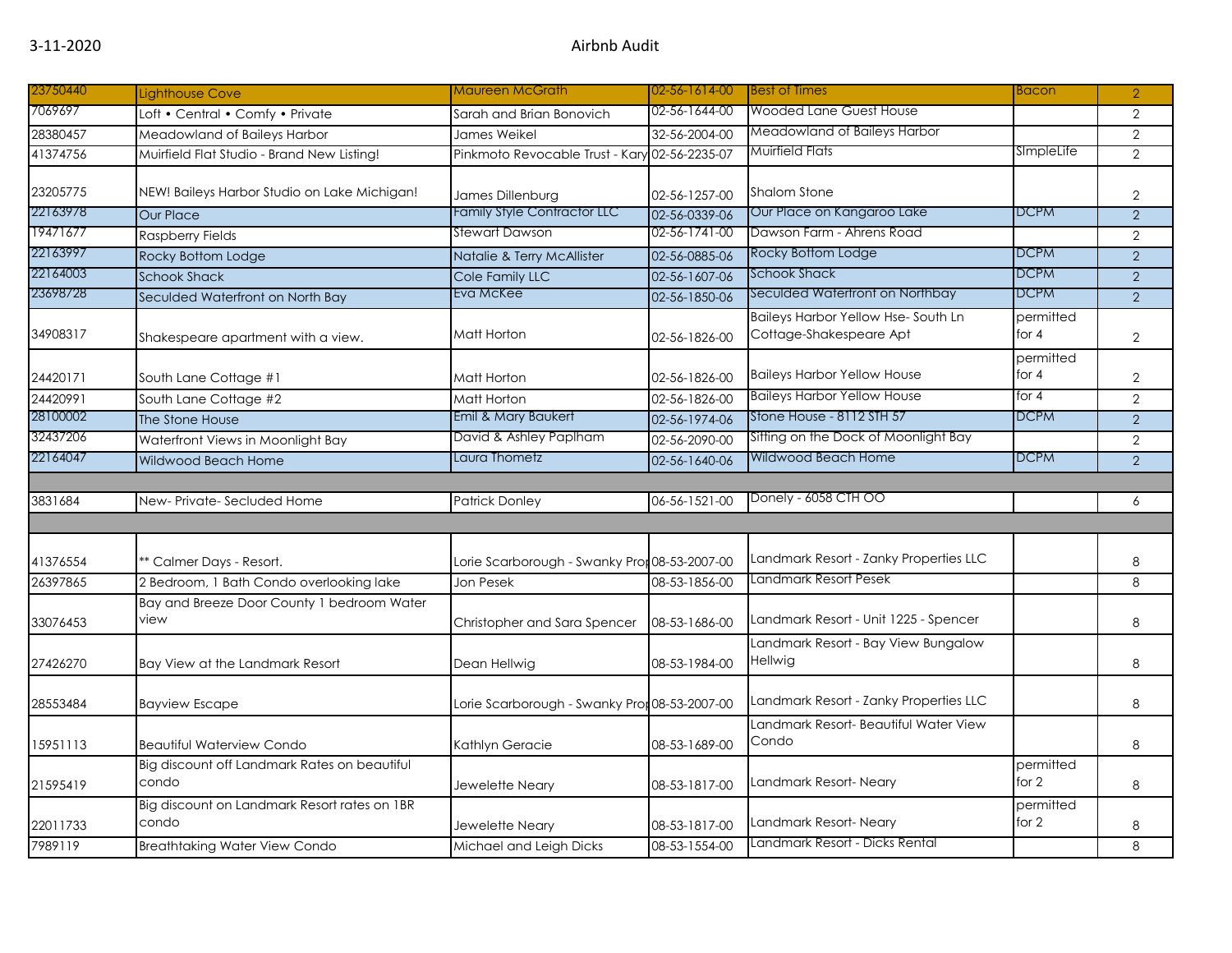| 36355412 | Door County Getaway @Landmark Resort                                                        | Michal & Monika Anna Chiu                     | 08-53-2031-00 | Landmark Resort #2230-Peaceful one bed<br>bath - Chiu             |                           | 8 |
|----------|---------------------------------------------------------------------------------------------|-----------------------------------------------|---------------|-------------------------------------------------------------------|---------------------------|---|
| 41775747 | Door County Getaway-2 Bedroom Condo                                                         | Jerold and Jennifer Schuetz                   | 08-53-2267-00 | Landmark Resort - Schuetz - Unit 2332                             |                           | 8 |
| 34258383 | Door County Happy Place                                                                     | Michal & Monika Anna Chiu                     | 08-53-2031-00 | Landmark Resort #2230-Peaceful one bed<br>bath - Chiu             |                           | 8 |
| 27784412 | Egg Harbor Sunset Bluff Condo                                                               | David Polich and Kristine Kappe 08-53-1997-00 |               | Egg Harbor Sunset Bluff Condo                                     |                           | 8 |
| 19082486 | Gorgeous Waterview overlooking the bay of green Matthew A Pidgeon                           |                                               | 08-53-1754-00 | Landmark Resort - Pidgeon - Unit 205                              |                           | 8 |
| 28494097 | Light & Bright Bay View Retreat                                                             | Nicholas David Barber                         | 08-53-1990-00 | Landmark Resort - Nomad Ventures LLC -<br>#110                    | permitted<br>for $3$      | 8 |
| 40424353 | NEW! 'The Landmark' Resort Condo - 1 Mi to<br>Beach!                                        | whitefishbayside Ilc                          | 08-53-2224-00 | Landmark Resort - Whitfishbayside LLC -<br><b>Unit 2224</b>       | evolve                    | 8 |
| 40235291 | NEW! Condo w/Resort Amenities, 1Mi to Beach +<br>Golf                                       | John Jordan                                   | 08-53-2212-00 | Landmark Resort- Mister Kaplan Invest Unit<br>1220                |                           | 8 |
| 33578702 | NEW! Landmark Resort Condo w/ Spectacular ViewGood Faith Financial LLC - Tony 08-53-1970-00 |                                               |               | Landmark Resort - Good Faith Financial -<br><b>Unit 2324</b>      |                           | 8 |
| 35716622 | NEWLY LISTED - Our Other Piece of the Door                                                  | Roby Onan                                     | 08-53-1652-00 | Landmark Resort - Our Piece of the Door -<br>Onan #3224           | permitted<br>for 2        | 8 |
| 33971518 | Newly Updated Lake View Escape                                                              | Nicholas David Barber                         | 08-53-1990-00 | Landmark Resort - Nomad Ventures LLC -<br>#110                    | permitted<br>for $3$      | 8 |
| 13479701 | Our Piece of the Door                                                                       | Roby Onan                                     | 08-53-1652-00 | Landmark Resort - Our Piece of the Door -<br>Onan #3224           | permitted<br>for 2        | 8 |
| 23238045 | Quaint Door County Haven                                                                    | Mark Lorenzo                                  | 08-53-1832-00 | Landmark Resort Lorenzo                                           |                           | 8 |
| 41347108 | Scenic and Spacious Condo in Landmark Resort                                                | <b>Dominion LLC</b>                           | 08-53-2239-00 | Landmark Resort - Dominion LLC                                    |                           | 8 |
| 34414390 | Scenic Egg Harbor Get Away                                                                  | Noble Assets Inc.                             | 08-53-2123-00 | Landmark Resort - Noble Assets Inc #1226                          |                           | 8 |
| 30348557 | Seas the Bay - time for summer in Egg Harbor!                                               | Michael White                                 | 08-53-1834-07 | <b>Landmark Resort White</b>                                      | SImpleLife                | 8 |
| 18287078 | Serene 1 Bed 1 Bath Condo w/ Woods View                                                     | <b>Brian Wiegland</b>                         | 08-53-1688-00 | Landmark Resort - Door County Getaways-<br>Wiegand                | permitted<br>for 4 units  | 8 |
| 26631795 | Serene Lake Retreat                                                                         | Natalia Luque                                 | 08-53-1929-00 | Landmark Luque Unit 1232                                          |                           | 8 |
| 33972329 | Serene Lake View Condo                                                                      | Nicholas David Barber                         | 08-53-1990-00 | Landmark Resort - Nomad Ventures LLC -<br>#110                    | permitted<br>for $3$      | 8 |
| 4950769  | The Treehouse at Plum Bottom                                                                | Chad Luberger/ Marlyn &<br>Pamela Moore       | 08-56-1284-00 | The Treehouse at Plum Bottom/The<br>Carriage House at Plum Bottom | for two units<br>owner is | 8 |
| 26360966 | *NEW listing* Shimmering Water cottage on the<br>Lake                                       | Robert Ray                                    | 08-56-2161-00 | Shimmering Water Cottage                                          |                           | 8 |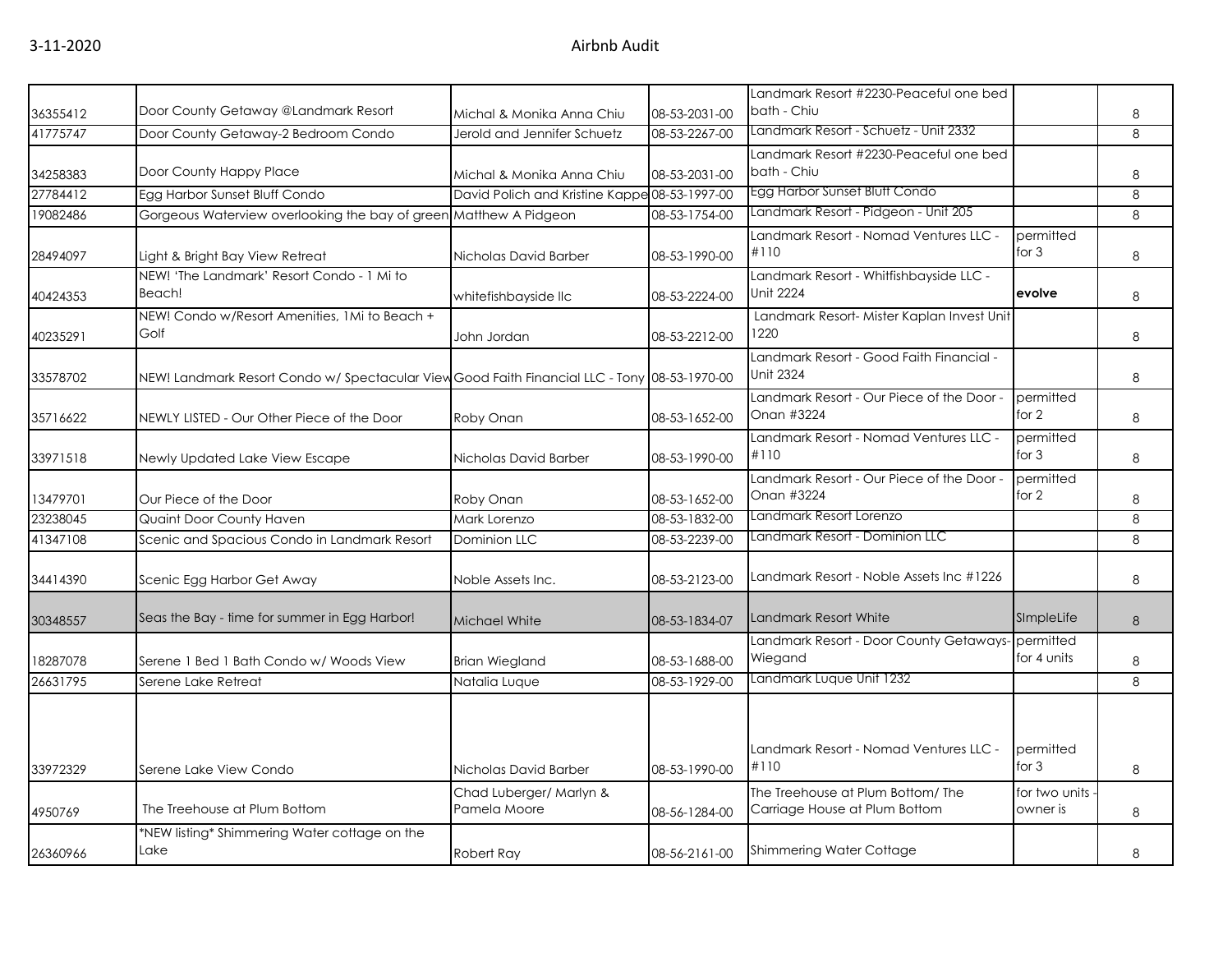| 35570795            | A Waterfront home   Lieffort Lodge   Door County     | James R Lieffort                                           | 08-56-2145-17                  | Lieffort Lodge                                                                                  | Restassure                                                                        | 8        |
|---------------------|------------------------------------------------------|------------------------------------------------------------|--------------------------------|-------------------------------------------------------------------------------------------------|-----------------------------------------------------------------------------------|----------|
| 38695375            | <b>Beech Circle Cottage</b>                          | Karen Jenovai                                              | 08-56-2211-00                  | <b>Beech Circle Cottage</b>                                                                     | Bacon                                                                             | 8        |
|                     | <b>Bluff Cottage Sunsets NEW CONSTRUCTION Egg</b>    |                                                            |                                |                                                                                                 | permitted                                                                         |          |
| 24133770            | Harbor                                               | Gail Bergman                                               | 08-56-1874-00                  | <b>Bluff Cottage</b>                                                                            | for 4 units                                                                       | 8        |
| 13606442            | Cozy Farmhouse Studio                                | Renee Schwaller and Steve Bea 08-56-1649-00                |                                | Farmhouse Studio                                                                                |                                                                                   | 8        |
| 26020119            | Door Haven                                           | Ronald & Christine Puszynski                               | 08-56-0099-02                  | Door Haven                                                                                      | lundquist                                                                         | 8        |
| 17748137            | Egg Harbor Cottage on the Waters of Green Bay        | Patti Jo Hedeen                                            | 08-55-0302-00                  | Sunset on Bay Shore                                                                             |                                                                                   | 8        |
| 42789004            | Koenen's Panorama                                    | Margaret Koenen                                            | 08-56-0155-00                  | Koenen's Panorama                                                                               |                                                                                   | 8        |
| 41376611            | New Listing! Cabin in the Woods!                     | David and Lynn Zawojski                                    | 08-56-2148-07                  | Cabin in the woods                                                                              | SImpleLife                                                                        | 8        |
| 20123459            | NEW! 2BR Egg Harbor House on 2 Acres!                | Kerri Zergoski                                             | 08-56-1768-00                  | Lodge 42                                                                                        |                                                                                   | 8        |
| 22339046            | <b>Ohlson Chateau</b>                                | David Ohlson - Charles Chilcote 08-56-0729-06              |                                | Ohlson Chateau                                                                                  | <b>DCPM</b>                                                                       | $\delta$ |
| 25729564            | Pebble Beach House                                   | Edgar and Nancy Muenzer TRUS 08-56-1962-00                 |                                | Pebble Beach House                                                                              |                                                                                   | 8        |
|                     |                                                      |                                                            |                                |                                                                                                 |                                                                                   |          |
| 20403760            | Pet friendly Applewood cottage in Egg Harbor         | Sharon Hughes                                              | 08-55-0093-00                  | Applewood Cottage                                                                               |                                                                                   | 8        |
| 16987204            | Relaxing Nostalgic Log Home "Green Apple Lodge       | <b>Patricia Culliton</b>                                   | 08-56-1715-00                  | Green Apple Lodge                                                                               |                                                                                   | 8        |
| 15399898            | Relaxing Waterfront Door County Lake House           | Brianne & Barry Tegel                                      | 08-56-1707-00                  | Door County Lake House Tegel                                                                    |                                                                                   | 8        |
| 29054697            | <b>Stones Throw</b>                                  | <b>Jeff Garbers</b>                                        | 08-56-1396-07                  | Stone's Throw                                                                                   | SimpleLife                                                                        | 8        |
| 29054699            | <b>Stony Shore Cabin</b>                             | <b>Jeff Garbers</b>                                        | 08-56-1395-07                  | <b>Stony Shores</b>                                                                             | SImpleLife                                                                        | 8        |
| 6677520             | Sunset Bluff Getaway in Egg Harbor                   | Michael & Christina Hauge                                  | 08-53-0384-00                  | Sunset Bluff Condo - Unit 2- Hauge                                                              |                                                                                   | 8        |
| 22164013            | Sunset Sanctuary                                     | Daniel & Wanda Kupsco                                      | 08-56-1566-06                  | Sunset Sanctuary                                                                                | <b>DCPM</b>                                                                       | 8        |
| 7340588<br>28614069 | The Cabin at Plum Bottom<br>The Cabin at Shady Grove | Chad Luberger/ Marlyn &<br>Pamela Moore<br>Maureen Gribble | 08-56-1284-00<br>08-56-1925-00 | The Treehouse at Plum Bottom/The<br>Carriage House at Plum Bottom<br><b>Shady Grove Gribble</b> | permitted<br>for two units.<br>owner is<br>hedging<br>bets with<br>three listings | 8<br>8   |
|                     |                                                      |                                                            |                                |                                                                                                 |                                                                                   |          |
| 8163799             | The Cottage at Plum Bottom                           | Chad Luberger/ Marlyn & Pame 08-56-1284-00                 |                                | The Treehouse at Plum Bottom/The<br>Carriage House at Plum Bottom                               | permitted<br>for two units<br>owner is<br>hedging<br>bets with<br>three listings  | 8        |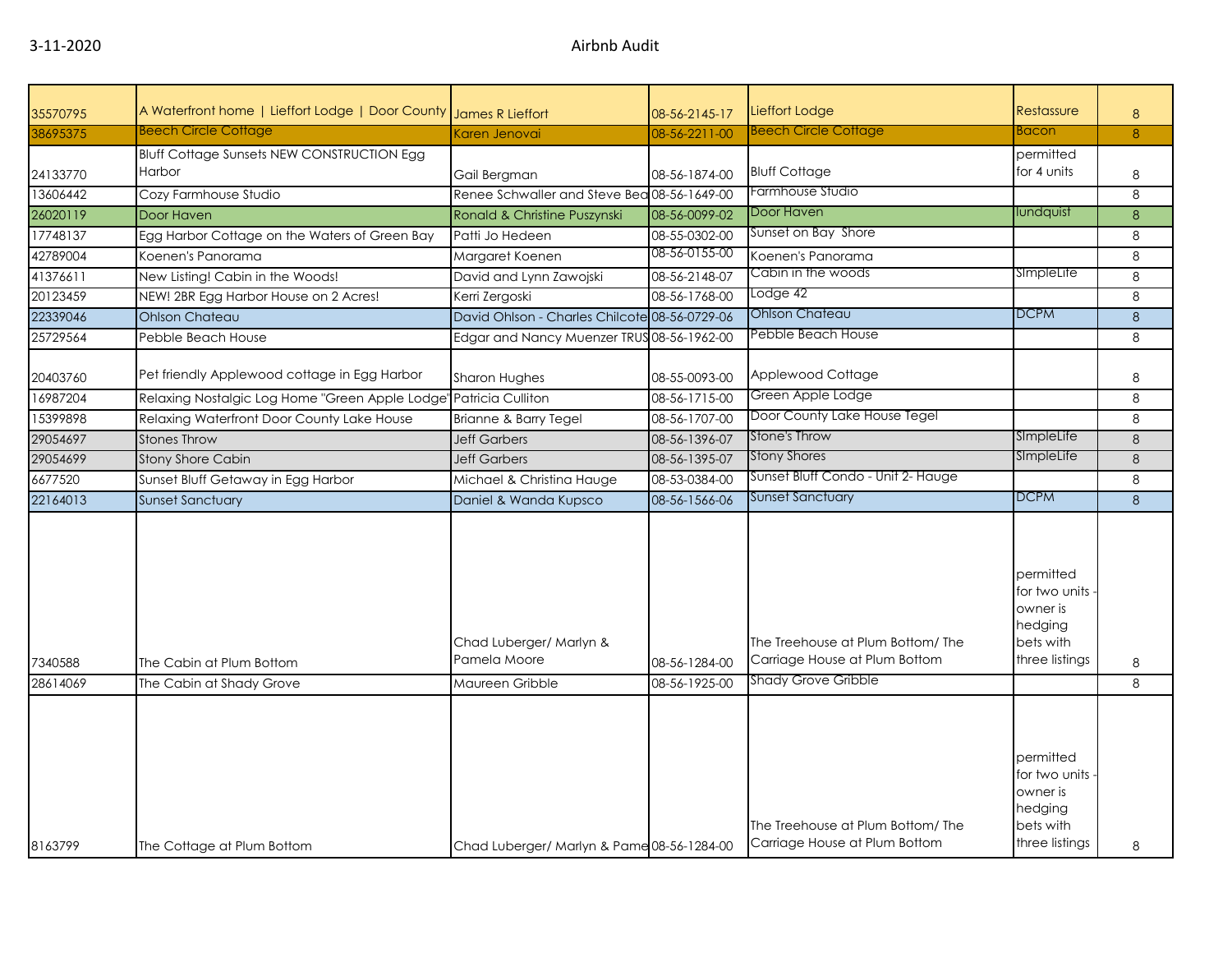| 30973479 | White Cliff Landing                                   | Aymee and David Balison - Balis 08-56-2034-06 |               | White Cliff Landing                            | <b>DCPM</b>              | 8 |
|----------|-------------------------------------------------------|-----------------------------------------------|---------------|------------------------------------------------|--------------------------|---|
| 22164041 | Whitestone at the Water                               | Sara Steinhardt & Jon Chapmar 08-56-1316-06   |               | Whitestone at the Water                        | DCPM                     | 8 |
| 22083085 | Woodwalk Retreat                                      | Andrew and Jillaine Seefeldt                  | 08-56-1873-00 | Woodwalk Retreat                               |                          | 8 |
| 19117481 | O.B.P. Baliwick Unit                                  | Claire & Frank Murphy                         | 08-59-1233-16 | <b>Off the Beaten Path</b>                     | permitted<br>for 4 units | 8 |
| 19119678 | O.B.P. Bunk Unit                                      | Claire & Frank Murphy                         | 08-59-1233-16 | Off the Beaten Path                            | permitted<br>for 4 units | 8 |
| 19123032 | O.B.P. Kornerstone Unit                               | Claire & Frank Murphy                         | 08-59-1233-16 | <b>Off the Beaten Path</b>                     | permitted<br>for 4 units | 8 |
| 19120828 | O.B.P. Wildside Unit                                  | Claire & Frank Murphy                         | 08-59-1233-16 | <b>Off the Beaten Path</b>                     | permitted<br>for 4 units | 8 |
|          |                                                       |                                               |               |                                                |                          |   |
|          | <b>Sunset View Apartment</b>                          | Sarah Hastings-Sawyer                         | 09-50-0115-00 | Egg Harbor Lodge                               | permitted<br>for $25$    | 9 |
| 17121280 | Awesome Sunset Condo                                  | <b>Christine Crowley</b>                      | 09-53-0549-16 | Awesome Sunset Condo - Ridgewood<br>Condo 5    | Lighthouse               | 9 |
| 19113075 | Awesome Sunset Condo TOO                              | Claire & Frank Murphy                         | 09-53-1445-16 | Awesome Sunset Condo TOO                       | Lighthouse               | 9 |
| 9602336  | Downstown Sunset View Apartment                       | Kathy Navis                                   | 09-53-1576-00 | <b>Sunset View Apartment</b>                   | permitted<br>for $4$     | 9 |
| 11512240 | Gorgeous View ~ Walk to Town                          | Melanie and Richard Parsons                   | 09-53-1609-00 | Ridgewood Bluff Condo - Parson                 |                          | 9 |
| 20770425 | Green Door Inn Unit #5                                | Kathy Navis                                   | 09-53-1576-00 | <b>Sunset View Apartment</b>                   | for 4                    | 9 |
| 20771252 | Green Door Inn Unit #6                                | Kathy Navis                                   | 09-53-1576-00 | <b>Sunset View Apartment</b>                   | permitted<br>for 4       | 9 |
| 25688306 | Modern, updated, Door County condo with pool!         | Michael and Georgina Styke                    | 09-53-1959-00 | Anchorage Condo - Style                        |                          | 9 |
| 22846687 | Bay Tree Loft                                         | <b>Jill Sommers</b>                           | 09-56-1839-00 | <b>Bay Tree Loft</b>                           |                          | 9 |
| 42581351 | Carla's House Egg Harbor                              | <b>Bob Dickson</b>                            | 09-56-1453-00 | Falun House-Bluffside - Carla's House          |                          | 9 |
| 23769295 | <b>Church Street House</b>                            | Kaaren Northrup - SWNKCN LLC 09-56-1881-16    |               | <b>Church Street House</b>                     | Lighthouse               | 9 |
| 28027474 | Door County Designer Cottage, wooded yard by<br>beach | Shawn and Sonny Hennessy                      | 09-56-2010-00 | Cottage - Hennessy                             |                          | 9 |
| 34708260 | Door County Retreat, Sunset Views, Egg Harbor         | Mark and Elizabeth Sternig                    | 09-56-2146-00 | Door County Retreat-Sunset Views-Egg<br>Harbor |                          | 9 |
| 13812976 | Egg Harbor Bluffwood House                            | Claire & Frank Murphy                         | 09-56-1232-00 | <b>Blluffwood House</b>                        |                          | 9 |
| 20360386 | Egg Harbor Hideaway                                   | RME Holdings - Robert Esposito 09-56-1780-00  |               | Egg Harbor Hideaway                            | permitted<br>for $2$     | 9 |
| 13589290 | Egg Harbor Log Cabin                                  | Karen Berndt                                  | 09-56-1646-00 | Egg Harbor Log Cabin                           |                          | 9 |
| 20975595 | Egg Harbor waterfront 4 bedroom ~ incredible<br>views | Mary Zeller                                   | 09-56-1882-00 | Point Beach Home                               |                          | 9 |
| 22280403 | Lighthouse Place                                      | Frank & Claire Murphy                         | 09-56-1830-16 | Lighthouse Place                               |                          | 9 |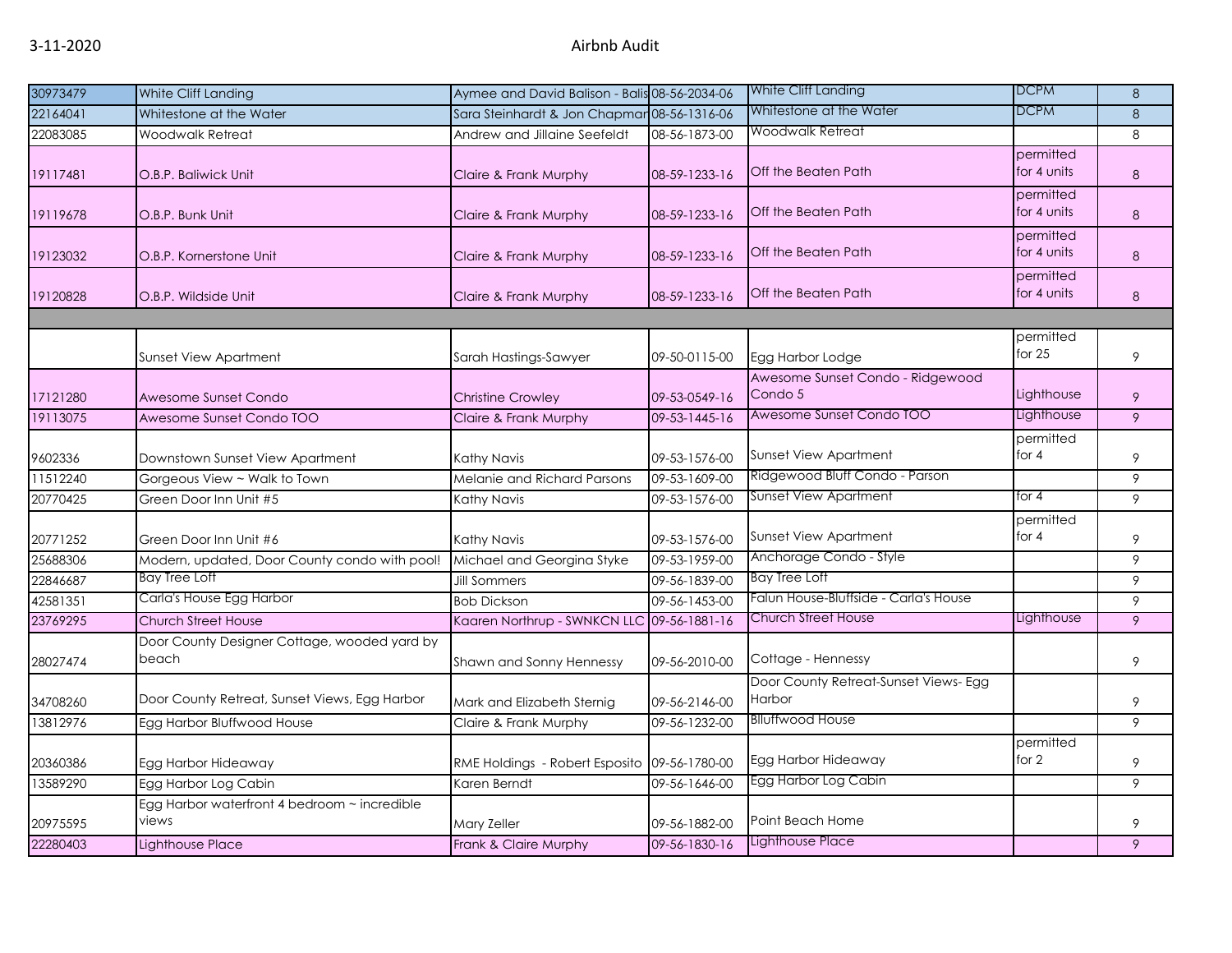| 27360482 | Modern Craftsman Home and Hideaway                                | RME Holdings - Robert Esposito 09-56-1780-00 |               | Egg Harbor Hideaway                  | permitted<br>for $2-$<br>combined<br>listing | 9  |
|----------|-------------------------------------------------------------------|----------------------------------------------|---------------|--------------------------------------|----------------------------------------------|----|
|          |                                                                   |                                              |               |                                      | permitted                                    |    |
| 22446412 | Modern Craftsman Home in Egg Harbor                               | RME Holdings - Robert Esposito 09-56-1780-00 |               | Egg Harbor Hideaway                  | for $2$                                      | 9  |
| 22163979 | On the Water Escape                                               | Jan & Craig Bilgen                           | 09-55-0817-06 | On the Water Escape                  | <b>DCPM</b>                                  | 9  |
| 525258   | Quiaint Cozy A-Frame in Door County                               | Tim & Kristin Mahoney                        | 09-56-1308-00 | <b>Quaint Cozy A-Frame</b>           |                                              | 9  |
| 23697711 | Scenic Home in Egg Harbor                                         | Massoud Maleki                               | 09-56-1086-06 | Scenic Home in Egg Harbor            | <b>DCPM</b>                                  | 9  |
| 31711362 | The Flats on Church Street - #101                                 | Egg Bnb LLC                                  | 09-56-2071-00 | Flats on Church Street               | permitted<br>for $4$                         | 9  |
| 32686901 | The Flats on Church Street - #102                                 | Egg Bnb LLC                                  | 09-56-2071-00 | Flats on Church Street               | permitted<br>for $4$                         | 9  |
| 32687171 | The Flats on Church Street - #103                                 | Egg Bnb LLC                                  | 09-56-2071-00 | Flats on Church Street               | permitted<br>for $4$                         | 9  |
| 33310719 | The Flats on Church Street - #104                                 | Egg Bnb LLC                                  | 09-56-2071-00 | Flats on Church Street               | permitted<br>for $4$                         | 9  |
| 15922477 | Treehouse Appartment                                              | Kathy Navis                                  | 09-53-1576-00 | <b>Sunset View Apartment</b>         | permitted<br>for $4$                         | 9  |
| 16542621 | Village Cottage - walkable to waterfront and town                 | A Village Cottage LLC                        | 09-55-0735-00 | A Village Cottage LLC                | tor 2                                        | 9  |
| 16911381 | Village Cottage- close to shops, dining, & water                  | A Village Cottage LLC                        | 09-55-0735-00 | A Village Cottage LLC                | permitted<br>for 2                           | 9  |
| 22339056 | White Cliff Cottage                                               | Michael & Dawn McCole                        | 09-56-0894-06 | White Cliff Cottage                  | <b>DCPM</b>                                  | 9  |
|          |                                                                   |                                              |               |                                      |                                              |    |
| 31743342 | Waterfront Studio with Private Beach in Ephraim #1                | Evergreen Beachside, LLC                     | 11-50-1479-00 | Evergreen Beachside Vacation Rentals | permitted<br>for $4$                         | 11 |
| 32305284 | Waterfront Studio with Private Beach in Ephraim #2                | Evergreen Beachside, LLC                     | 11-50-1479-00 | Evergreen Beachside Vacation Rentals | permitted<br>for $4$                         | 11 |
| 32304716 | Waterfront Studio with Private Beach in Ephraim #3                | Evergreen Beachside, LLC                     | 11-50-1479-00 | Evergreen Beachside Vacation Rentals | permitted<br>for $4$                         | 11 |
| 32305079 | Waterfront Studio with Private Beach in Ephraim #4                | Evergreen Beachside, LLC                     | 11-50-1479-00 | Evergreen Beachside Vacation Rentals | permitted<br>for $4$                         | 11 |
| 36116048 | Cozy Brook North Cottage @ Ephraim Beach                          | <b>Robert Carlisle</b>                       | 11-51-0430-00 | <b>Ephraim Village Cottages</b>      |                                              | 11 |
| 36114162 | Cozy Brook South Cottage @ Ephraim Beach                          | <b>Robert Carlisle</b>                       | 11-51-0430-00 | <b>Ephraim Village Cottages</b>      |                                              | 11 |
| 35942416 | Ephraim Beach at Bayview (Lower Unit)                             | <b>Robert Carlisle</b>                       | 11-51-0430-00 | <b>Ephraim Village Cottages</b>      |                                              | 11 |
| 35941818 | Ephraim Beach at Bayview (Upper Unit - Water View Robert Carlisle |                                              | 11-51-0430-00 | <b>Ephraim Village Cottages</b>      |                                              | 11 |
| 35938228 | Shady Rest North - a Short Walk to Ephraim Beach                  | <b>Robert Carlisle</b>                       | 11-51-0430-00 | <b>Ephraim Village Cottages</b>      |                                              | 11 |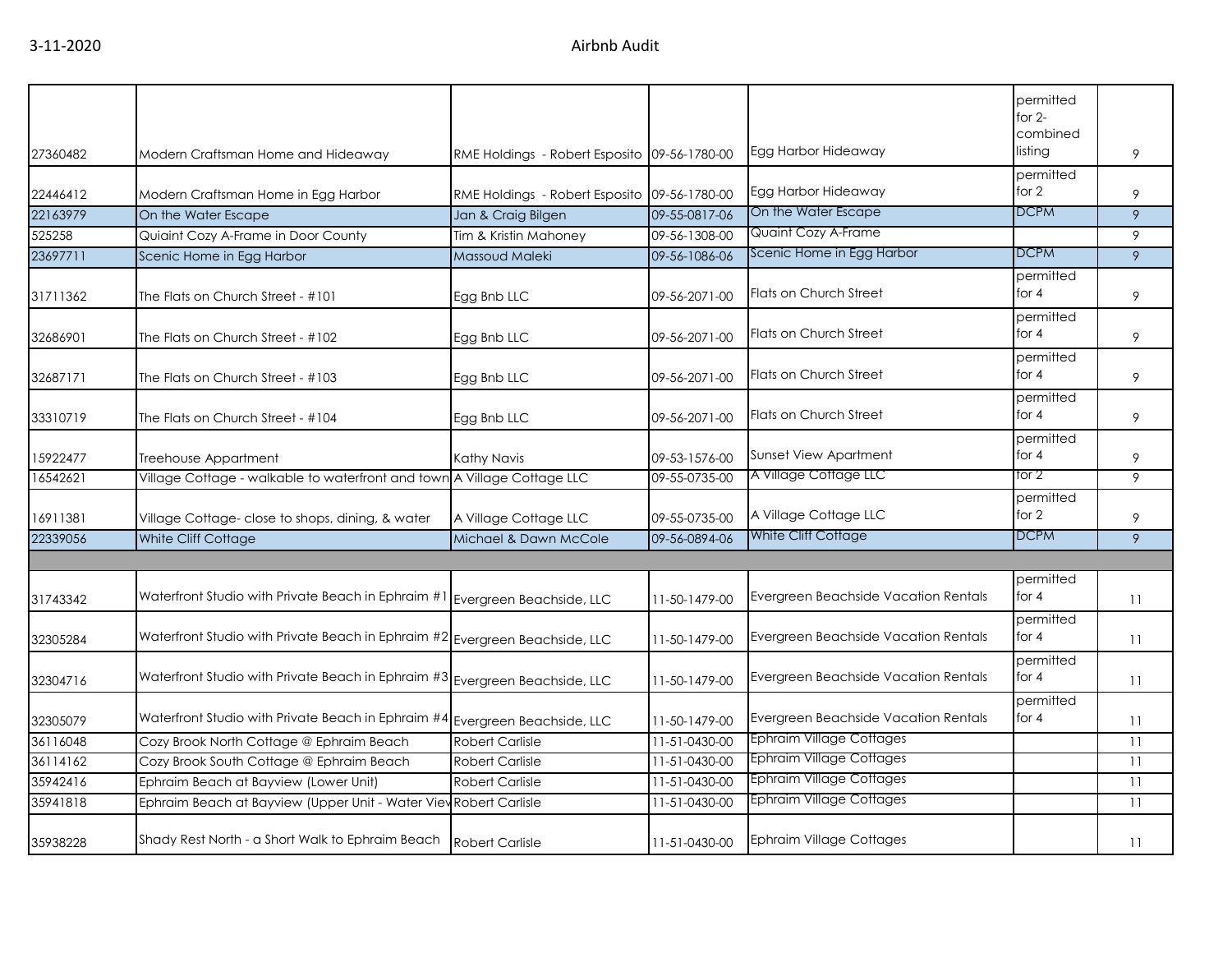| 35916033 | Shady Rest South - a Short Walk to Ephraim Beach                        | <b>Robert Carlisle</b>                           | 11-51-0430-00   | <b>Ephraim Village Cottages</b>          |                      | 11 |
|----------|-------------------------------------------------------------------------|--------------------------------------------------|-----------------|------------------------------------------|----------------------|----|
| 35996063 | The Cedars Near Ephraim Beach                                           | <b>Robert Carlisle</b>                           | 11-51-0430-00   | <b>Ephraim Village Cottages</b>          |                      | 11 |
| 7746988  | #1 Peninsula Park and Island View                                       | James Lindbloom                                  | 11-56-1558-00   | Peninsula Park and Island View           | permitted<br>for $2$ | 11 |
| 7833318  | #2 Peninsula Park and Island View                                       | James Lindbloom                                  | 11-56-1558-00   | Peninsula Park and Island View           | permitted<br>for $2$ | 11 |
| 42271180 | *New Listing* Adorable Pet Friendly Cottage in the<br>Heart of Ephraim! | Terry and Kim Cassidy                            | 11-56-1574-07   | Cassidy's Cottages                       | permitted<br>for $2$ | 11 |
| 42268703 | *New Listing* Walk to Everything Ephraim has to<br>Offer! Pet Friendly! | Terry and Kim Cassidy                            | 11-56-1574-07   | Cassidy's Cottages                       | permitted<br>for 2   | 11 |
| 22163846 | <b>Bay View Cottage</b>                                                 | <b>Rick Wegman</b>                               | 11-56-1498-06   | <b>Bay View Cottage</b>                  | <b>DCPM</b>          | 11 |
| 22163819 | <b>BD Thorp House</b>                                                   | <b>BD Thorp</b>                                  | 11-56-0809-06   | Thorpe House, The                        | <b>DCPM</b>          | 11 |
| 40227752 | <b>Beach View Cottage</b>                                               | Stuart Chomeau BTC HOLDINGS 11-56-1295-00        |                 | <b>Beach View Cottage</b>                |                      | 11 |
| 31168096 | Big & Beautiful Ephraim Vacation House and<br>Gardens                   | Colin Welford                                    | 11-56-2133-00   | <b>Green Gables</b>                      |                      | 11 |
| 35809467 | Binkhaven - A Norwegian Fairytale                                       | Cathcart Holdings LLC - Elliot Tai 11-56-2028-00 |                 | Binkhaven the Rosemailing Cottage        |                      | 11 |
| 20916442 | Boutique Home in Door County w/Eagle Harbor Vie Carol S Corbett         |                                                  | 11-56-1806-00   | Harbor View Ephraim - Corbett            |                      | 11 |
| 22163826 | Cedar Barn                                                              | Jennifer & Bjorn Larson                          | 11-56-1635-06   | Cedar Barn Rental                        | <b>DCPM</b>          | 11 |
| 22337314 | Cedar Glen                                                              | John & Rachel Rothschild                         | 11-55-0758-06   | Cedar Glen                               | <b>DCPM</b>          | 11 |
| 39965933 | Charming & Historic Cottage in Door County                              | Donna Moretti                                    | 11-56-1677-00   | Moretti - 10438 Water St - Nordic Hearth |                      | 11 |
| 22339193 | Coral Hill Cottage                                                      | Leslee and Morrie Goldman                        | 11-56-1258-06   | Coral Hill Cottage                       | <b>DCPM</b>          | 11 |
| 22163862 | Cottage on Townline                                                     | <b>Roy Elquist</b>                               | 11-56-1069-06   | Townline                                 | <b>DCPM</b>          | 11 |
| 27084618 | Eagle Harbor Cottage Loft                                               | Meredith (Dee) Brestin                           | 11-56-1988-00   | Eagle Harbor Cottage Loft                |                      | 11 |
| 37902032 | Elegant Retreat in the Heart of Door County                             | Colin Welford                                    | 11-56-2133-00   | <b>Green Gables</b>                      | permitted<br>for $2$ | 11 |
| 23698434 | <b>Ephraim Boat House</b>                                               | <b>Robert and Nicole Collins</b>                 | 11-56-1708-06   | <b>Ephraim Boat House</b>                | <b>DCPM</b>          | 11 |
| 26892652 | Ephraim Home.                                                           | David Vartanian                                  | 11-56-1088-00   | Vartanian - 3235 Holand Rd               |                      | 11 |
| 34809243 | Great Value Big Families! Luxury in Çof Door!                           | Brian & Amanda Jenkins                           | $11-56-1407-00$ | Norra Skoggen                            |                      | 11 |
| 22163884 | <b>Harbor House</b>                                                     | <b>Windsor McCutcheon</b>                        | 11-56-1724-06   | Harbor House on North Shore              | <b>DCPM</b>          | 11 |
| 13769377 | <b>Hollis House</b>                                                     | Daniel & Lori Schwefel                           | 11-56-1659-00   | <b>Hollis House</b>                      |                      | 11 |
| 22163929 | Kulma Cottages 1                                                        | Gregg & Janice Kulma                             | 11-55-0279-06   | Kulma Cottages                           | <b>DCPM</b>          | 11 |
| 22163935 | Kulma Cottages 2                                                        | Gregg & Janice Kulma                             | 11-55-0279-06   | Kulma Cottages                           | <b>DCPM</b>          | 11 |
| 22163944 | Kulma Cottages 3                                                        | Gregg & Janice Kulma                             | 11-55-0279-06   | Kulma Cottages                           | <b>DCPM</b>          | 11 |
| 24052610 | Natures Window                                                          | <b>Bill Anderson</b>                             | 11-56-1958-00   | Natures Window                           |                      | 11 |
| 26845264 | NEW 'The Carriage House' Walk to Peninsula St<br>Park                   | Deborah Eckert                                   | 11-55-0680-00   | <b>Park Place Cottages</b>               | permitted<br>for $5$ | 11 |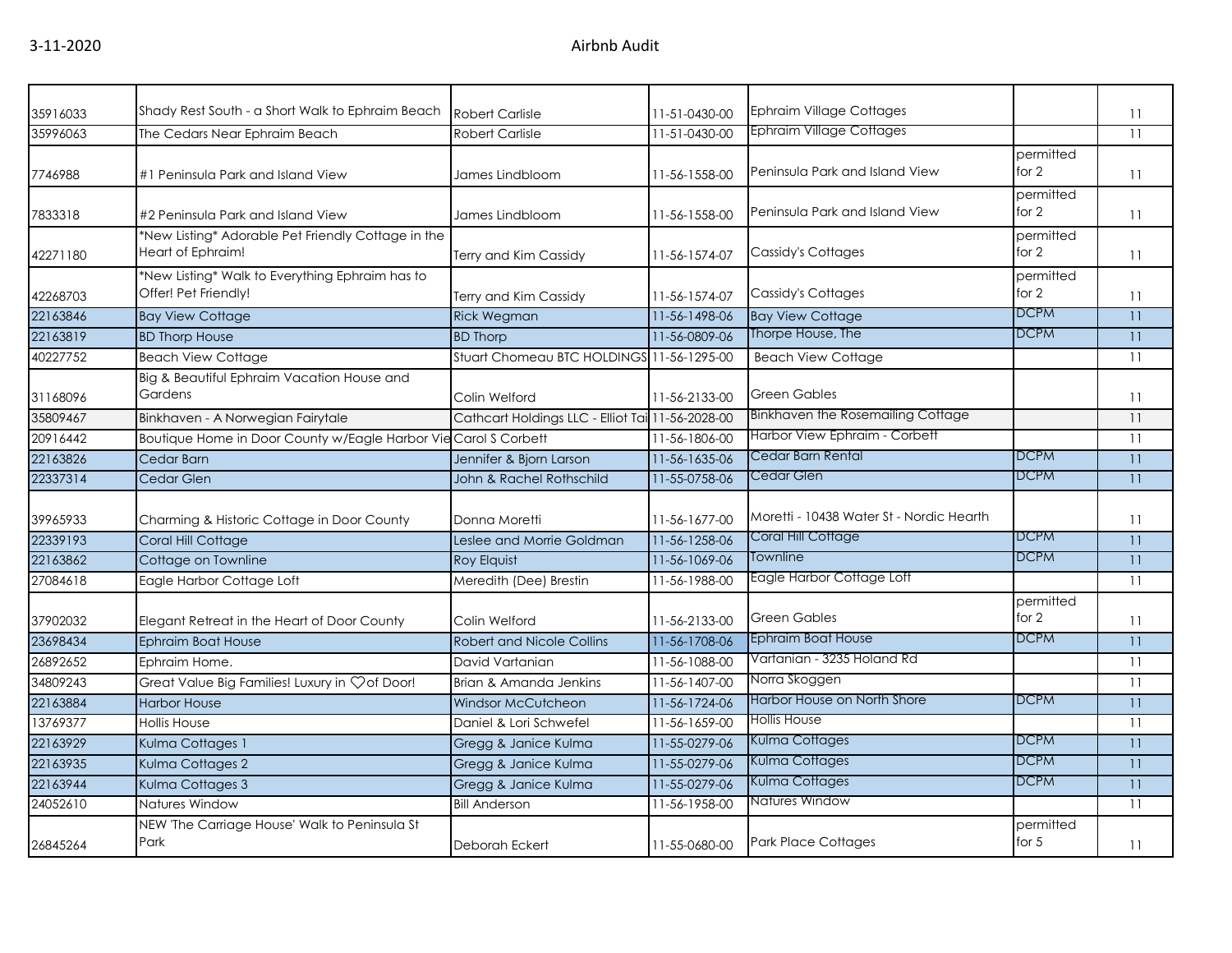| 26845266 | NEW! 'Butternut Cottage' in Central Door County!                 | Deborah Eckert           | 11-55-0680-00 | <b>Park Place Cottages</b>                      | permitted<br>for $5$  | 11              |
|----------|------------------------------------------------------------------|--------------------------|---------------|-------------------------------------------------|-----------------------|-----------------|
| 26845401 | NEW! 'Cherry Cottage' near Peninsula State Park!                 | Deborah Eckert           | 11-55-0680-00 | Park Place Cottages                             | permitted<br>for $5$  | 11              |
| 26845261 | NEW! Cozy Ephraim 'Cedar Cottage' w/Private<br>Deck!             | Deborah Eckert           | 11-55-0680-00 | <b>Park Place Cottages</b>                      | permitted<br>for $5$  | 11              |
| 37971066 | NEW! Ephraim Home w/ Yard - Walk to Lake Michig                  | Carol S Corbett          | 11-56-1806-00 | Harbor View Ephraim - Corbett                   |                       | 11              |
| 26845402 | NEW! Updated Ephraim 'Pine Cottage' w/ Deck!                     | Deborah Eckert           | 11-55-0680-00 | <b>Park Place Cottages</b>                      | permitted<br>for $5$  | 11              |
| 22163987 | Park's Edge Lakeshore Home                                       | Jacob and Greta Odders   | 11-56-1818-06 | Parks Edge Lakeshore Beach House                | <b>DCPM</b>           | 11              |
| 15152902 | Peninsula Park and Island View - 3 bedroom house James Lindbloom |                          | 11-56-1558-00 | Peninsula Park and Island View                  | permitted<br>for 2    | 11              |
| 24993392 | Remodeled Ephraim cottage 500' from the water!                   | 3039 Cedar Street LLC    | 11-56-1763-00 | Ephraim Cottage - 3039 Cedar Street LLC         |                       | 11              |
| 13549163 | <b>Rustic Elegance</b>                                           | Daniel & Laurel Simons   | 11-56-1656-00 | Elegant Home in Ephraim                         |                       | 11              |
| 22750642 | Sunny Studio in Perfect Location                                 | Laurel Ciohon            | 11-56-1853-00 | Ephraim Modern Guesthouse - Ciohon              |                       | 11              |
| 22164019 | The Beach                                                        | Chris & Kirsten Bungener | 11-56-0954-06 | The Beach                                       | <b>DCPM</b>           | 11              |
|          |                                                                  |                          |               |                                                 |                       |                 |
| 23629319 | <b>Fish Creek Retreat</b>                                        |                          |               | 30+ days only                                   |                       | 12              |
| 7213011  | <b>Tuckers Retreat</b>                                           |                          |               | 30+ days only                                   |                       | 12              |
| 35609837 | Blue Jay Cottage. Fish Creek access! Downtown                    | Carol Vande Walle        | 12-50-0387-00 | Peninsula Park View                             |                       | 12              |
| 35224872 | Chestnut Cottage at Peninsula Park-View                          | Carol Vande Walle        | 12-50-0387-00 | Peninsula Park View                             |                       | $\overline{12}$ |
| 30904112 | Countryside Cottage 5                                            | Sandra Solomon           | 12-50-1042-00 | Julies Park Café & Motel - Countryside<br>Motel | permitted<br>for $40$ | 12              |
| 30904456 | Countryside Cottage 6                                            | Sandra Solomon           | 12-50-1042-00 | Julies Park Café & Motel - Countryside<br>Motel | permitted<br>for $40$ | 12              |
| 30229308 | Countryside Cottage/Duplex Unit 7                                | Sandra Solomon           | 12-50-1042-00 | Julies Park Café & Motel - Countryside<br>Motel | permitted<br>for $40$ | 12              |
| 29003329 | Countryside Cottage/Duplex- Unit 8                               | Sandra Solomon           | 12-50-1042-00 | Julies Park Café & Motel - Countryside<br>Motel | permitted<br>for $40$ | 12              |
| 26007168 | Evergreen                                                        | Carol Vande Walle        | 12-50-0387-00 | Peninsula Park View                             |                       | 12              |
| 22015884 | Julies Park Café Suite                                           | Sandra Salomon           | 12-50-1042-00 | Julies Park Café and Motel                      |                       | 12              |
| 41451594 | Lilac Cottage at Peninsula Park-View, NEW LISTING                | Carol Vande Walle        | 12-50-0387-00 | Peninsula Park View                             |                       | 12              |
| 35514974 | Peninsula Parkview Sunset Meadow Whirlpool<br>Cottage            | Carol Vande Walle        | 12-50-0387-00 | Peninsula Park View                             |                       | 12              |
| 35515408 | Starling Cottage. Fish Creek access! downtown                    | Carol Vande Walle        | 12-50-0387-00 | Peninsula Park View                             |                       | 12              |
| 23008138 | <b>Fish Creek Country Resort - I Bedroom Suites</b>              |                          |               |                                                 | <u>Wholesaler</u>     | 12              |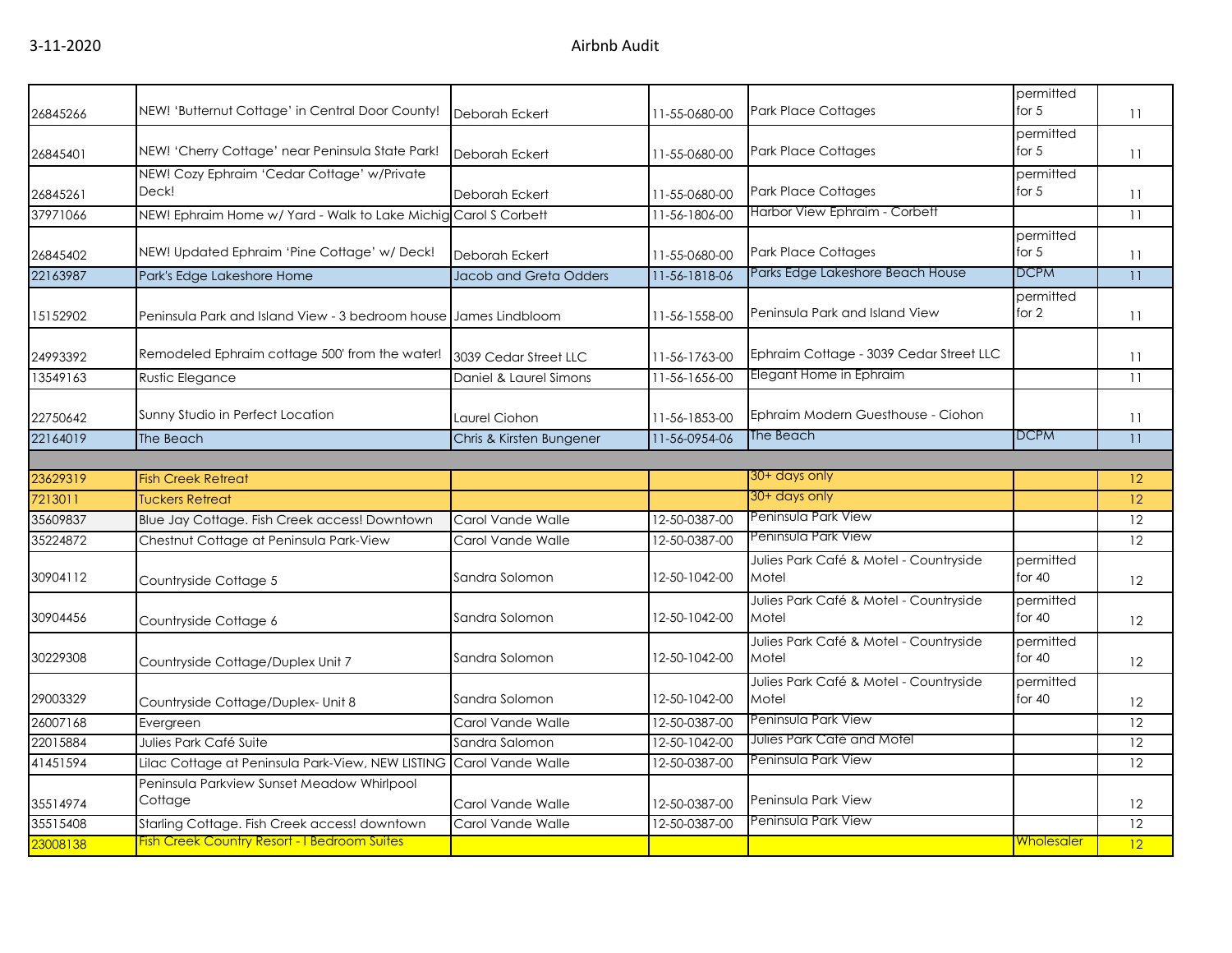| 37886362 | Fun Family Times in the heart of Door County     |                                              |               |                                          | Wholesaler            | 12 |
|----------|--------------------------------------------------|----------------------------------------------|---------------|------------------------------------------|-----------------------|----|
| 23709001 | <b>Get Away at Fish Creek</b>                    |                                              |               |                                          | <u>Wholesaler</u>     | 12 |
| 36825938 | Double room-Ensuite-Standard-Deluxe Room 7       | William Tressler                             | 12-52-0174-00 | Whistling Swan                           | permitted<br>for 7    | 12 |
| 36825808 | Double room-Ensuite-Standard-Room 1              | William Tressler                             | 12-52-0174-00 | Whistling Swan                           | permitted<br>for $7$  | 12 |
| 36825836 | Double room-Ensuite-Standard-Room 2              | William Tressler                             | 12-52-0174-00 | Whistling Swan                           | permitted<br>for 7    | 12 |
| 36825887 | Double room-Ensuite-Standard-Room 4              | William Tressler                             | 12-52-0174-00 | Whistling Swan                           | permitted<br>for $7$  | 12 |
| 36825919 | Double room-Ensuite-Standard-Room 6              | William Tressler                             | 12-52-0174-00 | Whistling Swan                           | permitted<br>for 7    | 12 |
| 36825858 | Double room-Ensuite-Standard-Suite 3             | William Tressler                             | 12-52-0174-00 | Whistling Swan                           | permitted<br>for 7    | 12 |
| 36825902 | Double room-Ensuite-Standard-Suite 5             | William Tressler                             | 12-52-0174-00 | Whistling Swan                           | permitted<br>for 7    | 12 |
| 40224358 | Brook Point #3, in the heart of Fish Creek!      | <b>Bob Marting</b>                           | 12-53-2152-00 | Vbrookpoint #3                           | Douglas               | 12 |
| 40223988 | Brook Point #4, in the heart of Fish Creek!      | SMC Door County, LLC-Stuart Cl               | 12-53-0626-00 | Brookpoint #4                            | <b>Douglas</b>        | 12 |
| 15634038 | Brookpoint Condo 2 BR, 2 BA                      | Karen Berndt                                 | 12-53-1681-00 | Brook Point Condo #5- Berndt             |                       | 12 |
| 29654419 | Condo in Fish Creek by Peninsula State Park (A7) | Evergreen Hill Condo Owners As 12-53-0357-00 |               | Evergreen Hill                           | permitted<br>for $15$ | 12 |
| 22268447 | Downtown Fish Creek with a View                  | <b>Stacey Berndt</b>                         | 12-53-1855-00 | Downtown Fish Creek with a View - Berndt |                       | 12 |
| 24189891 | Elegant Creekside Cottage (on Fish Creek)        | Patricia Culliton                            | 12-53-1890-00 | Creekside Cottage                        |                       | 12 |
| 29659682 | Evergreen A3                                     | Evergreen Hill Condo Owners As 12-53-0357-00 |               | Evergreen Hill                           | permitted<br>for $15$ | 12 |
| 29660011 | Evergreen A8                                     | Evergreen Hill Condo Owners As 12-53-0357-00 |               | Evergreen Hill                           | permitted<br>for $15$ | 12 |
| 29660194 | Evergreen B!                                     | Evergreen Hill Condo Owners As 12-53-0357-00 |               | Evergreen Hill                           | permitted<br>for $15$ | 12 |
| 29659642 | Evergreen B3                                     | Evergreen Hill Condo Owners As 12-53-0357-00 |               | Evergreen Hill                           | permitted<br>for $15$ | 12 |
| 29708652 | Evergreen B4                                     | Evergreen Hill Condo Owners As 12-53-0357-00 |               | Evergreen Hill                           | permitted<br>for $15$ | 12 |
| 29756847 | Evergreen B5                                     | Evergreen Hill Condo Owners As 12-53-0357-00 |               | Evergreen Hill                           | permitted<br>for $15$ | 12 |
| 29709704 | Evergreen B6                                     | Evergreen Hill Condo Owners As 12-53-0357-00 |               | Evergreen Hill                           | permitted<br>for $15$ | 12 |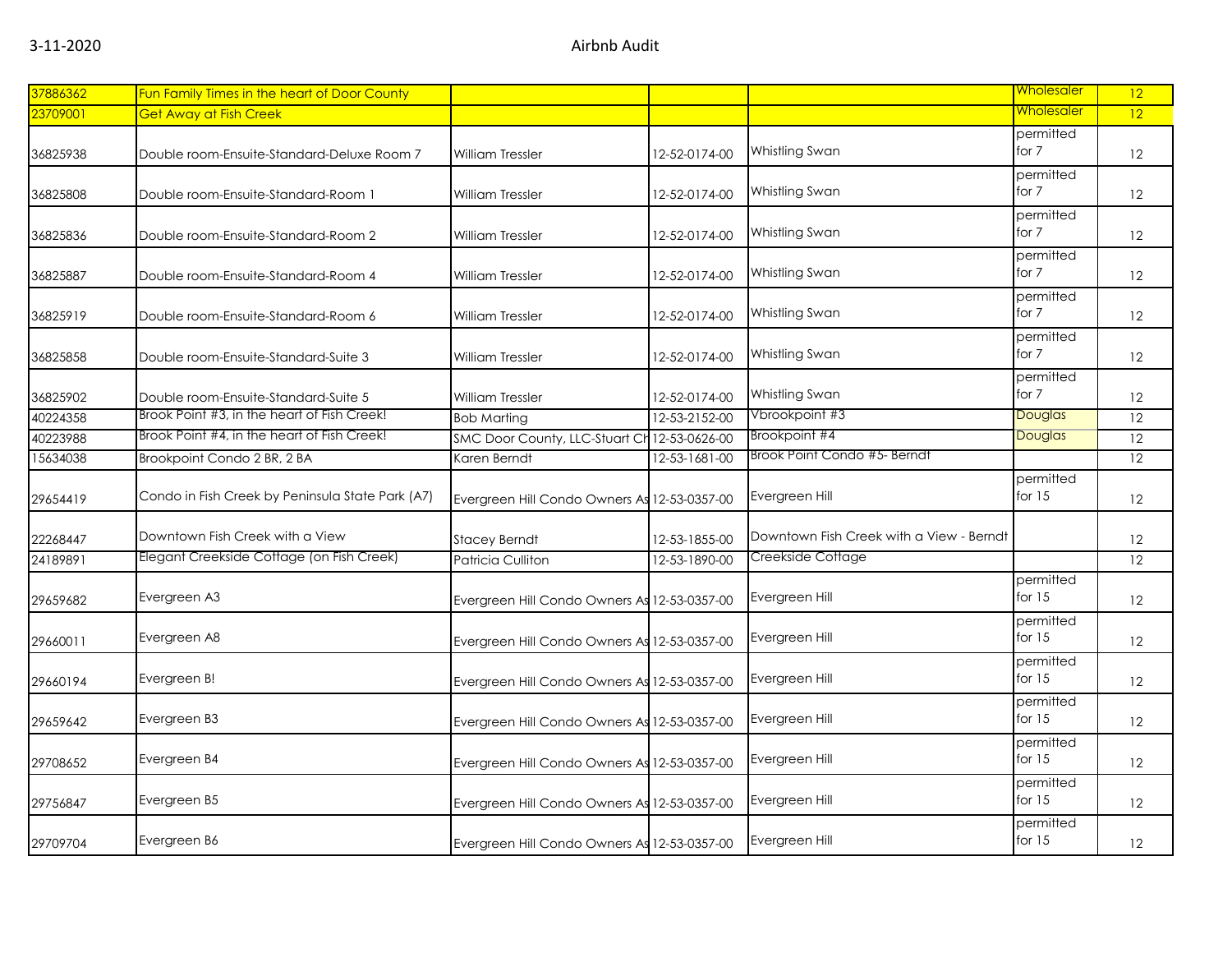| 29002621 | Evergreen Hill Condo - B2                                                 | Evergreen Hill Condo Owners As 12-53-0357-00 |               | Evergreen Hill                            | permitted<br>for $15$ | 12 |
|----------|---------------------------------------------------------------------------|----------------------------------------------|---------------|-------------------------------------------|-----------------------|----|
| 29001809 | Evergreen Hill Condo A1                                                   | Evergreen Hill Condo Owners As 12-53-0357-00 |               | Evergreen Hill                            | permitted<br>for $15$ | 12 |
| 29513817 | Evergreen Hill Condo A2 - By Peninsula State Park                         | Evergreen Hill Condo Owners As 12-53-0357-00 |               | Evergreen Hill                            | permitted<br>for $15$ | 12 |
| 29513197 | Evergreen Hill Condo A4 - by Peninsula State Park                         | Evergreen Hill Condo Owners As               | 12-53-0357-00 | Evergreen Hill                            | permitted<br>for $15$ | 12 |
| 29654280 | Evergreen Hill Condo-A5                                                   | Evergreen Hill Condo Owners As 12-53-0357-00 |               | Evergreen Hill                            | permitted<br>for $15$ | 12 |
| 29513544 | Evergreen Hill Condo B7 - By Peninsula State Park                         | Evergreen Hill Condo Owners As 12-53-0357-00 |               | Evergreen Hill                            | permitted<br>for $15$ | 12 |
| 20308419 | Luxury tri-Level Condo Downtown Fish Creek                                | Jonathan Glapa                               | 12-53-1791-00 | Luxury Tri-Level Fish Creek - Glapa       |                       | 12 |
| 24376818 | NEW! 'Cliff Cottage' Door County Home-Walk to<br>Bay!                     | Cottage Row LLC - Jen Ciesar                 | 12-53-1979-00 | Cliff Cottage                             |                       | 12 |
| 31457675 | Stay by Peninsula State Park, Condo A6                                    | Evergreen Hill Condo Owners As               | 12-53-0357-00 | Evergreen Hill                            | permitted<br>for $15$ | 12 |
| 32493673 | #1 Finch Cottage - Breakfast Not Included - Thorp<br>House Inn & Cottages | Thorp House LLC - Matthew J<br>Ranzau        | 12-54-2047-00 | Thorp House Inn and Cottages LLC          | permitted<br>for $11$ | 12 |
| 32494315 | #2 Teal Cottage - Breakfast Not Included - Thorp<br>House Inn & Cottages  | Thorp House LLC - Matthew J<br>Ranzau        | 12-54-2047-00 | Thorp House Inn and Cottages LLC          | permitted<br>for 11   | 12 |
| 32590423 | #3 Dove Cottage - Breakfast Not Included - Thorp<br>House Inn & Cottages  | Thorp House LLC - Matthew J<br>Ranzau        | 12-54-2047-00 | Thorp House Inn and Cottages LLC          | permitted<br>for 11   | 12 |
| 32590795 | #4 Lark Cottage - Breakfast Not Included - Thorp<br>House Inn & Cottages  | Thorp House LLC - Matthew J<br>Ranzau        | 12-54-2047-00 | Thorp House Inn and Cottages LLC          | permitted<br>for 11   | 12 |
| 32590983 | #5 Quail Cottage - Breakfast Not Included - Thorp<br>House Inn & Cottages | Thorp House LLC - Matthew J<br>Ranzau        | 12-54-2047-00 | Thorp House Inn and Cottages LLC          | permitted<br>for $11$ | 12 |
| 32591090 | #6 Wren Cottage - Breakfast Not Included - Thorp<br>House Inn & Cottages  | Thorp House LLC - Matthew J<br>Ranzau        | 12-54-2047-00 | Thorp House Inn and Cottages LLC          | permitted<br>for $11$ | 12 |
| 5278540  | Irish Hospitality in Fish Creek WI                                        | Megan O'Meara                                | 12-54-0685-00 | O'Meara's Cottage Loft                    |                       | 12 |
| 23398401 | A Retreat Art Gallery Stay in Door County                                 | <b>Wendy Carpenter</b>                       | 12-56-1975-00 | A Retreat Art Gallery Stay in Door County |                       | 12 |
| 32206576 | Artist's Retreat Luxury Home in Charming setting                          | <b>Paul and Katherine Munck</b>              | 12-56-1519-02 | An Artists Retreat                        | lundquist             | 12 |
| 26019754 | <b>Birch Bluff</b>                                                        | <b>Eleanor J Warntjes</b>                    | 12-56-1845-02 | <b>Birch Bluff</b>                        | lundquist             | 12 |
| 38599705 | Carraig Dale Cottage - A Peaceful Oasis                                   | <b>Carraig Cottages</b>                      | 12-56-1276-09 | <b>Carraig Dale</b>                       | carraig               | 12 |
| 38600512 | Carraig Nua House- A luxurious Door County<br>Retreat                     | <b>Carraig Cottages</b>                      | 12-56-1277-09 | Carraig Nua                               | carraig               | 12 |
| 1894636  | Cedar Creek Lodge II                                                      | Michael Servais                              | 12-56-1357-00 | Cedar Creek Lodge #2                      |                       | 12 |
|          |                                                                           |                                              |               |                                           |                       |    |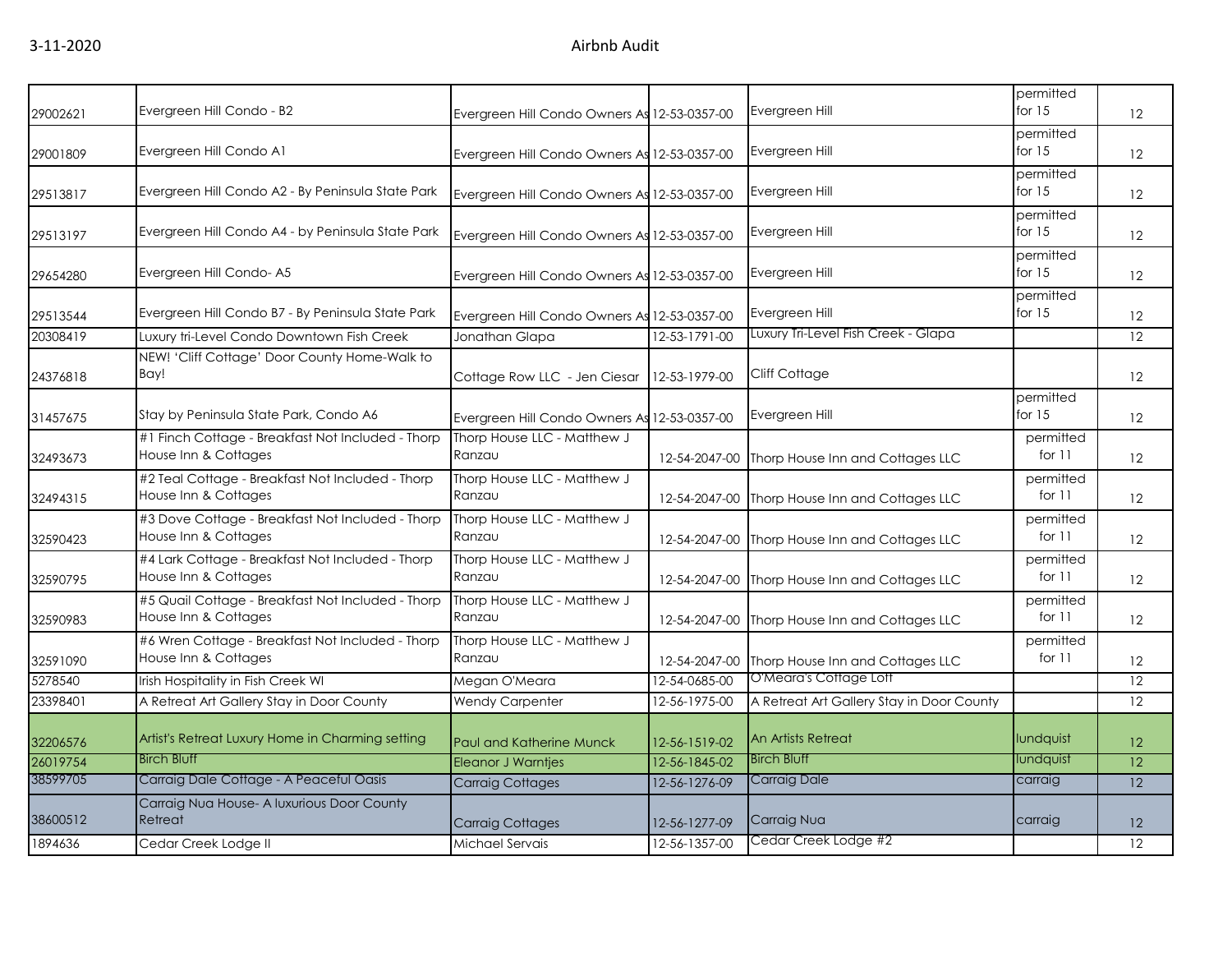| 13496429 | Cedarwood Vacation Home                                            | Jay and Carla Marr                            | 12-55-0778-00 | Cedarwood Marr                                             |             | 12              |
|----------|--------------------------------------------------------------------|-----------------------------------------------|---------------|------------------------------------------------------------|-------------|-----------------|
|          | Cottage in the Creek- Centrally Located DoCo                       |                                               |               |                                                            |             |                 |
| 35918147 | Oasis                                                              | <b>Irish Stories LLC</b>                      | 12-56-2077-00 | Centrally Located Fish Creek Cottage                       |             | 12              |
| 22163831 | Cottage Row on the Rocks                                           | Apfelbach Family Trust, LLC                   | 12-56-1494-06 | Cottage Row on the Rocks                                   | <b>DCPM</b> | 12              |
| 38127570 | Cottage Row Waterfront                                             | Harris Family Trust                           | 12-56-0876-02 | Cottage Row Waterfront Harris                              | lundquist   | 12              |
| 16497330 | COZY DC HOME RETREAT IN FISH CREEK, WI                             | Steven Pachonphai                             | 12-56-1692-00 | DC HOME Pachonphai                                         |             | 12              |
| 35616070 | Cuckoo's Nest: Solitude & Nature Near Everything                   | Cuckoo's Nest LLC                             | 12-56-2167-00 | Cuckoo's Nest                                              |             | 12              |
| 26021111 | Daisy Patch Retreat                                                | Tierney Home Rental LLC - Cath 12-56-1798-02  |               | <b>Tierney Home</b>                                        | lundquist   | 12              |
| 22163833 | <b>Eagle Harbor View</b>                                           | <b>Nancy Claypool</b>                         | 12-56-1570-06 | Eagle Harbor View                                          | <b>DCPM</b> | 12              |
| 18941540 | <b>Ellmann House</b>                                               | Steve Ellmann                                 | 12-56-0369-00 | <b>Ellman House</b>                                        |             | 12              |
| 36517340 | <b>Field House</b>                                                 | Michael & Jaye Meyer                          | 12-56-1282-02 | A Field House                                              | lundquist   | 12              |
| 36177607 | <b>Fish Creek Beach House</b>                                      | <b>Wickman LLC</b>                            | 12-56-2142-06 | <b>Fish Creek Beach House</b>                              | <b>DCPM</b> | $\overline{12}$ |
| 34174821 | Fish Creek Cottage                                                 | Steven Rieck                                  | 12-56-2129-00 | Fish Creek Cottage - Rieck                                 |             | $\overline{12}$ |
| 36178650 | <b>Fish Creek Road House</b>                                       | <b>Wickman LLC</b>                            | 12-56-2141-06 | Road House, The - 4086 Main St                             | <b>DCPM</b> | $\overline{12}$ |
| 12964179 | Fish Creek, WI: Sweet log cabin & meditation paths Robin Bienemann |                                               | 12-56-1665-00 | Sweet Log Cabin Bienneman                                  |             | 12              |
| 31948544 | Foxlea Guest House in Fish Creek                                   | <b>Rymar Properties LLC</b>                   | 12-56-2055-00 | Foxlea Farms                                               |             | $\overline{12}$ |
| 28693376 | <b>Garden House</b>                                                | Marise Redman                                 | 12-56-2065-00 | Garden House - 9130 STH 42- Redmann                        |             | 12              |
| 22163877 | <b>Gibraltar House</b>                                             | Paul & Amy Devine                             | 12-56-1439-06 | Gibraltar House                                            | <b>DCPM</b> | 12              |
| 42094787 | Historic Cabin on the Green Bay Shoreline                          | Door County Retreats LLC - Pegg 12-56-2251-00 |               | Door County Retreats LLC - Reineck                         |             | 12              |
| 26989763 | Homestead Park House                                               | <b>PDW Rentals LLC</b>                        | 12-56-1801-00 | Park House                                                 |             | 12              |
| 35875588 | House on the Hill                                                  | <b>Brett Lecy</b>                             | 12-56-2147-06 | <b>Fish Creek Central Hom</b>                              | <b>DCPM</b> | 12              |
| 34395537 | Kaye's Hideaway                                                    | Kaye's Hideaway                               | 12-56-2054-00 | Paul Kaye                                                  |             | 12              |
| 10015145 | awler Guest House - Blue                                           | Greg and Dan Lawler                           | 12-56-1573-00 | Lawler Guest House Blue                                    |             | 12              |
| 38405636 | awler Guest House - Green                                          | Greg and Dan Lawler                           | 12-56-2218-00 | Lawler Guest House Green                                   |             | 12              |
| 22339034 | Log Retreat at Fish Creek                                          | William Anderson                              | 12-56-1225-06 | Log Retreat at Fish Creek                                  | <b>DCPM</b> | 12              |
| 28431338 | Maple Grove Cottage                                                | Maple Grove Cottage LLC                       | 12-56-1330-00 | Maple Grove Cottage                                        |             | 12              |
| 28127081 | Maple Grove Landing (Brand New Rental)                             | <b>Rick and Rachel Chomeau</b>                | 12-56-2003-00 | Maple Grove Landing Chomeau                                |             | 12              |
| 36606925 | Modern Hygge Farmhouse - Baileys Harbor/Fish Cre Shelly Sprinkman  |                                               | 12-56-2217-00 | Modern Farmhouse - Sprinkman                               |             | 12              |
| 26845405 | NEW Family-Friendly Fish Creek 'Cape House'<br>w/Yard              | Deborah, Carl & Joan Eckert                   | 12-56-0679-00 | Eckert Vacation Home - Cape Cod House<br><b>Fish Creek</b> |             | 12              |
| 41931234 | NEW LISTING! Charming Stone Cottage in Fish<br>Creek!              | Ryan and Karilyn Dayton                       | 12-56-1743-07 | Manistique Stone Cottage                                   | SImpleLife  | 12              |
| 32662963 | Newly renovated farmhouse in Fish Creek on 25<br>acre              | <b>JJ JETS LLC</b>                            | 12-56-2078-00 | Tirangle Farmhouse                                         |             | 12              |
| 41822428 | Nicely located Ranch Home Near Fish Creek-<br>4BD/2BA              | Klems Investment Properties LLC 12-56-2027-00 |               | Klems Investments - Klimczyk 8580 STH 42                   |             | 12              |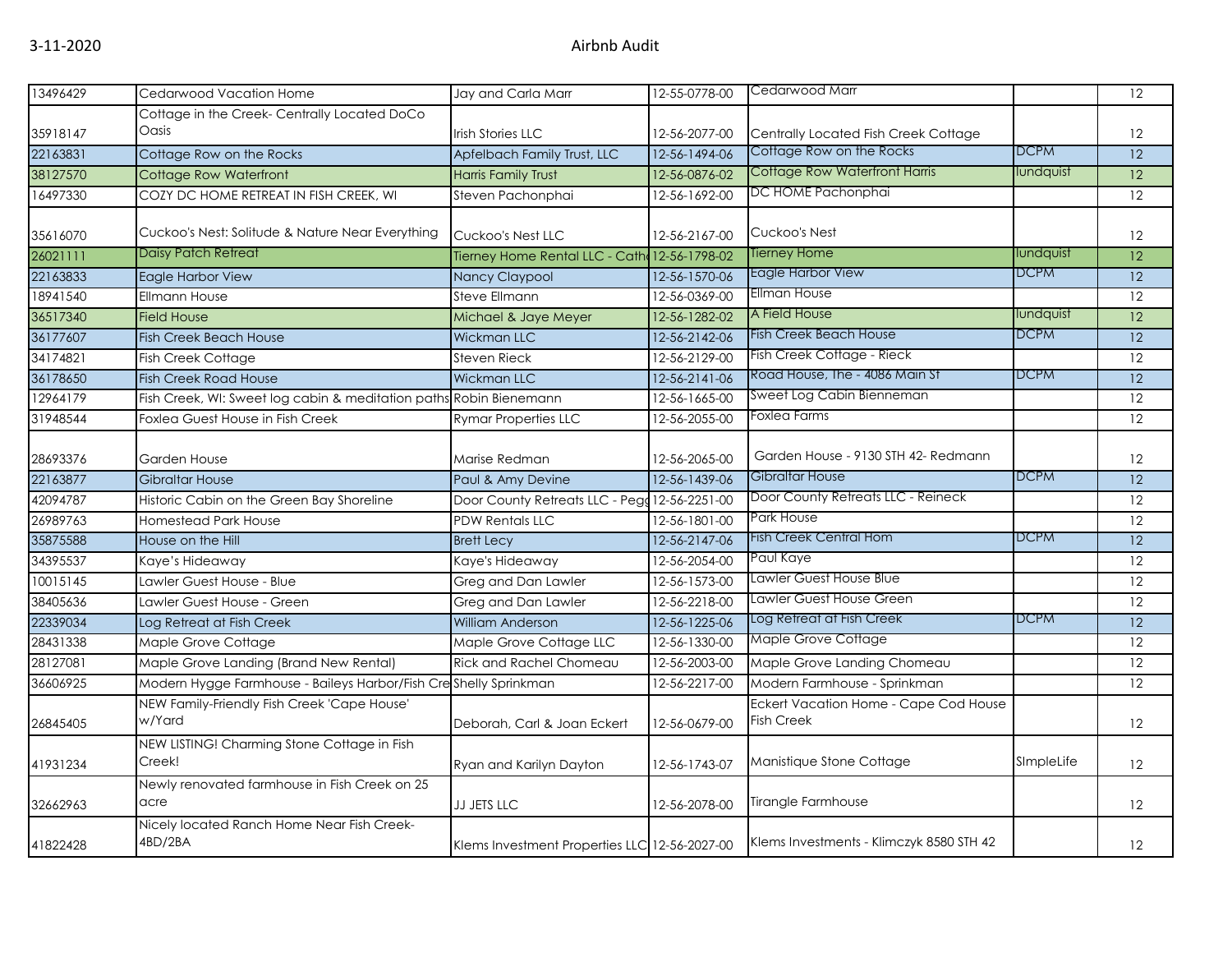|          | Perfect for weekend getaways and family                          |                                              |                       |                                              |                                                          |                 |
|----------|------------------------------------------------------------------|----------------------------------------------|-----------------------|----------------------------------------------|----------------------------------------------------------|-----------------|
| 34178567 | reunions                                                         | Ken Riche                                    | 12-56-1241-00         | Riche - 9419 Tree Top                        |                                                          | 12              |
| 31150450 | Private Fish Creek cottage in the woods.                         | Steven and Lana Amenda                       | 12-56-2091-00         | Private Fish Creek Cottage - Amenda          |                                                          | 12              |
| 5123586  | Relax & Refocus at Hesed House                                   | Rebecca and Richard Van Sistin               | 12-56-2038-00         | Hesed House                                  |                                                          | 12              |
|          | Rustic Custom Home - 3 Min from Fish Creek                       |                                              |                       |                                              |                                                          |                 |
| 23254660 | Harbor!                                                          | <b>Beth Ciesar</b>                           | 12-56-1858-00         | <b>Bluff Barn</b>                            |                                                          | 12              |
| 41157083 | Tall Pine Retreat - Fish Creek, WI                               | Walt Teichen                                 | 12-56-2247-00         | Tall Pines                                   |                                                          | 12              |
| 42637597 | The Fish Creek House                                             | Michael & Diane Cotter                       | 12-56-1410-00         | Birch Grove II - Unit #1                     |                                                          | 12              |
| 23233934 | The House on High Rock Creek                                     | Karen L Wagner Trust & Andrew                | 12-56-1938-00         | House on High Rock Creek                     |                                                          | 12              |
|          |                                                                  |                                              |                       |                                              |                                                          |                 |
| 26231098 | Forest hideaway Home                                             | <b>Ransom Flanders</b>                       | 14-56-1961-00         | Forestville Hideaway Home                    |                                                          | 14              |
|          |                                                                  |                                              |                       |                                              |                                                          |                 |
| 40701347 | i☆Modern Waterfront Lake Cabin in Door County (Jeremy Jeffrey    |                                              | 15-56-2215-00         | The Bay on Clark Lake                        |                                                          | 15              |
| 19709930 | Beach House Whispering Pines Door Co, lake view                  | <b>Beth Ann Meyer</b>                        | 15-56-1793-00         | <b>Whispering Pines</b>                      | permitted<br>for 2                                       | 15              |
|          | Beach House Whispering Pines, Door Co, forest                    |                                              |                       |                                              | permitted                                                |                 |
| 19706345 | view                                                             | <b>Beth Ann Meyer</b>                        | 15-56-1793-00         | <b>Whispering Pines</b>                      | for 2                                                    | 15              |
|          |                                                                  |                                              |                       | <b>Beautiful Waterfront Cottage on Clark</b> |                                                          |                 |
| 27421061 | Beautiful Waterfront Cottage on Clark Lake                       | Kari and Scott Hunt                          | 15-56-1998-00         | Lake                                         |                                                          | 15              |
| 25625710 | Beechwood Lodge                                                  | Jessica Porter                               | 15-56-1956-00         | Beechwood Lodge Porter                       |                                                          | 15              |
| 11659022 | Classic Farm House in Egg Harbor (upper unit)                    | Tim Raduenz                                  | 15-56-1601-00         | Raduenz 6551 CTH T                           |                                                          | 15              |
|          |                                                                  |                                              |                       | Recently Renovated Cozy Log Cabin on 4       |                                                          |                 |
| 40470866 | Cozy Log Cabin on 4 Acres                                        | Christine Skogg                              | 15-56-2237-00         | Acres                                        |                                                          | 15              |
| 14400793 | Door County Lakeside Retreat                                     | Janet Slater                                 | 15-56-1085-00         | Lakeside Paradise Slater                     |                                                          | 15              |
| 25284585 | Jacksonport Home                                                 | <b>Robert Geitner</b>                        | 15-56-1944-00         | Jacksonport Home Geitner                     |                                                          | 15              |
| 22163921 | Kangaroo South Shore                                             | Michael K & Mary Lou H Sercher 15-56-1157-06 |                       | Kangaroo South Shore                         | <b>DCPM</b>                                              | $\overline{15}$ |
| 34023502 | Logan Creek Cottage                                              | Robert Geitner                               | $15 - 56 - 2105 - 00$ | Logan Creek Cottage                          |                                                          | 15              |
| 29701170 | NEW! Door County Lake Cabin on Private<br>Peninsula              | Jeremy and Caitlyn Jeffery                   | 15-56-2060-00         | The Point on Clark Lake                      |                                                          | 15              |
| 38797844 | Smitty's Beach House on Lake Michigan                            | Ruth Zubrensky                               | 15-56-2208-00         | Smitty's Beach House                         |                                                          | 15              |
| 22164036 | Vans Log Home                                                    | Robert & Marilyn Van Lieshout                | 15-56-0308-06         | Vans Log Home                                | <b>DCPM</b>                                              | 15              |
|          |                                                                  |                                              |                       |                                              |                                                          |                 |
|          |                                                                  |                                              |                       |                                              |                                                          |                 |
|          | Deluxe Apartment with Whirlpool *Stay & Play in<br>Sturgeon Bay* |                                              |                       |                                              | 36 (35<br>beach<br>harbor $+1$<br>unit at 6404<br>CTH C) |                 |
| 28561474 |                                                                  | Jon Hanson                                   | 27-51-0807-00         | <b>Beach Harbor Resort</b>                   |                                                          | 27              |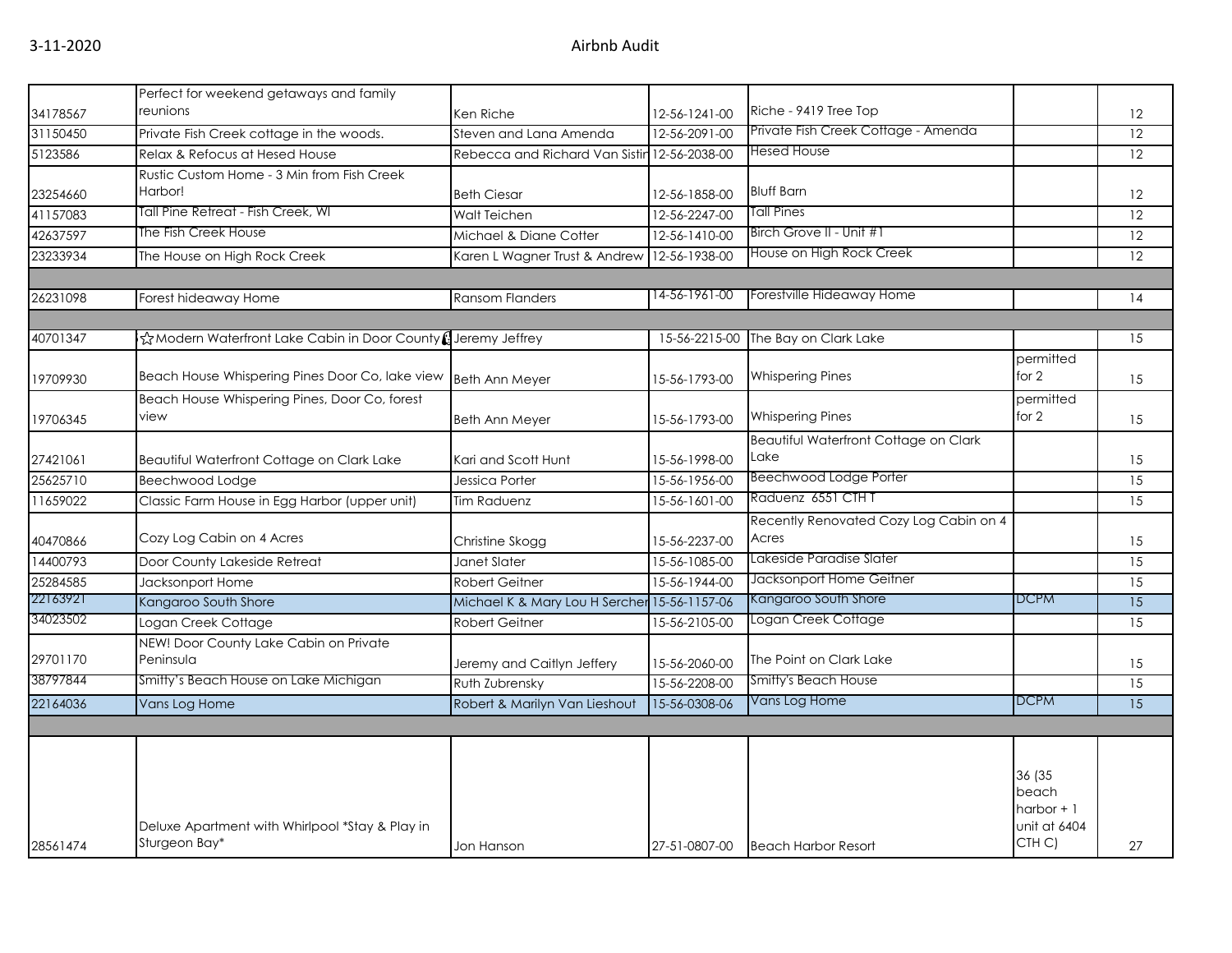| 26715499 | Deluxe Apartment with Whirlpool *Stay & Play in<br>Sturgeon Bay* | Jon Hanson                                                             | 27-51-0807-00 | <b>Beach Harbor Resort</b>                         | 36 (35<br>beach<br>harbor $+1$<br>unit at 6404<br>CTH <sub>C</sub> ) | 27              |
|----------|------------------------------------------------------------------|------------------------------------------------------------------------|---------------|----------------------------------------------------|----------------------------------------------------------------------|-----------------|
|          |                                                                  |                                                                        |               |                                                    |                                                                      |                 |
| 33826439 | Studio Cottage                                                   | Jon Hanson                                                             | 27-51-0807-00 | <b>Beach Harbor Resort</b>                         | 36 (35<br>beach<br>harbor $+1$<br>unit at 6404<br>CTH <sub>C</sub> ) | 27              |
|          |                                                                  |                                                                        |               |                                                    | 36 (35<br>beach<br>harbor $+1$<br>unit at 6404<br>CTH C)             |                 |
| 33284391 | Waterfront Beach House Cottage                                   | Jon Hanson                                                             | 27-51-0807-00 | <b>Beach Harbor Resort</b>                         |                                                                      | 27              |
| 19736390 | Cliffdwellers Resort Studio Cottage                              | Laurence McDermott                                                     | 27-53-2168-00 | Cliffdwellers Resort Studio Cottage -<br>McDermott |                                                                      | 27              |
| 22163859 | Cabots point                                                     | <b>Cabot's Point Properties LLC</b>                                    | 27-56-1729-06 | Cabots Point                                       | <b>DCPM</b>                                                          | 27              |
| 24010019 | Door County Cabin next to working lighthouse                     | Bay Area Property Managemen 27-56-1900-00                              |               | Door County Cabin next to Lighthouse               |                                                                      | 27              |
| 9953250  | Door County Country Home                                         | <b>Terry Kinney</b>                                                    | 27-55-0737-00 | Door County Country Home                           |                                                                      | $\overline{27}$ |
| 185416   | Door County Waterfront Cottage                                   | Lane Kendig and Elaine Carmic                                          | 27-56-1156-00 | Kendig Snake Island                                |                                                                      | 27              |
| 26157331 | <b>English Bluebell Cottage</b>                                  | Reginald Peter Jackson                                                 | 27-56-1955-00 | <b>English Blubell Cottage</b>                     |                                                                      | 27              |
| 18022339 | Harbor Cottage Retreat                                           | Ray Ambrosius                                                          | 27-56-1723-00 | <b>Harbor Cottage Retreat</b>                      |                                                                      | 27              |
| 35999204 | Log Cabin House on the Water (Waterfront)                        | <b>Rachel Messner</b>                                                  | 27-56-2184-00 | Log Cabin House on the Water                       |                                                                      | $\overline{27}$ |
| 23881936 | <b>Meredith House</b>                                            | Steven C Sullivan                                                      | 27-55-0471-17 | <b>Meredith House</b>                              | restassure                                                           | 27              |
| 25447356 | Nasewaupee Trail Log Home                                        | Terry Kinney                                                           | 27-56-1841-00 | Nasewaupee Trail Log Home react<br>5/29/18         |                                                                      | 27              |
| 41002430 | Open Door Oasis                                                  | White Slope Hospitality Partners<br>LLC-Przemyslaw (Peter)<br>Szewczyk | 27-56-2204-00 | Open Door Oasis                                    |                                                                      | 27              |
| 25189877 | Quiet Country Shed Surrounded by Nature's Beaut                  | Glen Vander Velden                                                     | 27-56-1912-00 | Shed, The - Vander Velden                          |                                                                      | $\overline{27}$ |
| 37080488 | Sand Bay Door County Waterfront cottage                          | Donn Rozz, Robert Paul                                                 | 27-56-2179-00 | Sand Bay Door County Waterfront Cottage            |                                                                      | 27              |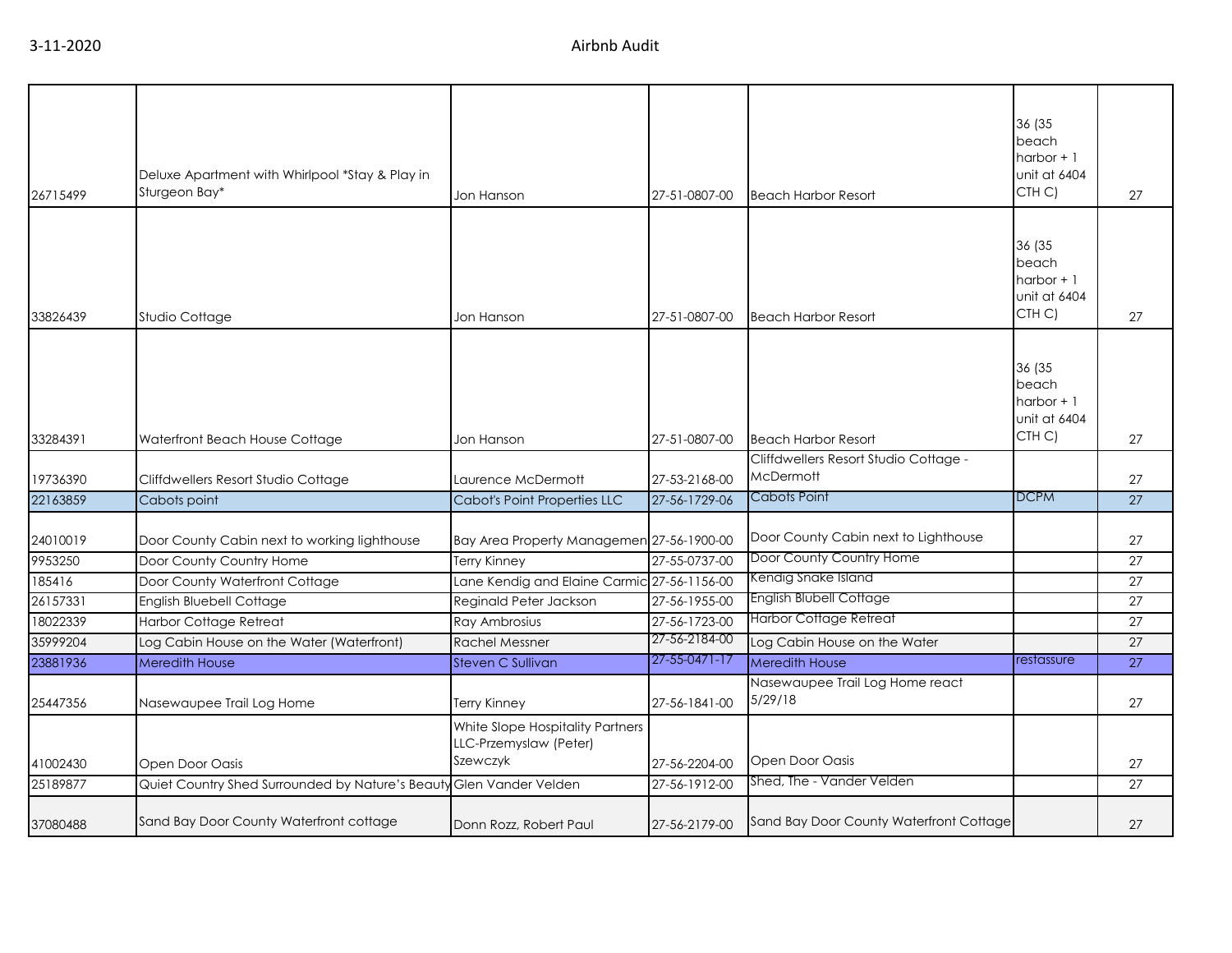| 20965365 | Secluded Retreat Near Potawatomi State Park           | Glen and Gloria La Plante                          | 27-56-2233-00 | Secluded Retreat Near Potawatomi State Park    |             | 27              |
|----------|-------------------------------------------------------|----------------------------------------------------|---------------|------------------------------------------------|-------------|-----------------|
| 22983752 | Sunrise Cabin in Sturgeon Bay, Door County            | Claire Miller & Justin Berken                      | 27-56-1861-00 | Big Island                                     | owner       | 27              |
| 22983092 | Sunset Cabin in Sturgeon Bay, Door County             | Claire Miller & Justin Berken                      | 27-56-1861-00 | <b>Big Island</b>                              | owner       | 27              |
| 20512078 | Sunshine's Bayshore Vacation Cottage                  | Lyle Handeland                                     | 27-56-1796-00 | Sunshine's Bayshore Vacation Cottage           |             | 27              |
| 33704069 | Sunshine's Wooded Retreat - Door County               | Nina Handeland                                     | 27-56-2093-00 | Sunshine's Wooded Retreat                      |             | 27              |
|          |                                                       |                                                    |               |                                                |             |                 |
| 22163909 | Hideaway                                              | <b>Gregory Herman</b>                              | 32-53-0955-06 | Hideaway, The Herman                           | DCPM        | 32 <sup>2</sup> |
| 38572013 | Hideaway #203                                         | <b>Karen Nystrom</b>                               | 32-53-2198-06 | Hideaway #203                                  | <b>DCPM</b> | 32 <sup>2</sup> |
| 13368133 | Delightful 2 Bdrm B&B                                 | Kathleen Schmidt                                   | 32-54-1638-00 | Hummingbird B&B                                |             | 32              |
| 22163817 | A Pearl                                               | Jeffrey & Alliscon Ockwood                         | 32-56-1409-06 | A Pearl                                        | <b>DCPM</b> | 32              |
| 23698547 | <b>Appleport Sunrise</b>                              | Kathleen and Edward Callahan 32-56-1913-06         |               | <b>Appleport Sunrise</b>                       | <b>DCPM</b> | 32              |
| 22163843 | Arnie's Sanctuary                                     | James Arneson                                      | 32-56-1352-06 | <b>Arnie's Sanctuary</b>                       | <b>DCPM</b> | 32              |
| 22163815 | <b>Aunt Sallys</b>                                    | <b>William Bell</b>                                | 32-56-1238-06 | <b>Aunt Sallys</b>                             | <b>DCPM</b> | 32              |
| 22163849 | <b>Beechers Cabin</b>                                 | Susan Szabo & Mark Beecher                         | 32-56-1571-06 | <b>Beechers Cabin</b>                          | <b>DCPM</b> | $\overline{32}$ |
| 22163853 | <b>Bells' Cottage</b>                                 | Matt & Ryan Bell                                   | 32-56-1131-06 | <b>Bells Cottage</b>                           | <b>DCPM</b> | 32              |
| 35162816 | <b>Birch Isle</b>                                     | reBarn LLC - Douglas and<br>Gretchen Cunliffe-Owen | 32-56-1922-02 | <b>Birch Isle</b>                              | Lundquist   | 32              |
| 23005364 | <b>Blackberry Acres</b>                               | Chad Ewald                                         | 32-56-1847-00 | <b>Blackberry Acres</b>                        |             | 32              |
| 22163856 | <b>Brenner Tower</b>                                  | <b>Brenner Tower LLC</b>                           | 32-56-1227-06 | <b>Brenner Tower</b>                           | <b>DCPM</b> | 32              |
| 35262306 | <b>Bumpfy Hill</b>                                    | Donna & Kirk Scattergood                           | 32-56-2132-06 | <b>Bumpfy Hill</b>                             | <b>DCPM</b> | 32              |
| 36554021 | Cabin at the tip of the Door                          | <b>Scott Studebaker</b>                            | 32-56-1747-02 | Cabin at the Tip of the Door                   | Lundquist   | 32              |
| 26020396 | <b>Camp Door</b>                                      | <b>Jonathan Ocker</b>                              | 32-56-1844-02 | <b>Camp Door</b>                               | Lundquist   | $\overline{32}$ |
| 22337471 | Cappy Cottage                                         | <b>Hakes Family Trust</b>                          | 32-56-1132-06 | Cappy Cottage                                  | <b>DCPM</b> | 32 <sup>2</sup> |
| 22163823 | <b>Cedar Dell Chalet</b>                              | <b>Vicky Kalscheur</b>                             | 32-56-1203-06 | <b>Cedar Dell Chalet</b>                       | <b>DCPM</b> | 32              |
| 30926930 | <b>Cedar Tree Cottages</b>                            | Glen and Laurie Moegenburg                         | 32-56-1202-02 | <b>Cedar Tree Cottages</b>                     | Lundquist   | 32              |
| 9818691  | Charming 1880's Log Cabin                             | Terry & Kermit Bott                                | 32-55-0770-00 | Doc's Hideaway                                 |             | 32              |
| 23255108 | Charming Bluff Cottage abuts Waterfront &<br>Orchards | Kathleen Van Gemert                                | 32-56-1908-00 | <b>Bluffside Cottage Van Gemert</b>            |             | 32              |
| 25949863 | Colorful, Cozy Cottage in a Quiet Town                | Mathias Zehender                                   | 32-56-1992-00 | Zehnder - Colorful Cozy Cottage Windside<br>#3 |             | 32              |
| 21026430 | Cottage Hideaway                                      | Mary Jahnke                                        | 32-55-0710-00 | Cottage Hideaway                               |             | 32              |
| 36176625 | Country Lane Home                                     | Greg & Suzanne Sunstrom                            | 32-56-2144-06 | County Lane Home                               | <b>DCPM</b> | 32              |
| 39248101 | Cro's Nest - On the shore, Island views.              | Donald Lee Buckingham                              | 32-56-2270-00 | Cro's Nest                                     |             | 32              |
| 27550326 | DOOR 42                                               | Shawn and Kim Marshall                             | 32-56-1976-00 | <b>DOOR 42</b>                                 |             | 32              |
| 24741359 | Eagle Sands Beach Lodge                               | Matthew P Shumway                                  | 32-56-1870-06 | Vandelay Shore                                 | <b>DCPM</b> | $\overline{32}$ |
| 22163835 | East Haven                                            | <b>Barnara Moline</b>                              | 32-56-1592-06 | East Haven                                     | <b>DCPM</b> | 32              |
|          |                                                       |                                                    |               |                                                |             |                 |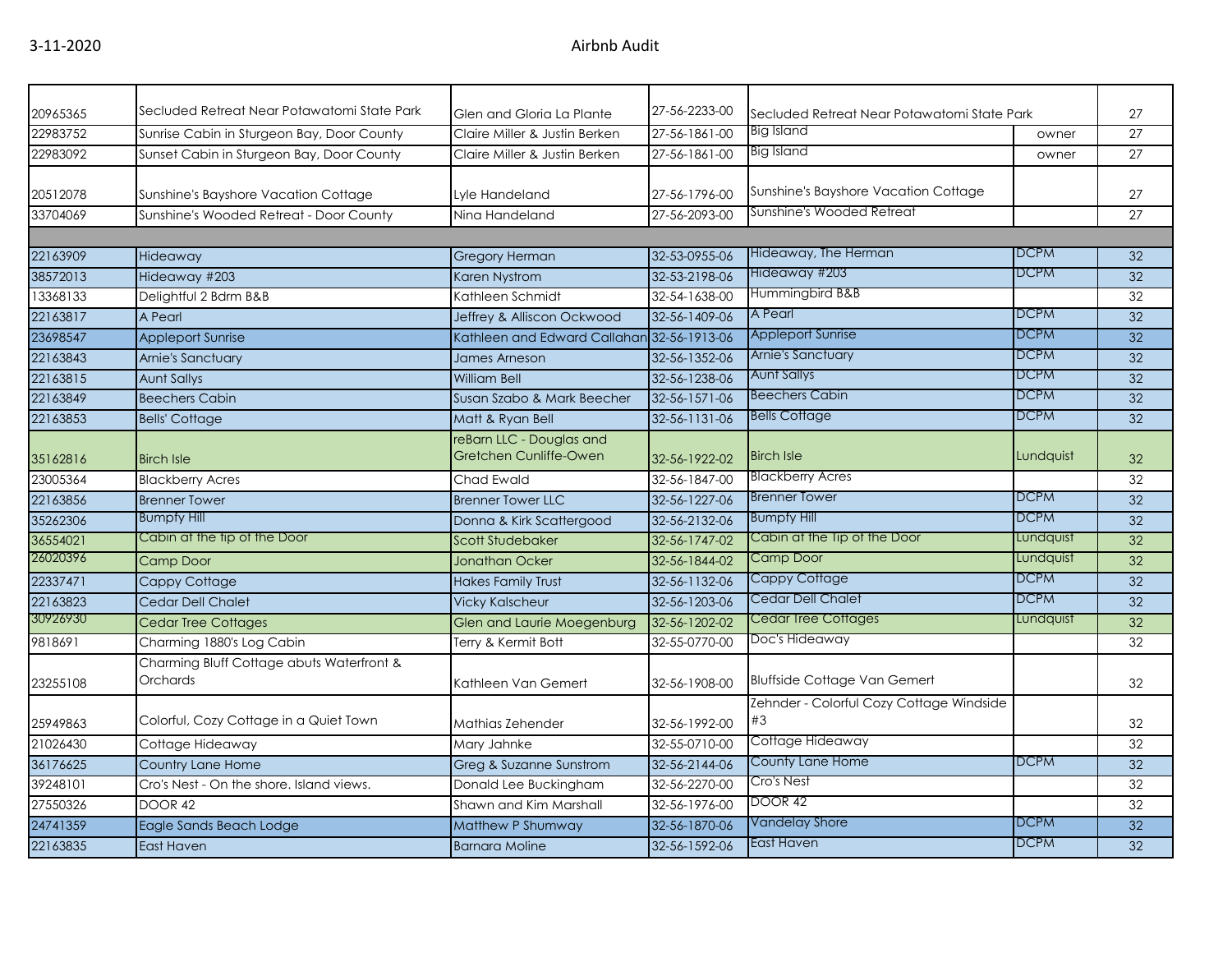| 1036370  | <b>Eclectic Style Cottage</b>                                                | <b>Tim Raduenz</b>                                      | 32-56-0930-00 | <b>EBDC-Raduenz</b>                         |                             | 32              |
|----------|------------------------------------------------------------------------------|---------------------------------------------------------|---------------|---------------------------------------------|-----------------------------|-----------------|
| 1807644  | First Floor with Forest View                                                 | oren & Helen Fandrei                                    | 32-56-1341-00 | Granpa's House Rental Door Co WI            |                             | 32              |
| 22163867 | <b>Garret Bay Bluff</b>                                                      | <b>William Berry</b>                                    | 32-56-1641-06 | Garret Bay Bluff                            | <b>DCPM</b>                 | 32              |
| 20802710 | <b>Garrett Bay Getaway</b>                                                   | Kenneth Hays & Sally Wheelock 32-56-1802-00             |               | Garret Bay Getaway                          |                             | 32              |
| 18686076 | Get Ready to hear Welcome Home                                               | Charlene K Berg                                         | 32-56-1756-00 | Welcome Home-12625 STH 42                   |                             | 32              |
| 37805022 | Gunderson Cabin                                                              | <b>Edward Patera</b>                                    | 32-56-2186-00 | Gunderson Cabin on the Water                |                             | 32              |
| 22163913 | Hoffman's Up North                                                           | Hoffman's Up North LLC - Matthe 32-56-1463-06           |               | Hoffman's Up North                          | <b>DCPM</b>                 | 32              |
| 22163924 | Krause Cottage                                                               | Douglas & Ellen Krause                                  | 32-56-1466-06 | <b>Krause Cottage</b>                       | <b>DCPM</b>                 | 32              |
| 23682161 | Lakeview Lodge                                                               | Lee Hildebrand - Lakeview Lodg 32-56-1804-06            |               | Lakeview Lodge                              | <b>DCPM</b>                 | 32              |
| 22163958 | Le Jardin                                                                    | <b>Jeff Brozek</b>                                      | 32-56-2067-06 | Le Jardin                                   | <b>DCPM</b>                 | 32              |
| 26019632 | Lime Kiln Cottage                                                            | Carol B Sills                                           | 32-56-1107-02 | Old Lime Kiln Cottage                       | Lundquist                   | 32              |
| 26960062 | Lovely Apt in Sister Bay                                                     | Stoyan Dimitrov                                         | 32-56-2006-00 | Lovely Apartment in Sister Bay-Dimitrov     |                             | 32              |
| 35222861 | <b>Moose Manor</b>                                                           | David & Cory Erickson                                   | 32-56-2085-02 | <b>Moose Manor</b>                          | Lundquist                   | 32              |
| 27154178 | Never Want to Leave Cottage                                                  | Herman and Camille Unger                                | 32-56-1996-00 | Never Want to Leave Cottage                 |                             | 32              |
| 36416958 | NEW! Cottage in Roweleys Bay w/ Deck & Grill!                                | Mary Cole                                               | 32-55-0014-00 | Rowleys Bay Cabins                          | evolve                      | 32              |
| 36417068 | NEW! Rowleys Bay Cottage w/Grill Near Fall Foliage Mary Cole                 |                                                         | 32-55-0014-00 | <b>Rowleys Bay Cabins</b>                   | evolve                      | 32              |
| 38669989 | NEW! Updated Home w/Deck, 2 Mi to Sister Bay Bed Brian and Alissa Schwalbach |                                                         | 32-56-2200-00 | Beach Road Cottage - Schwalbach             | evolve                      | 32              |
| 19476764 | North Woods Cottage                                                          | <b>Robert Grant</b>                                     | 32-56-1749-00 | Northwoods Cottage                          |                             | 32              |
| 40304839 | Northern Lights Farmhouse                                                    | Randall J Daubner                                       | 32-56-1722-00 | Timberline Road - Daubner                   | previously<br>permitted     | 32              |
| 38484779 | Peaceful Studio Loft on Outskirts of Sister Bay                              | Sunwise Turn LLC- Eryka Fiedler                         | 32-56-2171-00 | Sunwise Turn                                |                             | 32              |
| 22163990 | Porcupine Shores                                                             | Brian Bartell - Kim Winburn                             | 32-56-1603-06 | Porcupine Shores                            | <b>DCPM</b>                 | 32              |
| 23052847 | Rothaus/Europe Lake                                                          | Roman and Claudia Apuzzo                                | 32-56-1849-00 | Europe Lake Cottage-Apuzzo -501 Europe Lake |                             | $\overline{32}$ |
| 22163998 | <b>Rustic Cottage</b>                                                        | Sandra Berg                                             | 32-56-1387-06 | <b>Rustic Cottage</b>                       | <b>DCPM</b>                 | 32              |
| 6795558  | <b>Rustic Summer Sleeping House</b>                                          | Tim and Kathleen Kay                                    | 32-56-1523-00 | <b>Three Sisters Farm</b>                   | permnitted<br>for $3$       | 32              |
| 31885024 | Sand Bay Beach Cabin (Waterfront w/ private<br>beach)                        | Tom & Tanya Wismar - Sand<br><b>Bay Beach Cabin LLC</b> | 32-56-1880-00 | Sand Bay Beach Cabin LLC - Wismar           |                             | 32              |
| 17656861 | <b>Schwandt Cottage</b>                                                      | Georgina Schwandt                                       | 32-55-0177-00 | Schwandt Cottage                            |                             | 32              |
| 31074495 | Serendipity Meadow 7-acre oasis in Door County W Cecilia and Dennis Lindell  |                                                         | 32-56-1963-00 | Serendipity Meadow                          |                             | 32              |
| 26095414 | Serenity Now                                                                 | Todd and Michelle Cox                                   | 32-56-1838-00 | Sister Bay Respite                          |                             | 32              |
| 22339050 | Shadow Lawn                                                                  | <b>John Peterson</b>                                    | 32-56-0190-06 | Shadown Lawn                                | <b>DCPM</b>                 | 32              |
| 24307299 | Sister Bay Log Home with a View                                              | Van Moreau Properties LLC                               | 32-56-1932-00 | Sister Bay Log Home with a view             |                             | 32              |
| 896385   | Sunny Cottage in Ellson Bay                                                  | Deborah "Sophie" Taubert Geha 32-55-0124-00             |               | <b>Terra Cottages</b>                       | permitted<br>for five units | 32              |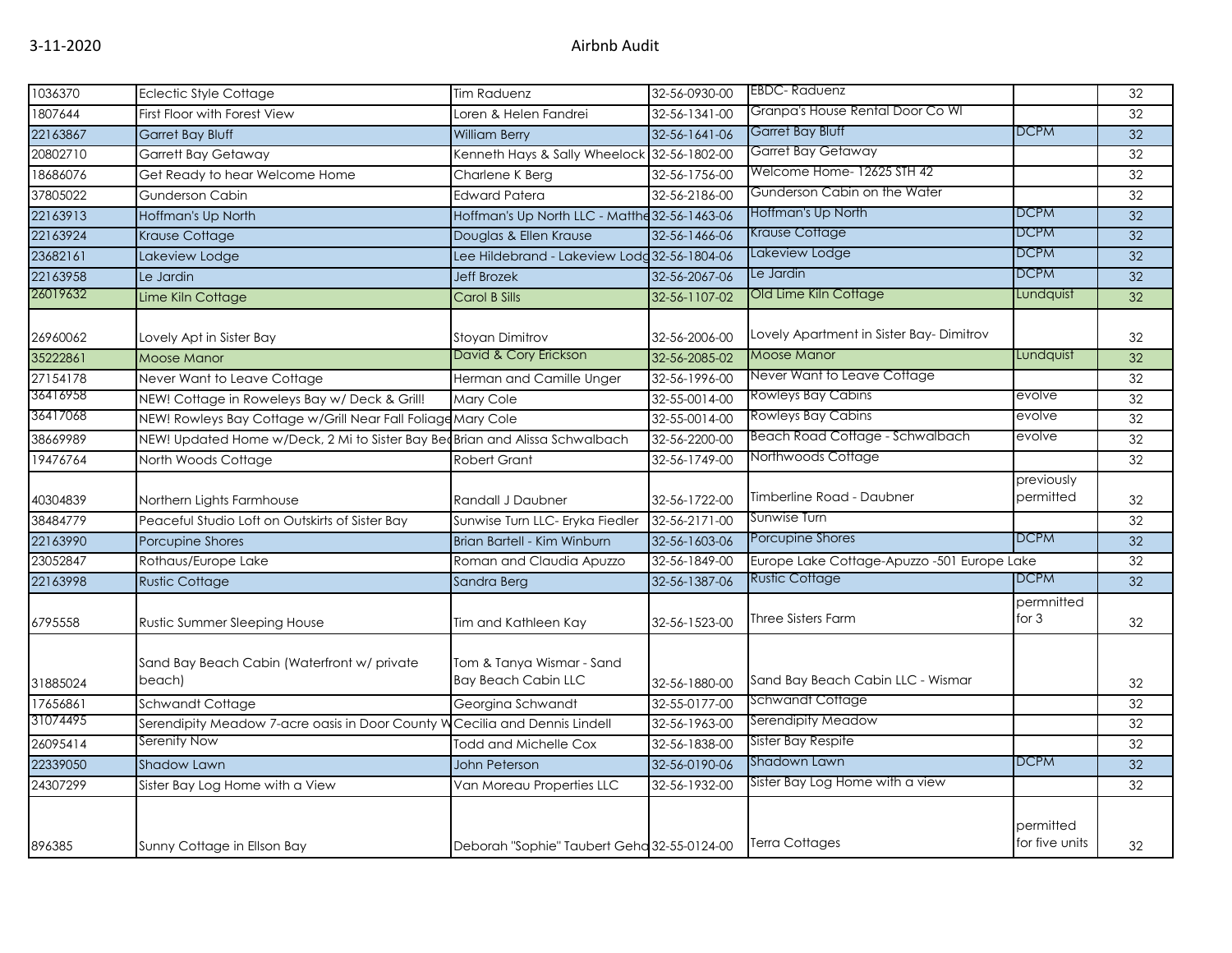| 7998854  | Sweet Door County Cabin                                         | Shelly Sprinkman                            | 32-56-1682-00 | <b>Architecturally Designed Charmer</b>     |                             | 32              |
|----------|-----------------------------------------------------------------|---------------------------------------------|---------------|---------------------------------------------|-----------------------------|-----------------|
|          |                                                                 |                                             |               |                                             |                             |                 |
|          |                                                                 |                                             |               |                                             | permitted                   |                 |
| 2336212  | Terra Cottages #2                                               | Deborah "Sophie" Taubert Geha 32-55-0124-00 |               | <b>Terra Cottages</b>                       | for five units              | 32              |
|          |                                                                 |                                             |               |                                             |                             |                 |
|          |                                                                 |                                             |               | Terra Cottages                              | permitted<br>for five units |                 |
| 14648663 | Terra Cottages #4                                               | Deborah "Sophie" Taubert Geha 32-55-0124-00 |               |                                             |                             | 32              |
|          |                                                                 |                                             |               |                                             | permitted                   |                 |
| 896560   | Terra Cottages Gills Rock 3                                     | Deborah "Sophie" Taubert Geha 32-55-0124-00 |               | Terra Cottages                              | for five units              | 32              |
|          |                                                                 |                                             |               |                                             |                             |                 |
|          |                                                                 |                                             |               |                                             | permitted                   |                 |
| 897991   | Terra Cottages Gills Rock, Door Co.                             | Deborah "Sophie" Taubert Geha 32-55-0124-00 |               | <b>Terra Cottages</b>                       | for five units              | 32              |
| 6798124  | The Cabbage, a 1969 A frame                                     | Kimberly Hazen                              | 32-56-1496-00 | Hazen Cabbage                               |                             | 32              |
| 22164029 | The Nest                                                        | Paul O'Keefe                                | 32-56-1514-06 | Nest, The                                   | <b>DCPM</b>                 | 32              |
| 41772460 | The Swedish Orchard Farm                                        | Peder Nelson                                | 32-56-2083-00 | The Swedish Orchard Farm                    |                             | 32              |
|          |                                                                 |                                             |               |                                             | permitted                   |                 |
|          |                                                                 |                                             |               |                                             | for three                   |                 |
| 8346814  | Three Sister Meadow Private Room                                | Tim and Kathleen Kay                        | 32-56-1523-00 | <b>Three Sisters Farm</b>                   | units                       | 32              |
|          |                                                                 |                                             |               |                                             | permitted                   |                 |
|          |                                                                 |                                             |               |                                             | for three                   |                 |
| 8036265  | Three Sisters "Sweet" Retreat                                   | Tim and Kathleen Kay                        | 32-56-1523-00 | <b>Three Sisters Farm</b>                   | units                       | 32              |
| 31650868 | Tree Top Getaway                                                | Kayla Gensler                               | 32-56-2040-00 | Tree Top Getaway                            |                             | 32              |
| 40775569 | Under The Tree Top Getaway                                      | Kayla Gensler                               | 32-56-2040-00 | Tree Top Getaway                            |                             | 32              |
| 24230129 | Unique architect designed home on waterfront blu Kimberly Hazen |                                             | 32-56-1971-00 | Vinkelhus-Vest                              |                             | 32              |
| 34750391 | Windermere                                                      | <b>Barton Warner</b>                        | 32-56-2103-06 | Windermere<br>Windmill - 10104 Town Line Dr | <b>DCPM</b>                 | $\overline{32}$ |
| 22164049 | <b>Windmill Place</b>                                           | Michael & Vicki Bowers                      | 32-56-1134-06 |                                             |                             | 32              |
| 33129311 | Your million dollar view of the Bay awaits you                  |                                             |               | Rice - 11243 Bayview Road                   |                             |                 |
|          |                                                                 | Sandra Rice                                 | 32-56-2137-00 |                                             |                             | 32              |
|          |                                                                 |                                             |               |                                             | permitted                   |                 |
| 26565068 | Chanticleer Guest House-Garden Room                             | Chanticleer Guest House, Inc.               | 33-54-0006-00 | <b>Chanticleer Guest House</b>              | for $12$                    | 33              |
|          |                                                                 |                                             |               |                                             | permitted                   |                 |
| 26537104 | Chanticleer Guest House-Granary Room                            | Chanticleer Guest House, Inc.               | 33-54-0006-00 | <b>Chanticleer Guest House</b>              | for $12$                    | 33              |
|          |                                                                 |                                             |               |                                             | permitted                   |                 |
| 26564676 | Chanticleer Guest House-Loft Room                               | Chanticleer Guest House, Inc.               | 33-54-0006-00 | <b>Chanticleer Guest House</b>              | for $12$                    | 33              |
|          |                                                                 |                                             |               |                                             | permitted                   |                 |
| 26565824 | Chanticleer Guest House-Rose Room                               | Chanticleer Guest House, Inc.               | 33-54-0006-00 | <b>Chanticleer Guest House</b>              | for 12                      | 33              |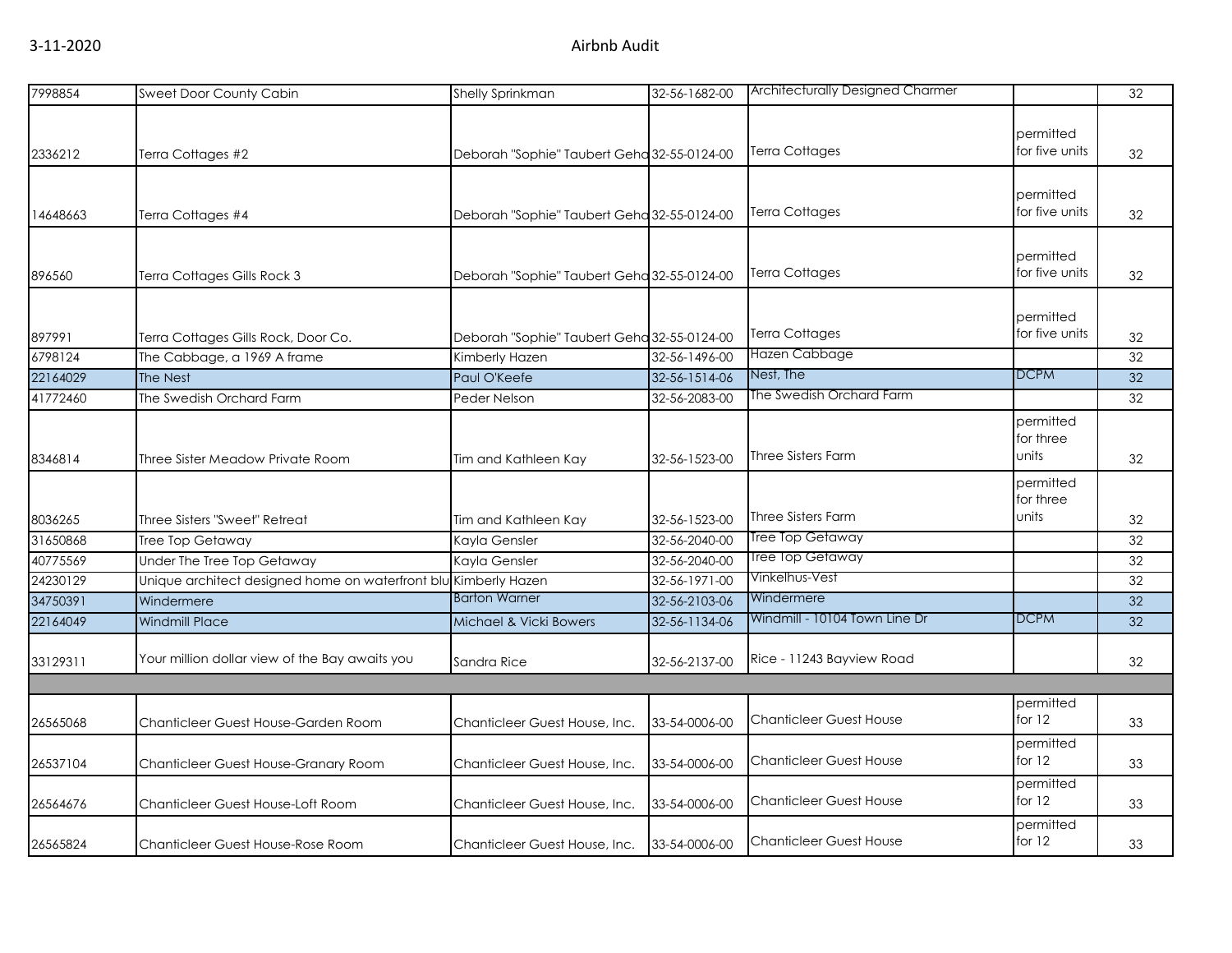|          |                                                                        |                                                  |               | <b>Chanticleer Guest House</b>                               | permitted<br>for $12$ |    |
|----------|------------------------------------------------------------------------|--------------------------------------------------|---------------|--------------------------------------------------------------|-----------------------|----|
| 26565527 | Chanticleer Guest House-Sunflower Room                                 | Chanticleer Guest House, Inc.                    | 33-54-0006-00 |                                                              |                       | 33 |
|          | Beautiful home on the best sand beach in Door<br>Co.                   |                                                  |               | Beautiful Home on the Best Sand Beach in<br>Do Co - Ciepluch |                       |    |
| 28359743 |                                                                        | Gary and Marion Ciepluch                         | 33-56-2009-00 | <b>Birminghams Cottages</b>                                  |                       | 33 |
| 23546503 | Birmingham's Barn by the Bay                                           | Birmingham's of Sturgeon Bay                     | 33-55-0163-00 | Cottage on Lake                                              |                       | 33 |
| 3047435  | Cottage on Lake in State Park                                          | Barb & Gil Hoffman                               | 33-56-1429-00 | Door County Dream Home                                       |                       | 33 |
| 13328872 | Door County Dream House                                                | Fred Suchy                                       | 33-56-0695-00 | Clark Lake Cottage - Johnson                                 |                       | 33 |
| 15048452 | Door County Escape!                                                    | Ann Johnson                                      | 33-56-1660-00 |                                                              |                       | 33 |
| 22939300 | Elegant Farmhouse with Massage                                         | <b>Russell Burie</b>                             | 33-56-1851-00 | Elegant Farmhouse                                            |                       | 33 |
| 31488590 | Fantastic Family Cottage on Sand Beach                                 | Kaftan Family LLP                                | 33-55-0777-00 | Kaftan - 4830 Bark Road                                      |                       | 33 |
| 28484110 | Featured in Door County Magazine Luxury Homes                          | Travis & Jolyn Boland                            | 33-56-0620-00 | Whitefish Bay - Boland 4967 Cave Point Dr                    |                       | 33 |
|          |                                                                        |                                                  |               |                                                              | permitted             |    |
| 39088182 | Glidden Cottage                                                        | Justin & Lindsey Bohrer                          | 33-56-1954-00 | Bayside Cottage -- Bohrer - 3815 Bayshore                    | for $2$               | 33 |
| 22164023 | <b>Green House</b>                                                     | A&J Properties, LLC                              | 33-56-1493-06 | <b>Green House</b>                                           | <b>DCPM</b>           | 33 |
| 4860774  | Huge House on Glidden Drive                                            | Mary & Ray Spangler                              | 33-56-0400-00 | Mary's Beach House                                           |                       | 33 |
| 22163954 | Lakeside Haven                                                         | Kathy Richmond                                   | 33-56-1240-06 | Lakeside Haven                                               | <b>DCPM</b>           | 33 |
| 25742101 | Lodge on Laurie Lane                                                   | Shirley Becker Trust - Polly Kerkm 33-56-1492-17 |               | Lodge on Laurie Lane                                         | restassure            | 33 |
| 28407162 | Log Cabin on the nicest sand beach in Door Count Log Cabin Rentals LLC |                                                  | 33-56-1447-00 | Log Cabin on the Water                                       |                       | 33 |
| 18834422 | Midship at Three's Company                                             | Jon Hanson                                       | 33-56-906-00  | Little Harbor Cottages                                       | permitted<br>for $3$  | 33 |
| 33554883 | NEW LISTING - Rustic Charm just steps from the Bay                     | John & Julie Thenell- Thenell Rer 33-55-0063-07  |               | <b>Thenells Cottage</b>                                      | simplelife            | 33 |
| 35428738 | NEW Listing! Entire private home! Guaranteed fun!                      | Pete Hurth                                       | 33-56-2151-00 | Hurth - Bluff Court Trail                                    |                       | 33 |
| 25551184 | NEW listing! Sand Beach Cottage on Lake<br>Michigan                    | Greg, Mary, Nick and Jennelle<br>Anderson        | 33-56-1942-00 | Sand Beach Cottage - Anderson                                |                       | 33 |
| 36451928 | Secluded Forest Retreat in Door County                                 | John F Quella                                    | 33-56-2169-00 | Quella -4324 Whitefish Bay Rd-Secluded<br>pine tree retre    |                       | 33 |
| 18834309 | Starboard Cottage at Three's Company                                   | Jon Hanson                                       | 33-56-0906-00 | Little Harbor Cottages                                       | permitted<br>for $3$  | 33 |
| 19767552 | <b>Stunning Door County Sunsets</b>                                    | <b>Beth Ann Resch</b>                            | 33-56-1792-00 | <b>Stunning Door County Sunsets - Resch</b>                  |                       | 33 |
| 25487105 | Sturgeon Bay Waterfront Cottage                                        | Justin & Lindsey Bohrer                          | 33-56-1954-00 | Bayside Cottage -- Bohrer - 3815 Bayshore                    |                       | 33 |
| 38026760 | Sunset Bluff                                                           | Carter Holdings LLC                              | 33-56-2205-00 | Sunset Bluff - 5217 Red Sunset Lane                          |                       | 33 |
| 12323917 | Woodsy Retreat on Lake Michigan                                        | Joan Shiels                                      | 33-56-1627-00 | Woodsy Retreat on Lake Michigan                              |                       | 33 |
|          |                                                                        |                                                  |               |                                                              |                       |    |
| 26339590 | <b>Bedroom Suite</b>                                                   | Nora Zacek                                       | 34-50-0077-00 | Open Hearth Lodge                                            |                       | 34 |
| 26339607 | Evergreen Suite                                                        | Nora Zacek                                       | 34-50-0077-00 | Open Hearth Lodge                                            |                       | 34 |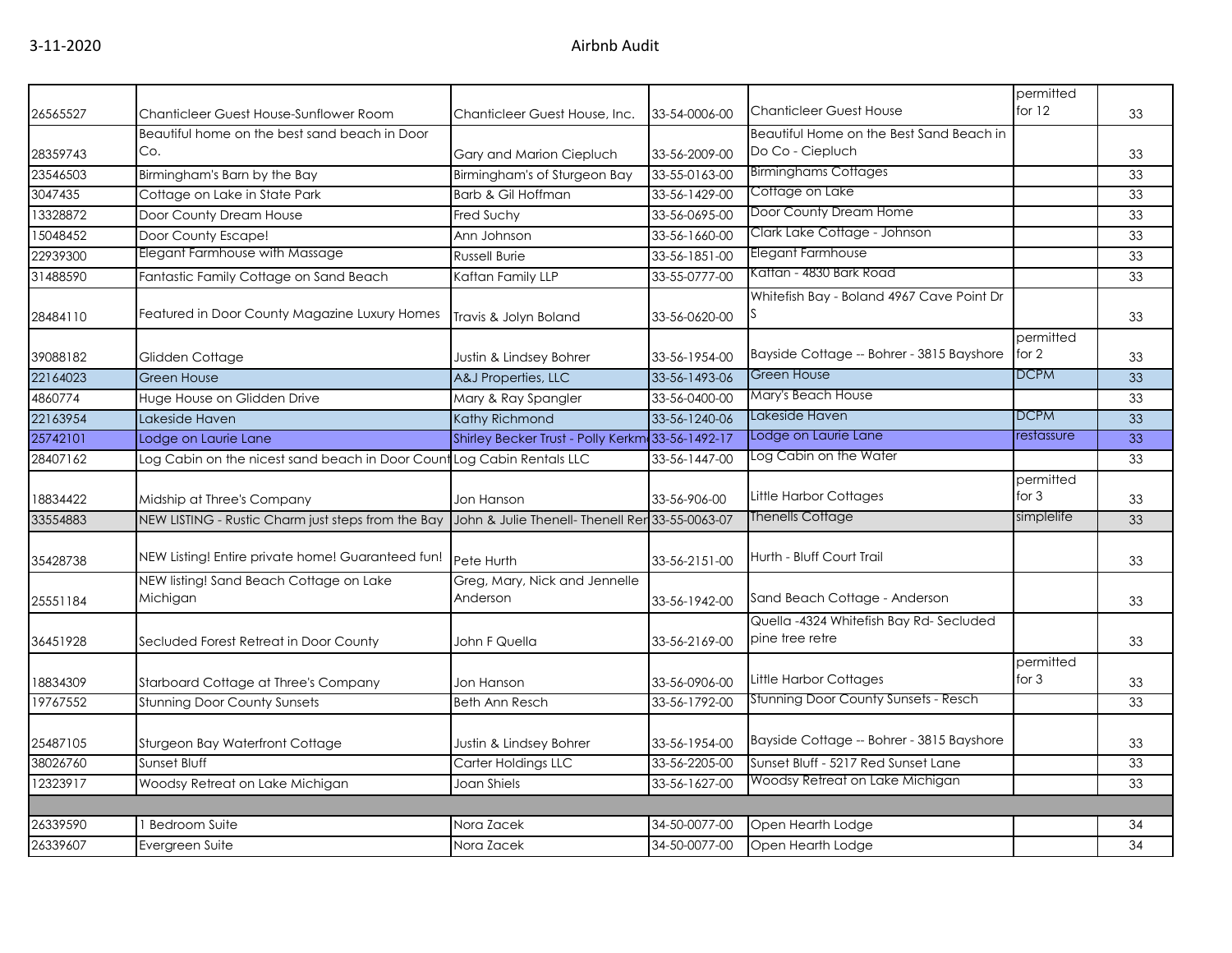| 35615823 | 101: Downtown Sister Bay Door County, Wisconsin              | <b>Mary Erickson</b>                              | 34-53-2150-00 | Marina View Condominium #101 - The 101      |             | 34 |
|----------|--------------------------------------------------------------|---------------------------------------------------|---------------|---------------------------------------------|-------------|----|
| 34598765 | Marina View #104                                             | <b>Max Mc Cormick</b>                             | 34-56-2023-06 | Marina View Condominiums #104               | <b>DCPM</b> | 34 |
| 34538998 | Mill Road Place #1                                           | <b>Patrick Quinn</b>                              | 34-53-2072-06 | Mill Road Place #1                          | <b>DCPM</b> | 34 |
| 34539755 | Mill Road Place #2                                           | Kevin and Vicki Quinn                             | 34-53-2120-06 | Mill Road Place #2                          | <b>DCPM</b> | 34 |
| 34540316 | Mill Road Place #3                                           | Ken Larsen - Mill Road Place LLC 34-53-2112-06    |               | Mill Road Place #3                          | <b>DCPM</b> | 34 |
| 34540627 | Mill Road Place #4                                           | Ken Larsen - Mill Road Place LLC 34-53-2113-06    |               | Mill Road Place #4                          | <b>DCPM</b> | 34 |
| 38355098 | Abode on Spring                                              | Kevin Schuhart                                    | 34-56-1291-06 | Abode on Spring                             | <b>DCPM</b> | 34 |
| 23698884 | Another Thyme                                                | <b>David Peterson</b>                             | 34-56-1805-06 | Anpther Thyme                               | <b>DCPM</b> | 34 |
| 12672427 | Beach view waterfront park access!                           | Dawn and Walter Nawrot                            | 34-56-1620-00 | Parkview Drive - Nawrot                     |             | 34 |
| 22163827 | Copper Moon                                                  | <b>Donald Denny</b>                               | 34-55-0761-06 | Copper Moon Cottage                         | <b>DCPM</b> | 34 |
| 24200272 | Cotter Cottage                                               | <b>Brandon Cotter</b>                             | 34-56-1885-00 | Cotter Cottage                              |             | 34 |
| 19227870 | Cute and Cozy Steps from Downtown                            | Audrey and Craig Schmidt                          | 34-56-1769-00 | Cute and Cozy Sister Bay - Schmidt          |             | 34 |
| 25692012 | Door in the woods                                            | Tom Ahlbeck - Daisy Ahlbeck Tru 34-56-1892-06     |               | Door in the Woods                           |             | 34 |
| 16332969 | Family Friendly Retreat in the Heart of Sister Bay           | Pamela Schmitz/ CPS Holdings L 34-56-1695-00      |               | Sister Bay Chalet                           |             | 34 |
| 33579557 | Farmhouse on Northwoods                                      | Hillside Cove LLC                                 | 34-56-2080-00 | Farmhouse on Northwoods                     |             | 34 |
| 22163906 | <b>Hidden Gem</b>                                            | <b>Julie &amp; Nathan Slovin</b>                  | 34-56-0495-06 | Hidden Gem on Trillium                      | <b>DCPM</b> | 34 |
| 22164027 | <b>High Garden</b>                                           | Jeff & Alisha Wiswell - Wiswell Pro 34-56-1888-06 |               | <b>High Garden</b>                          | <b>DCPM</b> | 34 |
| 42433713 | <b>Highland Escape</b>                                       | Rebecca and Erik Spychalski                       | 34-53-2261-06 | <b>Highland Escape</b>                      | <b>DCPM</b> | 34 |
| 30368118 | Hillside Haven                                               | Pamela Schmitz/ CPS Holdings L 34-56-2051-00      |               | Hillside Haven                              |             | 34 |
| 22339043 | King's Landing                                               | <b>Wiswell Property Group</b>                     | 34-56-1602-06 | Kings Landing                               | <b>DCPM</b> | 34 |
|          |                                                              |                                                   |               | Large Classic Cottage in Hear of Sister Bay |             |    |
| 27491674 | Large Classic Cottage in Heart of Sister Bay                 | Ashley Prange et al                               | 34-56-1985-00 |                                             |             | 34 |
| 30958438 | Maple Manor                                                  | <b>Gary Polipnick</b>                             | 34-56-2050-00 | Maple Manor - Polipnick                     |             | 34 |
| 37881421 | Modern Dörr   New Downtown Sister Bay Cottage                | Sarah VandenLangenberg                            | 34-56-2196-00 | Modern Dorr                                 |             | 34 |
| 33591420 | Newly Renovated Home in Heart of Sister Bay                  | <b>Fred Bexell</b>                                | 34-56-2138-00 | Heart of Sister Bay Bexell                  |             | 34 |
| 42222859 | Pheasant Court Near the Bay                                  | <b>Charles Raymond</b>                            | 34-56-2260-06 | Pheasant Court Near the Bay                 | <b>DCPM</b> | 34 |
| 22163993 | Port New                                                     | <b>Andrew Bookmeier</b>                           | 34-56-0075-06 | Port New                                    | <b>DCPM</b> | 34 |
| 25692031 | Salinskys Domicile Cottage                                   | Jim Salinsky                                      | 34-56-1757-06 | Salinskys Domicile Cottage                  | <b>DCPM</b> | 34 |
| 20981273 | Sister Bay Cottage                                           | Karen Berndt                                      | 34-56-1788-00 | Sister Bay Cottage                          |             | 34 |
| 23352551 | Sister Bay Eclectic Cottage                                  | <b>Tim Raduenz</b>                                | 34-56-1859-00 | SBDC                                        |             | 34 |
| 25692218 | Sister Bay View                                              | James Johnson                                     | 34-56-1422-06 | Sister Bay View                             | <b>DCPM</b> | 34 |
| 38747238 | Spacious Sister Bay Home                                     | <b>HRISTO BLAGOEV ET AL</b>                       | 34-56-2180-00 | Spacious Sister Bay Home                    | evolve      | 34 |
| 40176826 | Sweetbriar Country Manor                                     | Deb Homan                                         | 34-56-0743-00 | Sweetbriar                                  |             | 34 |
| 2613362  | The Cotter Cottage                                           | <b>Brandon Cotter</b>                             | 34-56-1371-00 | The Cotter Cottage                          |             | 34 |
| 26327643 | The Yoga Pad - Open & Eclectic Includes Free Yog Brad Massey |                                                   | 34-56-1982-00 | Yoga Pad, The                               |             | 34 |
| 22164033 | <b>Trillium Lane</b>                                         | Dennis & Maribeth Dorn                            | 34-56-1702-06 | <b>Trillium Retreat</b>                     | <b>DCPM</b> | 34 |
| 22164040 | Wall to Wall Retreat                                         | <b>Jack and Teresa Wall</b>                       | 34-56-1335-06 | Wall to Wall Retreat                        | <b>DCPM</b> | 34 |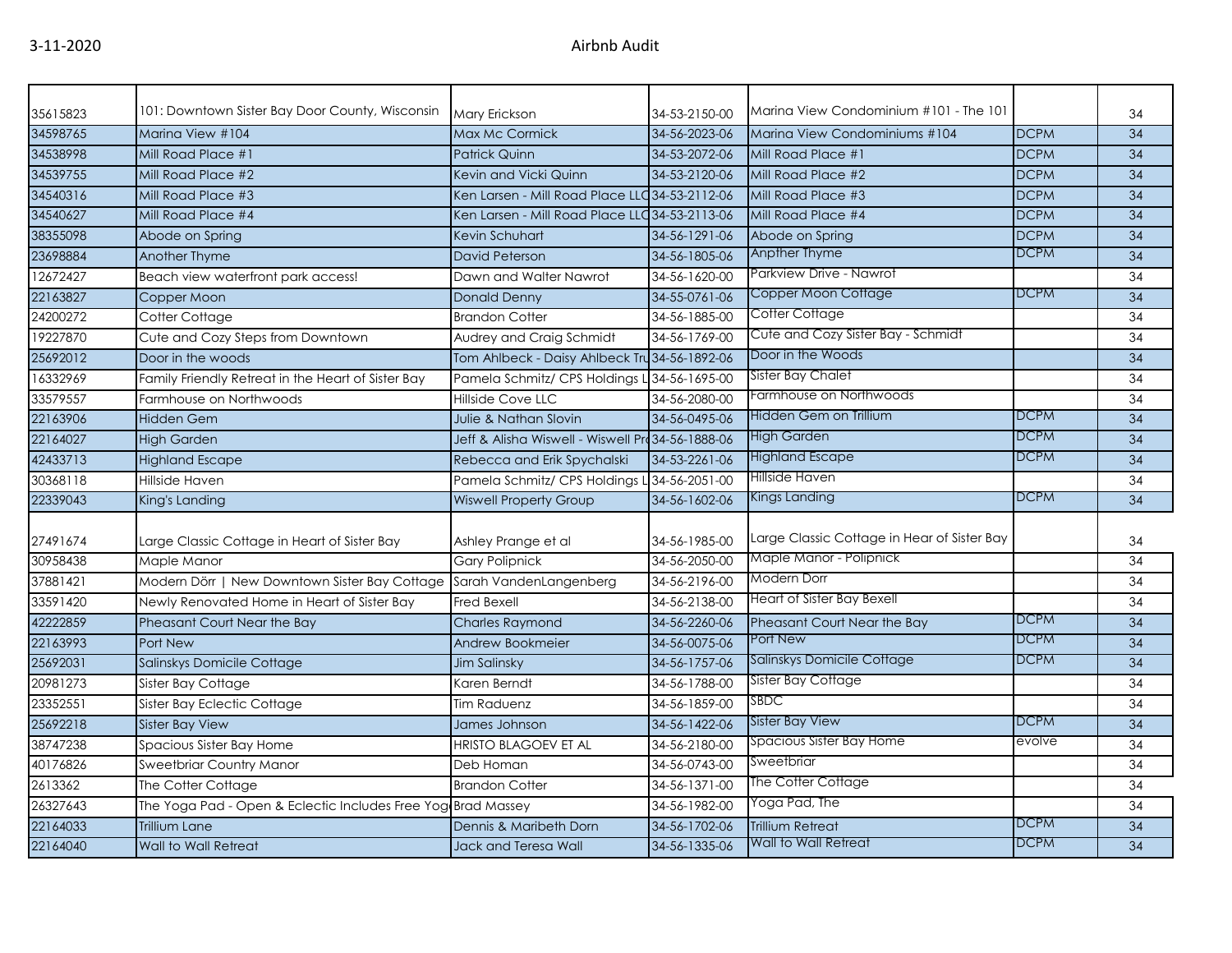| 27656165 | 33ft Yacht!                                    | Jon Hanson                                 | 35-50-0907-00 | Snug Harbor Inn            | 17 (15 rooms<br>$+ 2$ boats) | 35 |
|----------|------------------------------------------------|--------------------------------------------|---------------|----------------------------|------------------------------|----|
| 20869118 | Carver Cabin                                   | Jon Hanson                                 | 35-50-0907-00 | Snug Harbor Inn            | 17 (15 rooms<br>+ 2 boats)   | 35 |
| 31929058 | Deluxe Room, 1 King Bed, Second Floor          | Holiday Motel Management LLC 35-50-0964-00 |               | <b>Holiday Music Hotel</b> | permitted<br>for $18$        | 35 |
| 31927648 | Deluxe Room, 1 Queen Bed, Second Floor         | Holiday Motel Management LLC35-50-0964-00  |               | <b>Holiday Music Hotel</b> | permitted<br>for 18          | 35 |
| 33549110 | Luxury Suite                                   | Jon Hanson                                 | 35-50-0907-00 | Snug Harbor Inn            | 17 (15 rooms<br>$+ 2$ boats) | 35 |
| 31928802 | Room, 1 King Bed, Second Floor                 | Holiday Motel Management LLC 35-50-0964-00 |               | Holiday Music Hotel        | permitted<br>for 18          | 35 |
| 24498867 | Room, 1 Queen Bed and 1 Full Bed, Ground Floor | Holiday Motel Management LLC 35-50-0964-00 |               | Holiday Music Hotel        | permitted<br>for 18          | 35 |
| 31928561 | Room, 1 Queen Bed and 1 Full Bed, Second Floor | Holiday Motel Management LLC 35-50-0964-00 |               | Holiday Music Hotel        | permitted<br>for 18          | 35 |
| 24476710 | Room, 1 Queen Bed, Ground Floor                | Holiday Motel Management LLC 35-50-0964-00 |               | Holiday Music Hotel        | permitted<br>for $18$        | 35 |
| 31927631 | Room, 1 Queen Bed, Second Floor                | Holiday Motel Management LLC 35-50-0964-00 |               | Holiday Music Hotel        | permitted<br>for $18$        | 35 |
| 31926806 | Room, 2 Double beds, Ground Floor              | Holiday Motel Management LLC 35-50-0964-00 |               | Holiday Music Hotel        | permitted<br>for 18          | 35 |
| 31928285 | Room, 2 Double Beds, Second Floor              | Holiday Motel Management LLC35-50-0964-00  |               | <b>Holiday Music Hotel</b> | permitted<br>for 18          | 35 |
| 33826447 | Snug Harbor Inn - 2 Bedroom Cottage            | Jon Hanson                                 | 35-50-0907-00 | Snug Harbor Inn            | 17 (15 rooms<br>$+ 2$ boats) | 35 |
| 33826458 | Snug Harbor Inn - Deluxe                       | Jon Hanson                                 | 35-50-0907-00 | Snug Harbor Inn            | 17 (15 rooms<br>$+ 2$ boats) | 35 |
| 18834495 | Snug Harbor Inn - Port Cottage                 | Jon Hanson                                 | 35-50-0907-00 | Snug Harbor Inn            | 17 (15 rooms<br>+ 2 boats)   | 35 |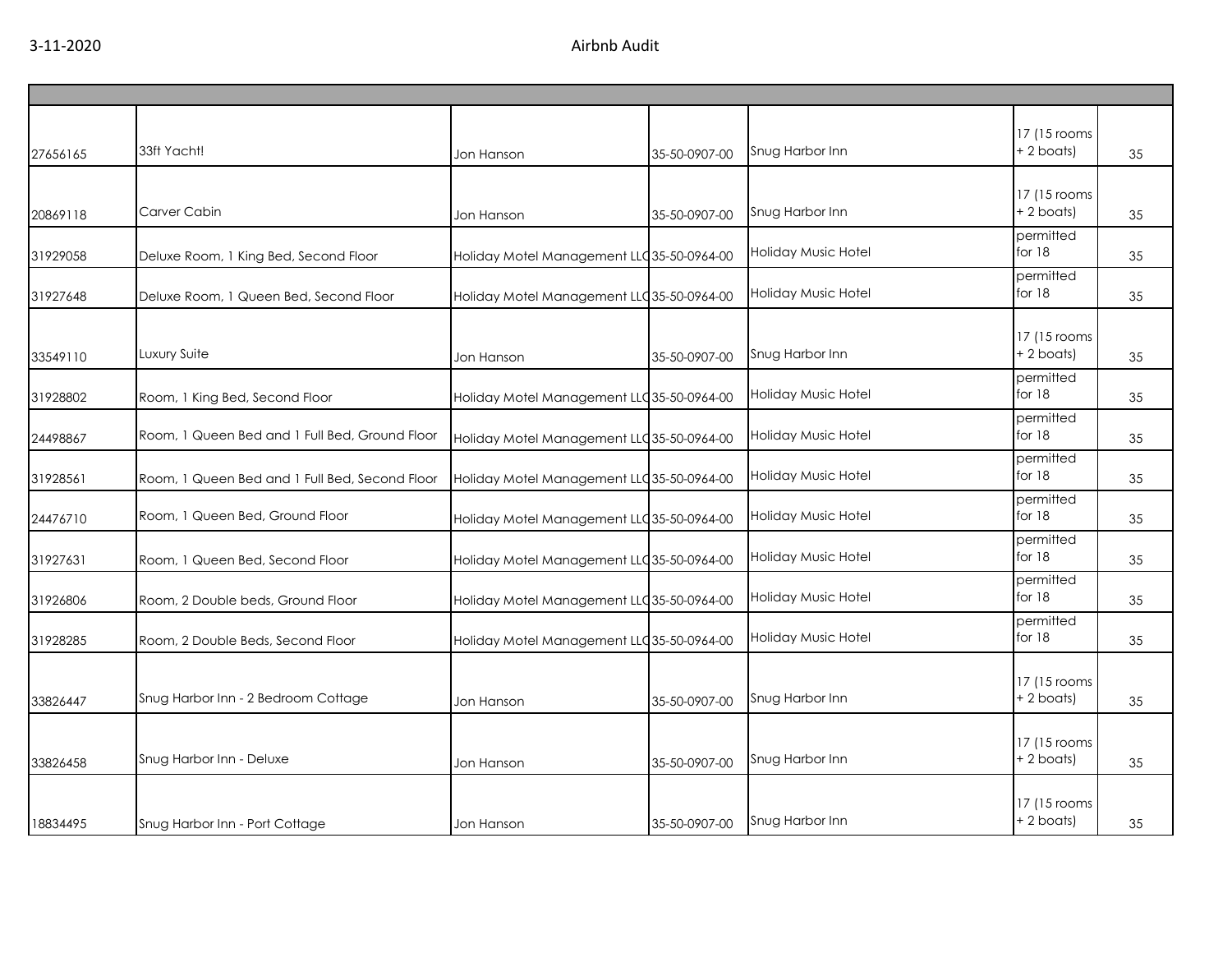| 24114480 | Studio Suite                                                   | Jon Hanson   | 35-50-0907-00 | Snug Harbor Inn | 17 (15 rooms)<br>+ 2 boats) | 35 |
|----------|----------------------------------------------------------------|--------------|---------------|-----------------|-----------------------------|----|
|          |                                                                |              |               |                 |                             |    |
| 24113755 | Waterfront Luxury Cottage with Whirlpool                       | Jon Hanson   | 35-50-0907-00 | Snug Harbor Inn | 17 (15 rooms)<br>+2 boats)  | 35 |
| 24114293 | Waterfront Luxury Cottage with Whirlpool at Snug<br>Harbor Inn | Jon Hanson   | 35-50-0907-00 | Snug Harbor Inn | 17 (15 rooms)<br>+ 2 boats) | 35 |
| 33826446 | Waterfront Studio Cottage with Whirlpool                       | Jon Hanson   | 35-50-0907-00 | Snug Harbor Inn | 17 (15 rooms)<br>+2 boats)  | 35 |
| 31535739 | Room 1: Door County Orchard (Main House) -<br>White Lace Inn   | Dennis Statz | 35-52-0856-00 | White Lace Inn  | permitted<br>for $19$       | 35 |
| 31560774 | Room 10: Secret Garden (Garden House) - White<br>Lace Inn      | Dennis Statz | 35-52-0856-00 | White Lace Inn  | permitted<br>for $19$       | 35 |
| 31560870 | Room 11: The Hideaway (Garden House) - White<br>Lace Inn       | Dennis Statz | 35-52-0856-00 | White Lace Inn  | permitted<br>for 19         | 35 |
| 31535845 | Room 2: Old Garden Roses (Main House) - White<br>Lace Inn      | Dennis Statz | 35-52-0856-00 | White Lace Inn  | permitted<br>for 19         | 35 |
| 31536049 | Room 3: English Lavender (Main House) - White<br>Lace Inn      | Dennis Statz | 35-52-0856-00 | White Lace Inn  | permitted<br>for 19         | 35 |
| 31536176 | Room 4: Romantic Retreat (Main House) - White<br>ace Inn       | Dennis Statz | 35-52-0856-00 | White Lace Inn  | permitted<br>for 19         | 35 |
| 31536254 | Room 6: Vintage Rose (Garden house) - White<br>Lace Inn        | Dennis Statz | 35-52-0856-00 | White Lace Inn  | permitted<br>for 19         | 35 |
| 31536340 | Room 7: Garden View (Garden House) - White<br>Lace Inn         | Dennis Statz | 35-52-0856-00 | White Lace Inn  | permitted<br>for $19$       | 35 |
| 31560145 | Room 8: English Country (Garden House) - White<br>Lace Inn     | Dennis Statz | 35-52-0856-00 | White Lace Inn  | permitted<br>for $19$       | 35 |
| 31560520 | Room 9: Casual Victorian (Garden House) - White<br>Lace Inn    | Dennis Statz | 35-52-0856-00 | White Lace Inn  | permitted<br>for $19$       | 35 |
| 31561008 | Room A: Royal Chamber (Washburn House) -<br>White Lace Inn     | Dennis Statz | 35-52-0856-00 | White Lace Inn  | permitted<br>for $19$       | 35 |
| 31566668 | Room C: Wild Roses (Washburn House) - White<br>Lace Inn        | Dennis Statz | 35-52-0856-00 | White Lace Inn  | permitted<br>for 19         | 35 |
| 31566760 | Room D: Country Cottage (Washburn House) -<br>White Lace Inn   | Dennis Statz | 35-52-0856-00 | White Lace Inn  | permitted<br>for $19$       | 35 |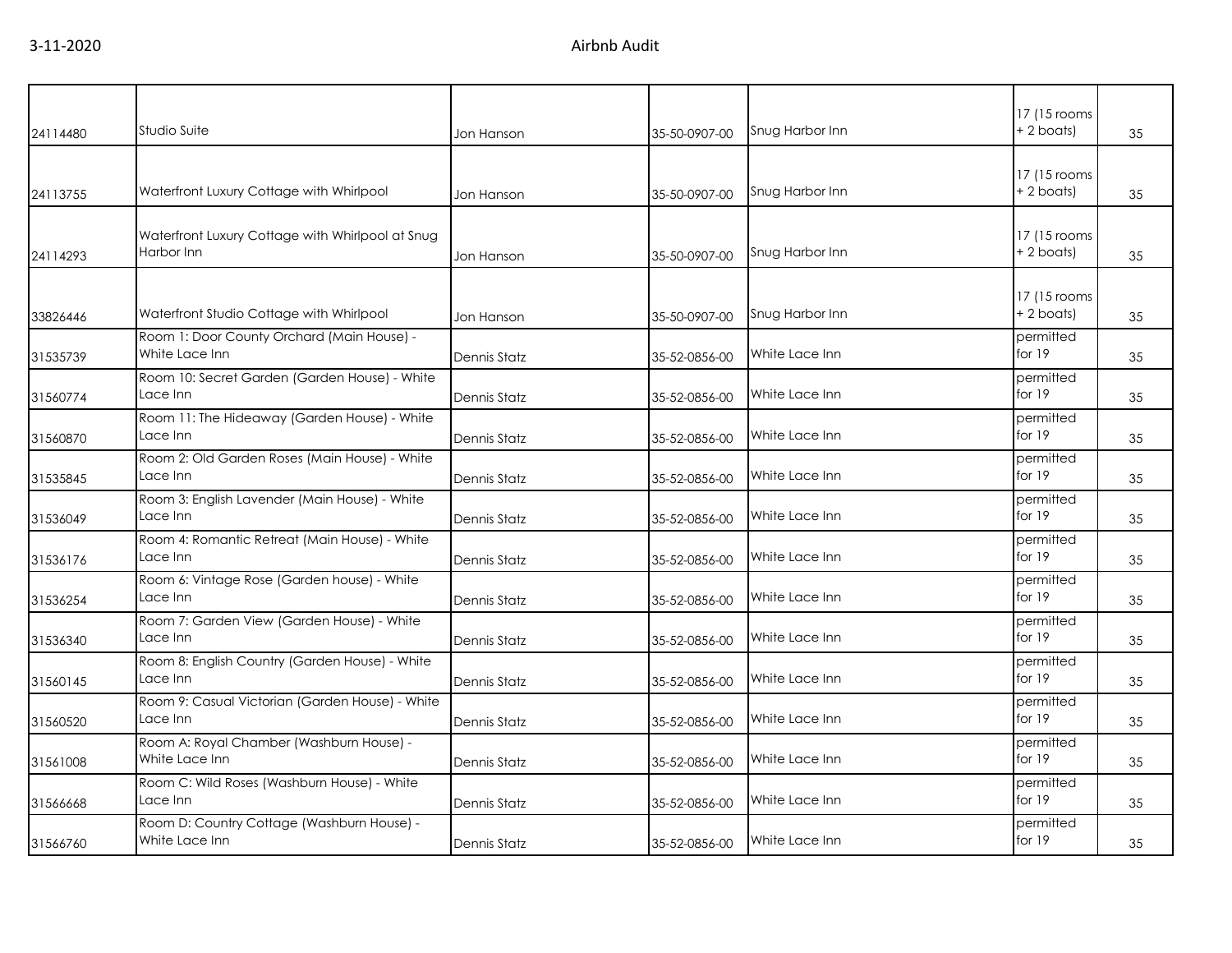|          |                                                     |                                |               |                                   | permitted                  |    |
|----------|-----------------------------------------------------|--------------------------------|---------------|-----------------------------------|----------------------------|----|
| 31877729 | Steeple View Cottage                                | Dennis Statz                   | 35-52-0856-00 | White Lace Inn                    | for 19                     | 35 |
|          | Suite 16: Winter Warmth (Hadley House) - White      |                                |               |                                   | permitted                  |    |
| 31586882 | Lace Inn                                            | Dennis Statz                   | 35-52-0856-00 | White Lace Inn                    | for 19                     | 35 |
|          | Suite 17: Country Summer (Hadley House) - White     |                                |               |                                   | permitted                  |    |
| 31587028 | Lace Inn                                            | Dennis Statz                   | 35-52-0856-00 | White Lace Inn                    | for 19                     | 35 |
|          | Suite 18: Fall Festival (Hadley House) - White Lace |                                |               |                                   | permitted                  |    |
| 31587189 | Inn                                                 | Dennis Statz                   | 35-52-0856-00 | White Lace Inn                    | for 19                     | 35 |
|          | Suite 19: Spring Floral (Hadley House) - White Lace |                                |               |                                   | permitted                  |    |
| 31587433 | <b>Inn</b>                                          | Dennis Statz                   | 35-52-0856-00 | White Lace Inn                    | for 19                     | 35 |
|          | Suite B: Victorian Suite (Washburn House) - White   |                                |               |                                   | permitted                  |    |
| 31561096 | Lace Inn                                            | Dennis Statz                   | 35-52-0856-00 | White Lace Inn                    | for 19                     | 35 |
|          |                                                     |                                |               |                                   |                            |    |
|          |                                                     |                                |               |                                   | Permitted for<br>two units |    |
| 3190446  | Downtown Sturgeon Bay - Postcard                    | RME Holdings - Robert Esposito | 35-53-1452-00 | Arbor and Postcard - RME Holdings |                            | 35 |
|          |                                                     |                                |               | Villa and Corner Suite            | permitted<br>for $3$       |    |
| 12792862 | Downtown Sturgeon Bay CornerSuite                   | Robert & Teresa Esposito       | 35-53-1628-00 |                                   |                            | 35 |
|          |                                                     |                                |               | Villa and Corner Suite            | permitted<br>for $3$       |    |
| 12793691 | Downtown Sturgeon Bay Villa Suite                   | Robert & Teresa Esposito       | 35-53-1628-00 |                                   |                            | 35 |
|          |                                                     |                                |               |                                   | Permitted for              |    |
| 3324489  | Downtown Sturgeon Bay, Arbor                        | RME Holdings - Robert Esposito | 35-53-1452-00 | Arbor and Postcard - RME Holdings | two units                  | 35 |
| 21642288 | Overlooking Third Ave                               | Joe Baw and Rob Paul           | 35-53-1816-00 | Overlooking Third Ave             |                            | 35 |
|          |                                                     |                                |               |                                   | permitted                  |    |
| 19180482 | The Coach House                                     | Robert & Teresa Esposito       | 35-53-1628-00 | Villa and Corner Suite            | for $3$                    | 35 |
| 4692800  | the Magnolia Suite                                  | Diane Allen & Mike Perski      | 35-53-1096-00 | The Magnolia                      |                            | 35 |
| 22027336 | Dancing Dragonfly Airbnb                            | David Hayes                    | 35-54-1427-00 | Dancing Dranglfy                  |                            | 35 |
|          |                                                     |                                |               |                                   | permitted                  |    |
| 9506189  | Diplomat Bed and Breakfast/Treaty Suite             | Tami Dal Santo                 | 35-54-1544-00 | Diplomat Bed and Breakfast        | for six units              | 35 |
|          | Garden Gate Bed & Breakfast: English Lavender       |                                |               |                                   | permitted                  |    |
| 27085342 | Room                                                | <b>Robin Vallow</b>            | 35-54-0858-00 | Garden Gate                       | for $4$                    | 35 |
|          | Garden Gate Bed and Breakfast: Cottage Rose         |                                |               |                                   | permitted                  |    |
| 27085059 | Room                                                | <b>Robin Vallow</b>            | 35-54-0858-00 | Garden Gate                       | for $4$                    | 35 |
|          |                                                     |                                |               |                                   | permitted                  |    |
| 27084207 | Garden Gate Bed and Breakfast: Garden Suite         | <b>Robin Vallow</b>            | 35-54-0858-00 | Garden Gate                       | for $4$                    | 35 |
|          | Garden Gate Bed and Breakfast: Vintage Rose         |                                |               |                                   | permitted                  |    |
| 26745725 | Room                                                | <b>Robin Vallow</b>            | 35-54-0858-00 | Garden Gate                       | for $4$                    | 35 |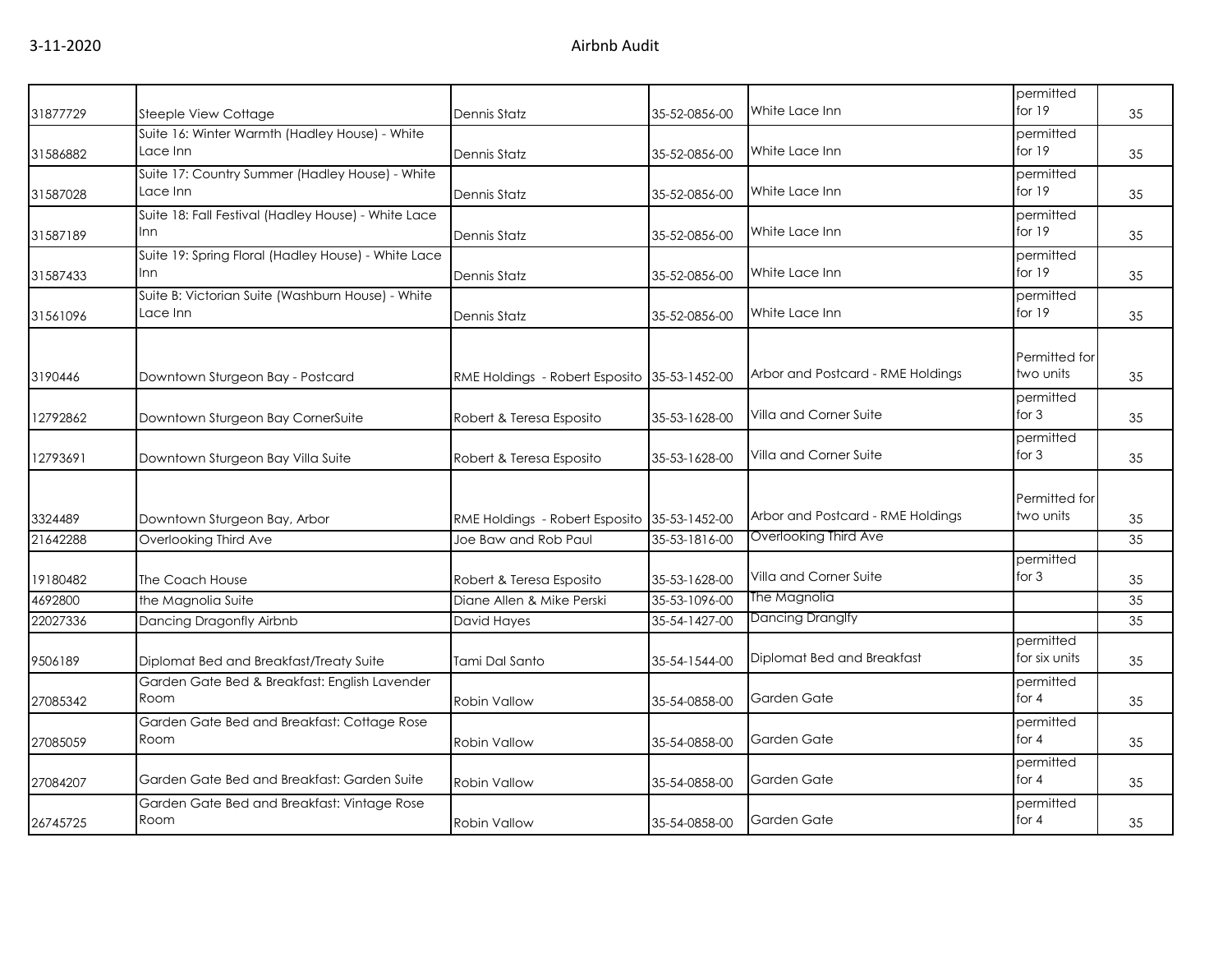|          | Suite Sweets #2 Cherries Jubilee                                                                  |                                                |               |                                 | permitted<br>for $3$            |    |
|----------|---------------------------------------------------------------------------------------------------|------------------------------------------------|---------------|---------------------------------|---------------------------------|----|
| 35225889 |                                                                                                   | Terry Ullman                                   | 35-54-1967-00 | Door County Candy B&B           |                                 | 35 |
| 28540445 | Sweet Suites                                                                                      | Terry Ullman                                   | 35-54-1967-00 | Door County Candy B&B           | permitted<br>for $3$            | 35 |
| 17586605 | The Diplomat Bed and Breakfast/Chancery suite                                                     | Tami Dal Santo                                 | 35-54-1544-00 | Diplomat Bed and Breakfast      | permitted<br>for six units      | 35 |
| 33826450 | Waterfront Boutique Room                                                                          | Jon Hanson                                     | 35-50-0907-00 | Snug Harbor Inn                 | 17 (15 rooms)<br>+ 2 boats)     | 35 |
| 24911248 | 3BR Newly Renovated House in Sturgeon Bay                                                         | Phlip Lyons and Judith Dwyer Ly 35-56-1994-00  |               | Three Bedroom House - Lyons     |                                 | 35 |
| 1095333  | A City Cottage in the Heart of Town                                                               | Kelly Avenson & Elliot Goettelmd 35-56-1651-17 |               | City Cottage, The               | permitted<br>for $2$            | 35 |
| 26203239 | Air Mikey B                                                                                       | Michael Bleck                                  | 35-56-1911-00 | Bleck-316 N Joliet              |                                 | 35 |
| 18359397 | <b>Barbara's Guest House</b>                                                                      | Stephen Day                                    | 35-56-1727-00 | <b>Barbara's Guest House</b>    |                                 | 35 |
| 35255687 | Between Two Bridges                                                                               | <b>Charolette Baierl</b>                       | 35-56-2143-00 | Between two bridges             |                                 | 35 |
| 37879336 | Canal House - Waterfront Living in Sturgeon Bay                                                   | Shaun Tauber                                   | 35-56-2163-00 | <b>Tauber Memorial Drive</b>    |                                 | 35 |
| 24733645 | Castaway Cottage                                                                                  | Jonathan & Kathy Salit                         | 35-56-1936-00 | Castaway Cottage                |                                 | 35 |
| 19824536 | Chalet by the Bay                                                                                 | Jonathan Salit                                 | 35-56-1807-00 | Chalet by the Bay - Salit       |                                 | 35 |
| 9271311  | Chalet on the Shore                                                                               | Jennifer Jorns & Brian Frisque                 | 35-56-1663-00 | Chalet by the Shore             |                                 | 35 |
| 28415584 | City Apartment   In the heart of historic downtown Kelly Avenson & Elliot Goettelmd 35-56-1651-17 |                                                |               | City Cottage, The               | permitted<br>for $2$            | 35 |
| 34182259 | Compass Cove   Downtown Home with Modern<br>updates                                               | Matthew and Desiree Wood                       | 35-56-2048-17 | <b>Compass Cove</b>             | Restassure                      | 35 |
| 8146241  | Cute Yellow House                                                                                 | Joan Schiels/Jan Mills                         | 35-56-1559-00 | Little Yellow House             |                                 | 35 |
| 24261293 | Dock on the Bay Coach Home                                                                        | Fear Investments                               | 35-56-1889-00 | Dock on the Bay                 |                                 | 35 |
| 19179293 | Door County Bayview                                                                               | Diane Rockwell                                 | 35-56-1772-00 | Door County Bayview             |                                 | 35 |
| 28511065 | Door County Home Away From Home                                                                   | Alison and Phil Weckler                        | 35-56-2001-00 | Door County Home Away from Home |                                 | 35 |
| 3280736  | Door County Waterfront Cottage                                                                    | CenterPointe Yacht Services                    | 35-56-0911-00 | CenterPointe Marina             | permitted<br>for three<br>units | 35 |
| 13749828 | Door County Waterfront Cottage                                                                    | CenterPointe Yacht Services                    | 35-56-0911-00 | CenterPointe Marina             | permitted<br>for three<br>units | 35 |
| 3518762  | Downtown Sturgeon Bay, Door County                                                                | Hans Reumschuessel                             | 35-56-1437-00 | Downtown Sturgeon Bay           |                                 | 35 |
| 28284749 | Eagle's Nest, Waterfront Apartment                                                                | Alisa Landman                                  | 35-56-1808-00 | Lily Pad Cottage                |                                 | 35 |
| 33846594 | Home Sweet Home   Sturgeon Bay-Door County                                                        | <b>Mary Olsen</b>                              | 35-56-2087-17 | Home Sweet Home                 | Restassure                      | 35 |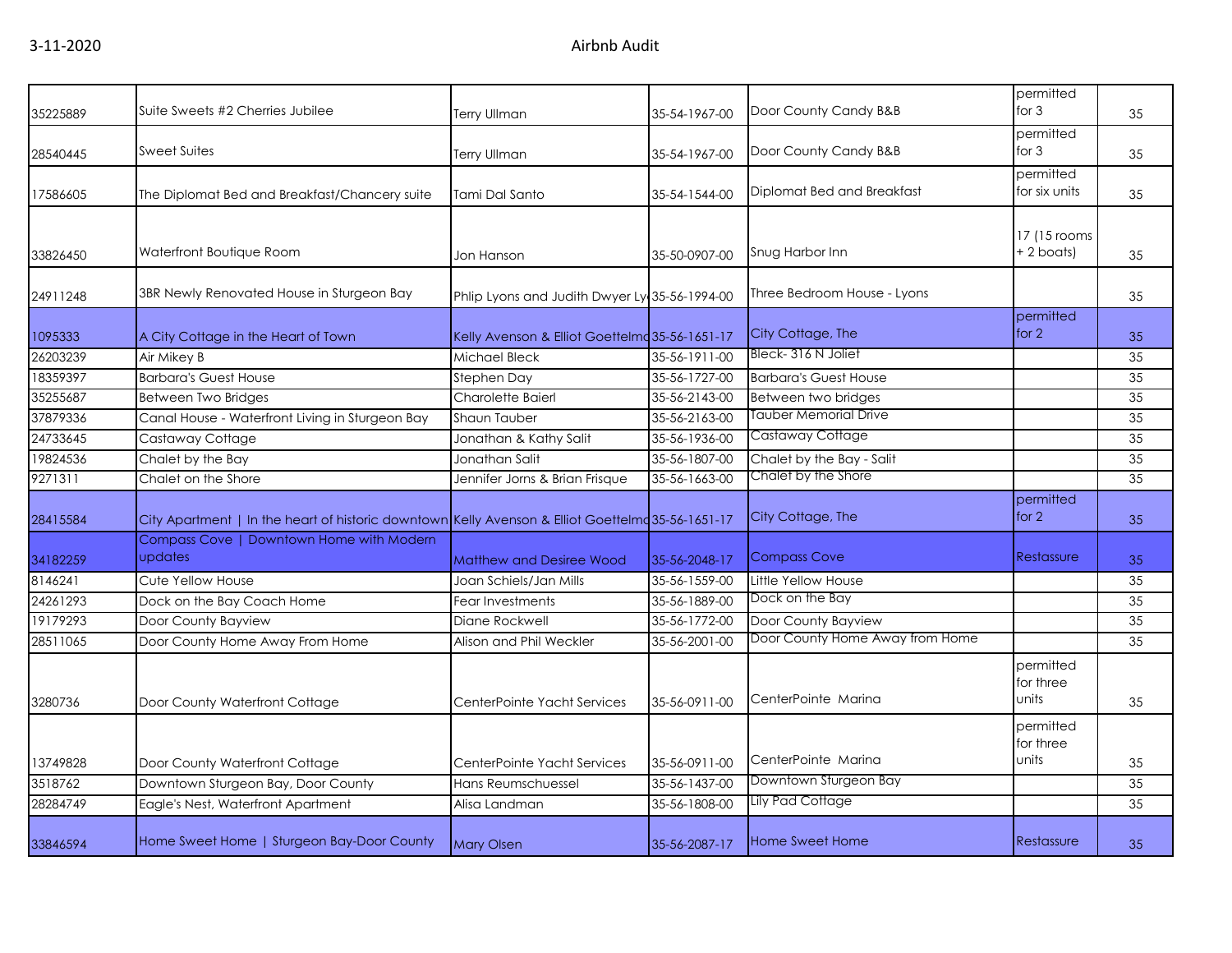| 38731591 | <b>Hudson House</b>                                                | Marisa Gotsch                                | 35-56-2174-00 | Gotsch - Hudson Ave Hudson House                      |                      | $\overline{35}$ |
|----------|--------------------------------------------------------------------|----------------------------------------------|---------------|-------------------------------------------------------|----------------------|-----------------|
| 16392503 | Lily Pad Cottage                                                   | Alisa Landman                                | 35-56-1808-00 | Lily Pad Cottage                                      |                      | 35              |
| 18346670 | Manor on Main                                                      | Paul Larson                                  | 35-56-1777-00 | Main Manor - Larson                                   |                      | 35              |
| 25578596 | Modern Sturgeon Bay Home by Potawatomi State<br>Park!              | Tom and Christine Dehnert                    | 35-56-1927-00 | Port View Cottage                                     |                      | 35              |
| 27877637 | <b>Myrtles Place</b>                                               | <b>Bonny Schinkten</b>                       | 35-56-1947-00 | <b>Myrtles Place</b>                                  |                      | 35              |
| 26270652 | NEW! 'Collectic Farmhouse Suite!' in Sturgeon Bay!                 | Aaron Hilpipre                               | 35-56-1939-00 | Hilpipre-228 N 7th Ave - Collectic<br>Farmhouse Suite |                      | 35              |
| 42044663 | NEW! Modern Home w/Yard, 1 Mi to Dtwn<br>Sturgeon Bay              | Christine Struzynski et al                   | 35-56-2157-00 | Doors Seventh Ave - Struzynski                        |                      | 35              |
| 24629975 | NEW!Waterfront Sturgeon Bay Home w/Deck & Fire<br>Pit              | Cheryl Link                                  | 35-56-1875-00 | On Bay Thyme                                          |                      | 35              |
| 29946818 | Oak Street Loft   Westside Water View                              | <b>Jeff Tebon</b>                            | 35-56-2029-17 | Oak Street Loft - Tebon                               | Restassure           | $\overline{35}$ |
| 34744184 | Patti's Place                                                      | Richard and Pat Wickman                      | 35-56-2111-00 | Patti's Place                                         |                      | 35              |
| 25614073 | Pelican Suite, Door County: Waterfront Suite                       | John Hermanson                               | 35-56-1819-00 | Suite on the Water                                    | Peritted for 3       | 35              |
| 18683132 | Perfectly Downtown                                                 | Carter Holdings LLC                          | 35-56-1746-00 | Perfectly Downtown and Delaware Dream                 | permitted<br>for $3$ | 35              |
| 38794419 | Petite Maison Bleu                                                 | <b>Terry Cummings</b>                        | 35-56-1755-17 | Petite Maison Bleu                                    | Restassure           | 35              |
| 37967142 | <b>Pleasantly Downtown</b>                                         | Carter Holdings LLC                          | 35-56-1746-00 | Perfectly Downtown and Delaware Dream                 | permitted<br>for $3$ | 35              |
| 25319787 | <b>R&amp;H Bayshore Estate</b>                                     | Helen & Robin Urban                          | 35-56-1957-00 | R & H Bayshore Estate                                 |                      | 35              |
| 41531385 | Restored 1930's Bungalow w/Fire Pit, Walk to Town! Barles Holdings |                                              | 35-56-2076-00 | Barlas Holdings - 610 Jefferson St                    | evolve               | 35              |
| 17380652 | Sawyer View Villa                                                  | Ken Glasheen                                 | 35-56-1726-00 | Sawyer View Village                                   |                      | 35              |
| 27834966 | Sive's Door                                                        | Sive's Door LLC - Rebecca Bodm 35-56-1972-00 |               | Sive's Door                                           |                      | 35              |
| 33165932 | Small new home designed for energy efficiency                      | Thomas Strang                                | 35-56-2125-00 | Strang - Energy Efficient Home                        |                      | 35              |
| 26452662 | Sturgeon Bay Countryside Studio                                    | <b>Aaron Carmody</b>                         | 35-56-1928-00 | Sturgeon Bay Countryside Studio                       |                      | 35              |
| 8129738  | Sturgeon Bay Doll House                                            | Patrice Sebastian                            | 35-56-1565-00 | Sturgeon Bay Doll House                               |                      | 35              |
| 21982114 | Sturgeon Bay Waterfront Cottage                                    | Eric Minten                                  | 35-56-1767-00 | Door County Waterfront Cottage Minten                 |                      | 35              |
| 37520676 | Summer Crush                                                       | Russell and Jill Kelley                      | 35-56-2185-00 | Summer Crush                                          |                      | 35              |
| 28844540 | Sunset house                                                       | <b>ODK PROPERTIES Ben Keleny</b>             | 35-56-2017-00 | Sunset House - Keleny-Door Belle                      | permitted<br>for 2   | 35              |
| 28538540 | The Ballard House Door County                                      | Restassure                                   | 35-56-2044-17 | <b>Ballard House</b>                                  | Restassure           | $\overline{35}$ |
| 27503937 | The Blue Cottage Cozy city cottage near<br>downtown.               | Tom Haight                                   | 35-56-1991-00 | Blue Cottage, The -Haight                             |                      | 35              |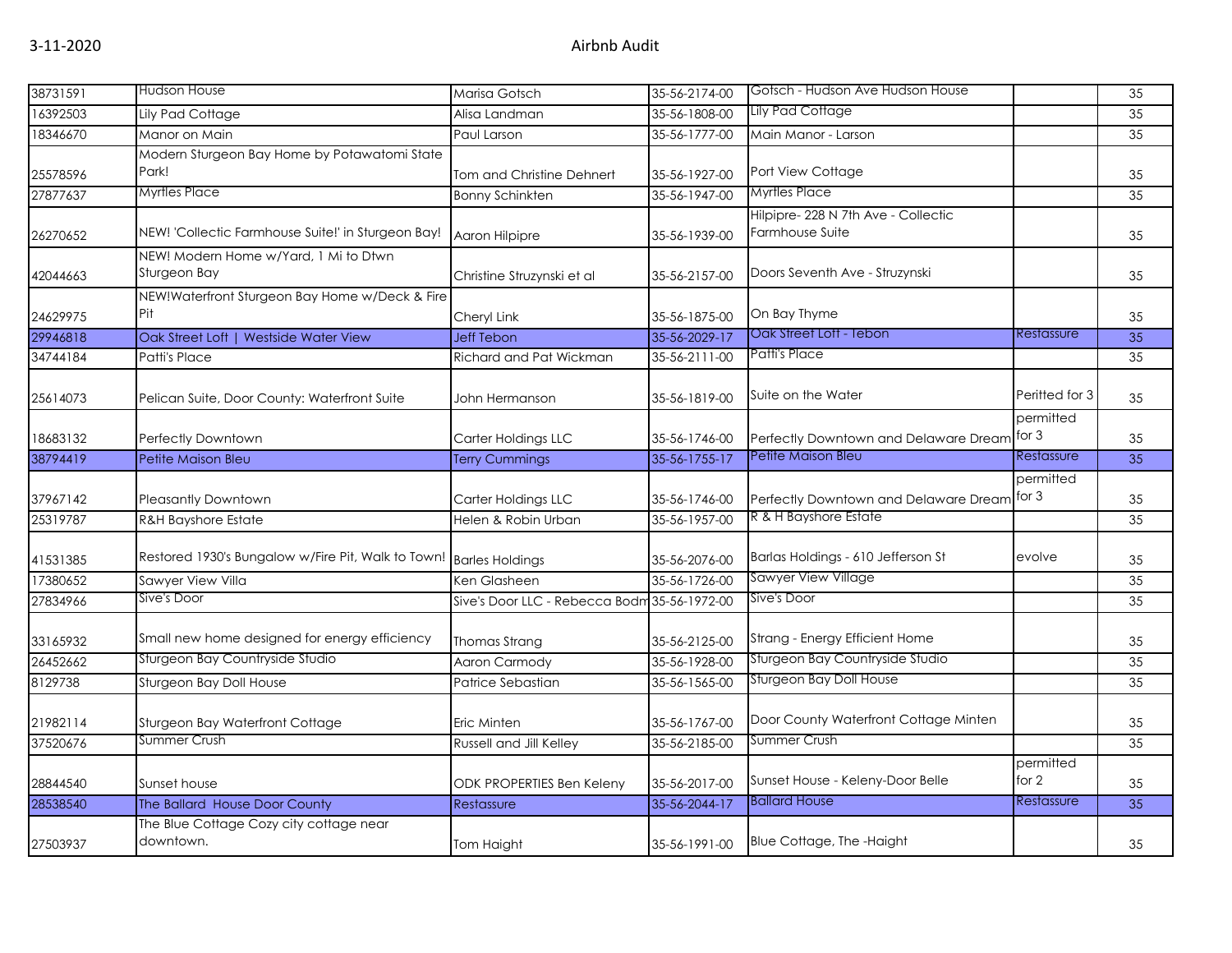| 41104920 | <b>The Channel Cottage</b>                                               |                                               |               |                                                                     |                      | 35 |
|----------|--------------------------------------------------------------------------|-----------------------------------------------|---------------|---------------------------------------------------------------------|----------------------|----|
| 34258306 | The Corner Ranch   A Stylish Modern Retreat                              | Robert Starr                                  | 35-56-2081-00 | The Corner Ranch                                                    |                      | 35 |
| 30062445 | The Door Belle                                                           | ODK PROPERTIES Ben Keleny                     | 35-56-2017-00 | Sunset House - Keleny                                               | permitted<br>for 2   | 35 |
| 41108672 | The Fiddler House                                                        | Hilcoux LLC - Carla Maccoux (M 35-56-2234-00  |               | Fiddlers House                                                      |                      | 35 |
| 25621059 | The Nest, Door County: Room in Waterfront Home                           | John Hermanson                                | 35-56-1819-00 | Suite on the Water                                                  | Peritted for 3       | 35 |
| 25623966 | Turtle Suite, Door County: Waterfront Suite                              | John Hermanson                                | 35-56-1819-00 | Suite on the Water                                                  | Peritted for 3       | 35 |
| 23343621 | Veronica Joyce                                                           | Lola DeVillers and Stuart Champ 35-56-1877-00 |               | Veronica Joice                                                      |                      | 35 |
| 24607218 | West Side Gem                                                            | <b>Susan I Guthrie</b>                        | 35-56-1918-00 | West Side Gem - 223 S Lansing                                       | Bacon                | 35 |
| 15678659 | Yellow Cottage                                                           | Megan and Shane Wheeler                       | 35-56-1946-00 | Yellow Cottage, Wheeler                                             |                      | 35 |
| 23915694 | <b>Boat Bungalow</b>                                                     | Sam Parent                                    | 35-59-1907-00 | Gypsy Soul - Boat bungalow                                          |                      | 35 |
|          |                                                                          |                                               |               |                                                                     |                      |    |
| 30532976 | Abode on the beach                                                       | LLC Great Wulf Partners/Cap Wu 36-56-0811-00  |               | Abode on the Beach                                                  |                      | 36 |
| 28333052 | Beach House right on Lake Michigan!                                      | Mercedes Wadkins                              | 36-56-1814-01 | A Spirit of Adventure-Wadkins -2986 Lake<br><b>Forest Park Road</b> |                      | 36 |
| 18073736 | Claybanks   A Woodsy Retreat near Lake Michigar David Goettelman         |                                               | 36-56-1731-17 | Clay Banks Woodsy Retreat                                           | restassure           | 36 |
| 38794494 | Flagstaff Manor   Waterfront + High Speed Internet Amber and Brian Writt |                                               | 36-56-2139-17 | Writt- 3446 N Lake Michigan Drive                                   | restassure           | 36 |
| 10283729 | <b>Historic Family Farm</b>                                              | Tom Mickelson                                 | 36-56-1579-00 | <b>Historic Family Farm</b>                                         |                      | 36 |
| 11699220 | Lake Lane Cottage #2                                                     | Rob Vogel                                     | 36-56-0869-00 | Lake Lane Cottages                                                  | permitted<br>for $3$ | 36 |
| 11700582 | Lake Lane Cottages Camper                                                | Rob Vogel                                     | 36-56-0869-00 | Lake Lane Cottages                                                  | permitted<br>for $3$ | 36 |
| 6253565  | Lake Lane Cottages in Door County #1                                     | Rob Vogel                                     | 36-56-0869-00 | Lake Lane Cottages                                                  | permitted<br>for 3   | 36 |
| C        | On the Sturgeon Bay Channel with private pond                            | Joe Fittshur                                  | 36-56-1329-00 | Port Haven                                                          |                      | 36 |
| 28214581 | Peace of Beach                                                           | Chris Jeanquart                               | 36-56-1969-00 | Jeanquart - 3140 Lake Forest Park Road                              |                      | 36 |
| 41024538 | Port Haven North                                                         | Joe Fittshur                                  | 36-56-1329-00 | Port Haven                                                          |                      | 36 |
| 38791041 | PORT HAVEN NORTH WITH POND                                               | Joe Fittshur                                  | 36-56-1329-00 | Port Haven                                                          |                      | 36 |
| 42448932 | PORT HAVEN SOUTH                                                         | Joe Fittshur                                  | 36-56-1329-00 | Port Haven                                                          |                      | 36 |
| 40911157 | Port Haven South Unit                                                    | Joe Fittshur                                  | 36-56-1329-00 | Port Haven                                                          |                      | 36 |
| 41103357 | The Cedars on Lily Bay                                                   | Philip & Rebecca Roever                       | 36-56-2232-06 | The Cedars on Lily Bay                                              | dcpm                 | 36 |
| 32846114 | The Chickadee Cottage                                                    | <b>Tyler Lenz</b>                             | 36-56-2073-00 | Chickadee Cottage                                                   |                      | 36 |
| 20123299 | The Clerestory on Lake Michigan                                          | Christopher Mohar                             | 36-56-1789-00 | The Clerestory on Lake Michigan                                     |                      | 36 |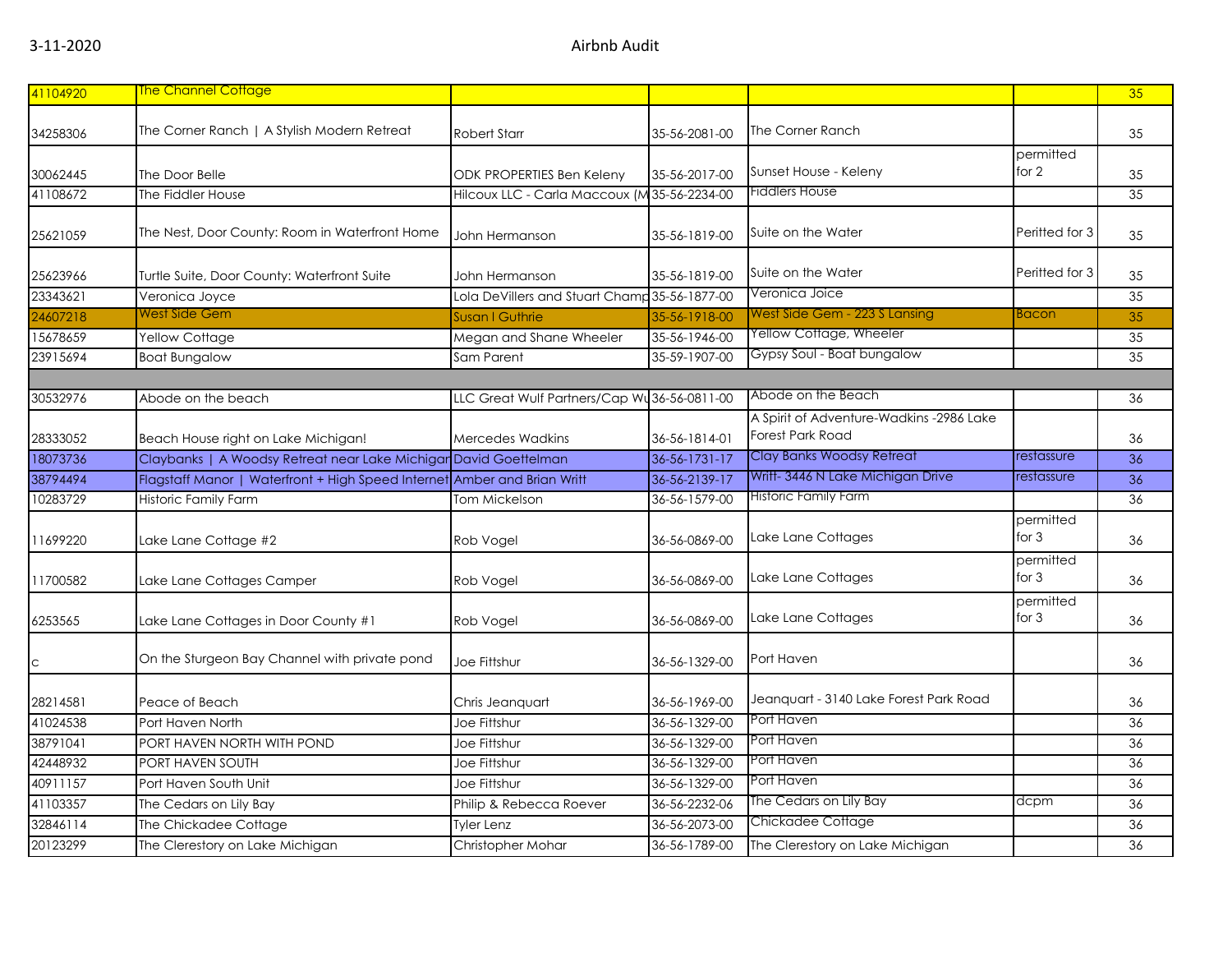| 34811175 | 2 bedroom Kitchenette With a Private Bathroom                          | Liz Merner                 | 39-50-1736-00 | Countryside Motel & RV Sites  |                       | 39 |
|----------|------------------------------------------------------------------------|----------------------------|---------------|-------------------------------|-----------------------|----|
| 35971879 | Fully Furnished Kitchenette 1 Queen Bed                                | Liz Merner                 | 39-50-1736-00 | Countryside Motel & RV Sites  |                       | 39 |
| 35971676 | Fully Furnished Kitchenette with 2 Queen Beds                          | Liz Merner                 | 39-50-1736-00 | Countryside Motel & RV Sites  |                       | 39 |
| 36638262 | Gracie Room - 1 Queen bed and 1 Twin bed<br>Sleeps 2                   | Liz Merner                 | 39-50-1736-00 | Countryside Motel & RV Sites  |                       | 39 |
| 36637954 | Sally May Room, 2 Queen Beds and Private<br>Bathroom                   | Liz Merner                 | 39-50-1736-00 | Countryside Motel & RV Sites  |                       | 39 |
|          | Sophie Room - Space For 2 Adults with 2 Queen                          |                            |               |                               |                       |    |
| 36602655 | Beds                                                                   | Liz Merner                 | 39-50-1736-00 | Countryside Motel & RV Sites  |                       | 39 |
| 38099184 | The Goble Room 1 Queen Bed and 1 Twin                                  | Liz Merner                 | 39-50-1736-00 | Countryside Motel & RV Sites  |                       | 39 |
| 27457684 | Door County Waterfront Cabin New Construction 2 Donn Rozz, Robert Paul |                            | 39-53-1374-00 | <b>Rozz Little Cemetery</b>   | permitted<br>for 2    | 39 |
| 19285613 | Red Waterfront Cottage in Door County                                  | Donn Rozz, Robert Paul     | 39-53-1374-00 | Rozz Little Cemetery          |                       | 39 |
| 34381636 | "Almost Like Home" Bayside                                             | Jerome Kobishop            | 39-56-2121-00 | Almost like home bayside      |                       | 39 |
| 1327057  | 3 Bedroom Cottage with a Water View                                    | Mark and Jill Schwarzbauer | 39-56-1320-00 | La Bella Casa Di Mattoni      |                       | 39 |
| 15057147 | Door County Shore Front 2 Bdrm Cabin on 1.2 Acres Pat O'Donnell        |                            | 39-56-1398-00 | Cabin Sun Over Beach          |                       | 39 |
| 17300921 | Family Friendly Cabin On The Bay!                                      | Goffard                    | 39-56-1709-00 | Cabin on the Bay - Goffard    |                       | 39 |
| 39081225 | Picturesque Door County Waterfront Cottage!                            | Michael Morrison           | 39-56-2219-00 | The Bayhouse                  |                       | 39 |
| 18833980 | Sunset Cliff Cottage                                                   | Jon Hansen                 | 39-56-0860-00 | Sunset Cliff Cottage          |                       | 39 |
|          |                                                                        |                            |               |                               |                       |    |
| 35934019 | Bay Front - Stunning new construction in S Door Co 315 Breezy Acres    |                            | 42-56-2115-07 | 315 Breezy Acres-Maison Rouge |                       | 42 |
| 19594834 | Waterfront Door County Cottage                                         | Lisa Soukup                | 42-56-1774-00 | Waterftont Cottage - Soukup   |                       | 42 |
|          |                                                                        |                            |               |                               |                       |    |
| 14825088 | Charming one bedroom flat at Viking Village                            | <b>Andrew Valentincic</b>  | 46-50-1596-00 | <b>Viking Village</b>         | permitted<br>for $13$ | 46 |
| 41424793 | Hotel Washington                                                       | Jean Kokes                 | 46-50-1456-00 | Hotel Washington              |                       | 46 |
| 33796800 | Remodeled 2 bedroom apartment unit.                                    | <b>Andrew Valentincic</b>  | 46-50-1596-00 | Viking Village                | permitted<br>for $13$ | 46 |
| 11389754 | Washington Island. Charming near town motel roor Andrew Valentincic    |                            | 46-50-1596-00 | <b>Viking Village</b>         | permitted<br>for 13   | 46 |
| 31445707 | Aunt Ethel's Cozy Island Cottage - close to town!                      | Evelyn and Chad Beneda     | 46-56-2066-00 | Aunty Ethyl's                 |                       | 46 |
| 14443055 | <b>Bay Farm Lake Cottage</b>                                           | Kathleen Young             | 46-56-1650-00 | <b>Bay Farm LLC</b>           |                       | 46 |
| 41256987 | Beach Bungalow - Two Bedroom & Loft                                    | Eric and Courtney DeJardin | 46-56-2176-00 | DeJardin's Island Cottages    |                       | 46 |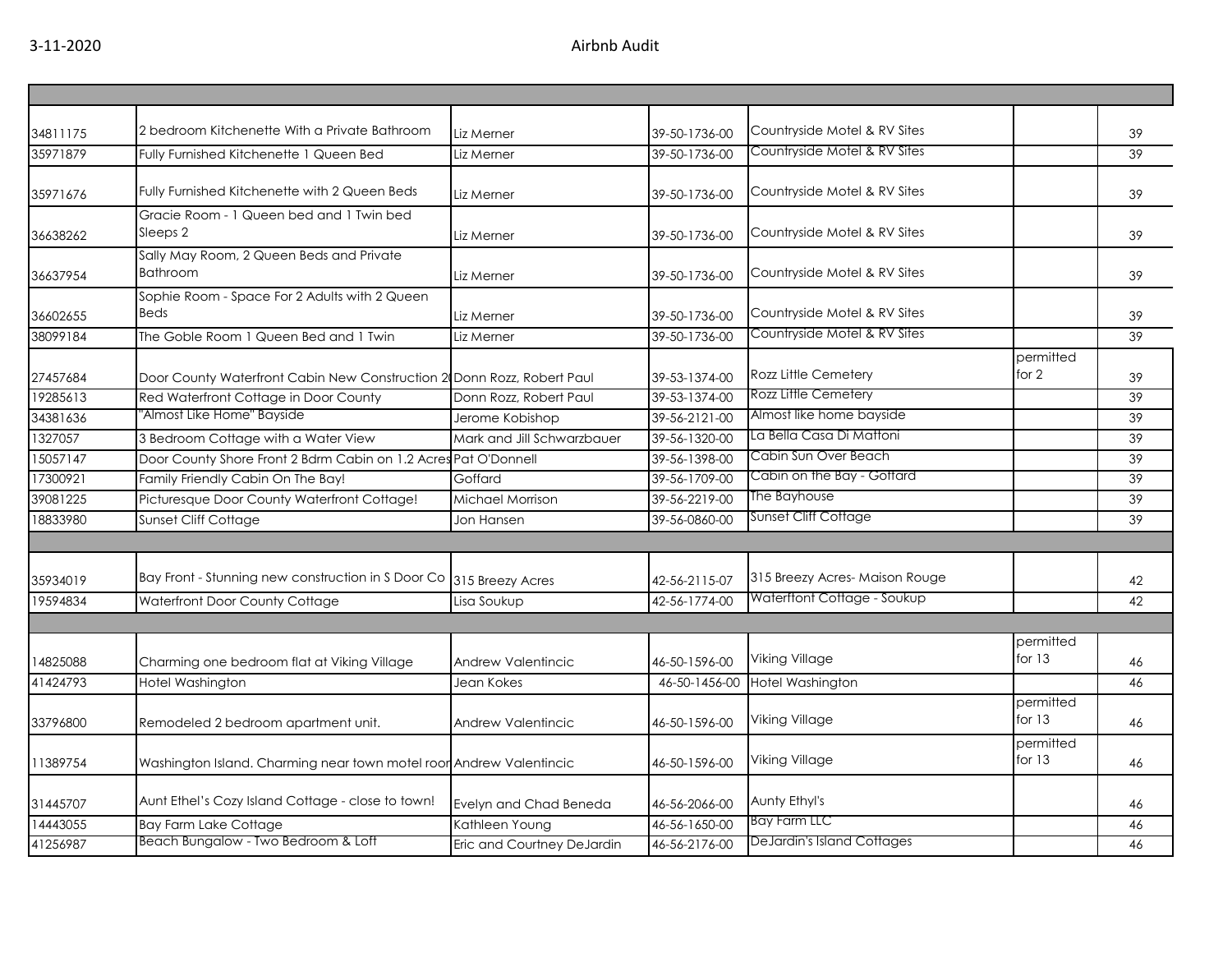| 25811058 | <b>Breezy Beach</b>                                  | <b>Richard Tobey</b>                    | 46-56-1940-00 | <b>Breezy Beach</b>                          |                      | 46 |
|----------|------------------------------------------------------|-----------------------------------------|---------------|----------------------------------------------|----------------------|----|
| 27853119 | <b>Buckwild Estate</b>                               | Dan Jorgenson                           | 46-56-1332-00 | <b>Buckwild Farm</b>                         |                      | 46 |
| 13378765 | Coffee Creek Cabins~Biker Cabin~Washington<br>Island | Dawn Chier                              | 46-56-0731-00 | Coffee Creek Cabin                           | permitted<br>for $2$ | 46 |
| 13156138 | Cute Affordable Cabin on Island - Kayaker Cabin      | Dawn Chier                              | 46-56-0731-00 | Coffee Creek Cabin                           | permitted<br>for $2$ | 46 |
| 25622011 | Folk Tree Farm on Washington Island                  | Casey Dahl & Shawn Murray               | 46-56-1933-00 | Folk Tree Farm                               |                      | 46 |
| 35580755 | Gull Cottage Waterfront Home on Washington<br>Island | Vern Rubenic                            | 46-56-1354-00 | Gull Cottage                                 |                      | 46 |
| 25616352 | Island View Cottage on Washington Island             | Edward & Peri Ann Wasie                 | 46-56-1909-00 | Island View Cottage - Wasie                  |                      | 46 |
| 42134533 | Island View House on Washington Island               | Edward & Peri Ann Wasie                 | 46-56-2140-00 | Island View House - Wasie                    |                      | 46 |
| 22717916 | Old Orchard Farm                                     | Deb Sheridan                            | 46-56-1867-00 | <b>Old Orchard Farm</b>                      |                      | 46 |
| 29857856 | Quiet Island Waterfront Retreat                      | Daniel Wiersum                          | 46-56-2036-00 | Quiet Island Waterfront Retreat              |                      | 46 |
| 41257002 | Scandinavian Chalet - One Bedroom & Loft             | Eric and Courtney DeJardin              | 46-56-2176-00 | DeJardin's Island Cottages                   |                      | 46 |
| 41256983 | Sportsman's Retreat - Two Bedroom & Loft             | Eric and Courtney DeJardin              | 46-56-2176-00 | DeJardin's Island Cottages                   |                      | 46 |
| 34836681 | The Birches - Private Home on Washington Island      | Christine Klann                         | 46-56-2131-00 | Klann - 2129 Mc Donald Road                  |                      | 46 |
| 41256994 | The Farmhouse - One Bedroom & Loft                   | Eric and Courtney DeJardin              | 46-56-2176-00 | DeJardin's Island Cottages                   |                      | 46 |
| 25488651 | Washington Island Home in the Woods                  | Jeff and Corinn Sevcik                  | 46-56-1891-00 | West Harbor - Sevcik                         |                      | 46 |
| 24117398 | Washington Island home With history and warmth       | Carol Lemon                             | 46-56-1917-00 | Washington Island Historical Home -<br>Lemon |                      | 46 |
| 24807794 | Waterfront Cottage, includes 2 kayaks!               | Jason & Naomi Burke & Dan<br>Jorgeonson | 46-56-1937-11 | Detroit Harbor Homestead Cottage             |                      | 46 |
| 26269262 | Watermark Inn-Washington Island (Suite B)            | Larry Kilduff                           | 46-56-0584-00 | Watermark Inn                                |                      | 46 |
| 23713057 | Watermark Inn-Washington Island (Suite G)            | Larry Kilduff                           | 46-56-0584-00 | Watermark Inn                                |                      | 46 |
| 35673335 | Hope Floats                                          | Ashley Cote Hogan                       | 46-59-2162-00 | <b>Hope Floats</b>                           |                      | 46 |

| <b>NOT LOCATED IN DOOR COUNTY</b> |                                                 |                                                                                                 |            |  |
|-----------------------------------|-------------------------------------------------|-------------------------------------------------------------------------------------------------|------------|--|
| 36871011                          | The Family Lure                                 | Not Door County Comes up in Door County Search                                                  | Outside DC |  |
| 21549001                          | Cozy Lakefront Home                             | Not Door County Comes up in Door County Search                                                  | Outside DC |  |
| 32736987                          | Warm, Inviting 2 bedroom house in Marinette, WI | Not Door County Comes up in Door County Search                                                  | Outside DC |  |
| 31441773                          |                                                 | I bed apartment, lake view next to Lake Michigan Not Door County Comes up in Door County Search | Outside DC |  |
| 31401357                          |                                                 | Double Queen Beds - Independence Stay of Marin Not Door County Comes up in Door County Search   | Outside DC |  |
| 1075853                           | Modern, Sunny Getaway Door County!              | Not Door County Comes up in Door County Search                                                  | Outside DC |  |
| 32284600                          | Private Room with 10' Ceilings & Kitchen        | Not Door County Comes up in Door County Search                                                  | Outside DC |  |
| 32317062                          | Big Private Room with 10' Ceiling & Pool Table  | Not Door County Comes up in Door County Search                                                  | Outside DC |  |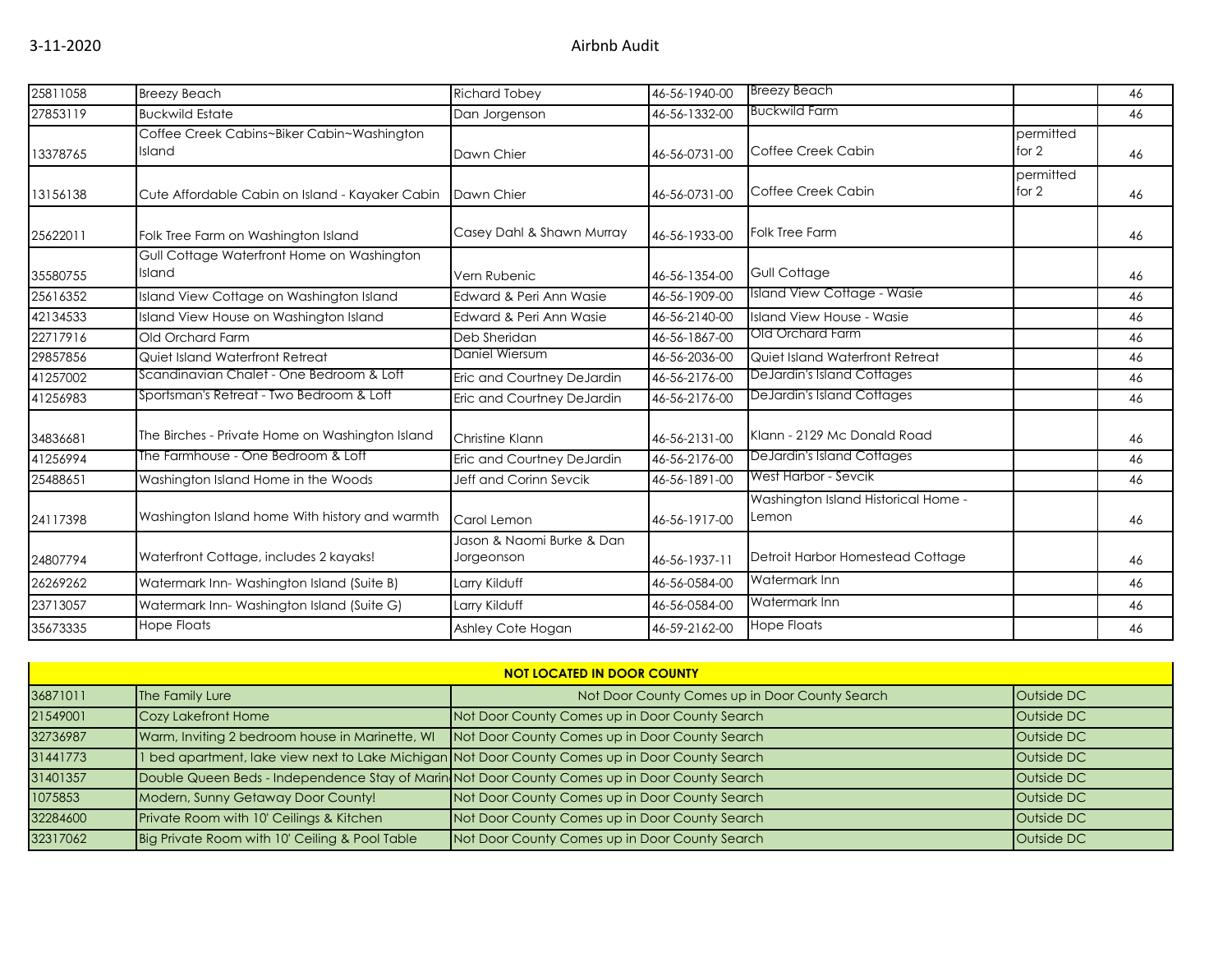| 30106811 | Nice Studio with 2 Full Beds and Full Kitchen                                                   | Not Door County Comes up in Door County Search | Outside DC |
|----------|-------------------------------------------------------------------------------------------------|------------------------------------------------|------------|
| 14266783 | Cottage on Cedar                                                                                | Not Door County Comes up in Door County Search | Outside DC |
| 19012043 | Home Away From Home Northern Wisconsin                                                          | Not Door County Comes up in Door County Search | Outside DC |
| 19176512 | Guest House on the Menominee River                                                              | Not Door County Comes up in Door County Search | Outside DC |
| 20991844 | <b>Menominee River Vacation Home</b>                                                            | Not Door County Comes up in Door County Search | Outside DC |
| 21816932 | <b>Hogans Place 2</b>                                                                           | Not Door County Comes up in Door County Search | Outside DC |
| 21816968 | <b>Hogans Place 1</b>                                                                           | Not Door County Comes up in Door County Search | Outside DC |
| 27232787 | Cute 2 Bedroom Bungalow                                                                         | Not Door County Comes up in Door County Search | Outside DC |
| 31402597 | King Executive Suite - Independence Stay<br>Marinette #202                                      | Not Door County Comes up in Door County Search | Outside DC |
| 443694   | Lundgren Tree Farm                                                                              | Not Door County Comes up in Door County Search | Outside DC |
| 33710736 | Winding River Cottages-Pine Cone Cottage                                                        | Not Door County Comes up in Door County Search | Outside DC |
| 33045130 | Winding River Cottages-Evergreen Cottage                                                        | Not Door County Comes up in Door County Search | Outside DC |
| 33155244 | Quiet & Cozy upstairs apartment 1 bedroom                                                       | Not Door County Comes up in Door County Search | Outside DC |
| 28734368 | Luxury on the Lake                                                                              | Not Door County Comes up in Door County Search | Outside DC |
| 29841495 | Hogan's Place 3                                                                                 | Not Door County Comes up in Door County Search | Outside DC |
| 31402252 | King Suite Room - Independence Stay of Marinette<br>#205                                        | Not Door County Comes up in Door County Search | Outside DC |
| 27703908 | 2 bedroom duplex in quiet neighborhood                                                          | Not Door County Comes up in Door County Search | Outside DC |
| 30403078 | <b>Bentley's Place</b>                                                                          | Not Door County Comes up in Door County Search | Outside DC |
| 32744370 | Cottage on the Bay                                                                              | Not Door County Comes up in Door County Search | Outside DC |
| 29843132 | <b>Hogans Place 4</b>                                                                           | Not Door County Comes up in Door County Search | Outside DC |
| 35508656 | CEDAR CABIN on the BAY (Lake Michigan--Green B Not Door County Comes up in Door County Search   |                                                | Outside DC |
| 31440292 | Stunning Waterfront! Fully Equipped 1 BR Condo                                                  | Not Door County Comes up in Door County Search | Outside DC |
| 23147359 | Lakefront beauty Algoma condo                                                                   | Not Door County Comes up in Door County Search | Outside DC |
| 17416421 | Gorgeous beach & 5 mi's 2 Door Cty.                                                             | Not Door County Comes up in Door County Search | Outside DC |
| 32941122 | Buck's Harbor LLC in Algoma, WI                                                                 | Not Door County Comes up in Door County Search | Outside DC |
| 36077426 | Country Farmhouse living                                                                        | Not Door County Comes up in Door County Search | Outside DC |
| 15203485 | <b>Minutes from Door County</b>                                                                 | Not Door County Comes up in Door County Search | Outside DC |
| 11893626 | Lake Michigan Sunrise view, close to Door County                                                | Not Door County Comes up in Door County Search | Outside DC |
| 29252930 | Lake Michagan Living                                                                            | Not Door County Comes up in Door County Search | Outside DC |
| 29779882 | 3 bed apartment next to Lake Michigan loading doNot Door County Comes up in Door County Search  |                                                | Outside DC |
| 29780152 | 2 bed apartment, lake view next to Lake Michigan Not Door County Comes up in Door County Search |                                                | Outside DC |
| 31402434 | I BR Suite - Independence Stay of Marinete                                                      | Not Door County Comes up in Door County Search | Outside DC |
| 26424111 | Waterfront Inn Sail & Stay                                                                      | Not Door County Comes up in Door County Search | Outside DC |
| 3010681  | Nice Studio with 2 Full Beds and Full Kitchen                                                   | Not Door County Comes up in Door County Search | Outside DC |
| 20411213 | <b>Paradise View</b>                                                                            | Not Door County Comes up in Door County Search | Outside DC |
| 30106940 | 2-Bedroom Apt next to Lake Michigan Loading Dod Not Door County Comes up in Door County Search  |                                                | Outside DC |